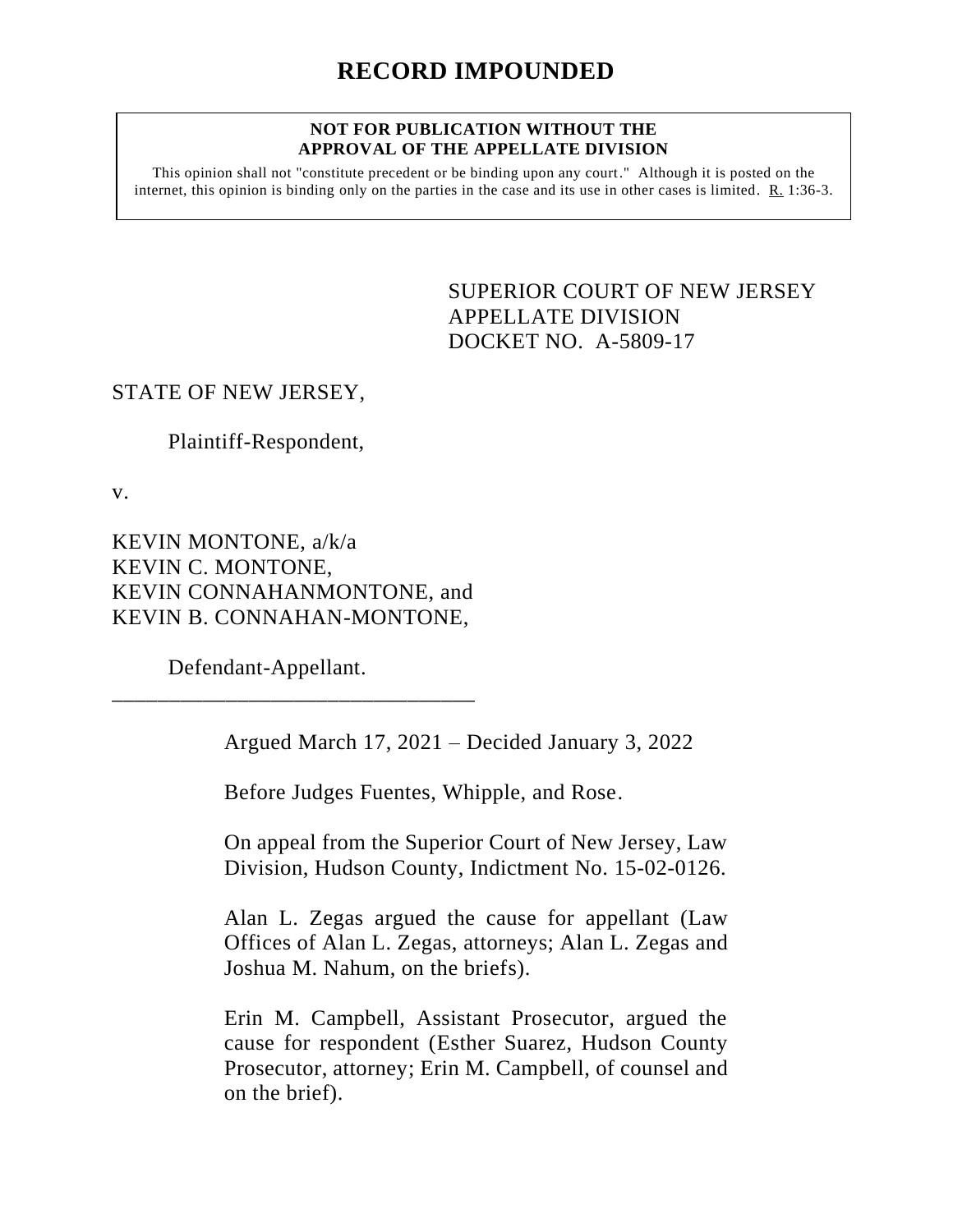The opinion of the court was delivered by

# FUENTES, P.J.A.D.

Defendant Kevin Montone was tried before a jury and convicted of first degree murder by purposely or knowingly causing the death of his wife Monica Montone, N.J.S.A. 2C:ll-3(a)(1), (2), second degree endangering the welfare of his infant son, N.J.S.A. 2C:24-4(a)(2), and third degree possession of heroin, N.J.S.A. 2C:35-l0(a)(1). The trial judge sentenced defendant on the conviction for first degree murder to a thirty-year term of imprisonment, with an eightyfive percent period of parole ineligibility and five years of parole supervision pursuant to the No Early Release Act, N.J.S.A. 2C:43-7.2. The judge imposed a consecutive term of ten years on the conviction for second degree endangering the welfare of his infant son, and a concurrent term of five years on the conviction for third degree possession of heroin.

In this appeal, defendant argues the trial judge committed reversible error when he: (1) allowed the State's witnesses to describe defendant as a physically abusive husband based entirely on highly prejudicial hearsay testimony; (2) admitted into evidence over fifty graphic photographs depicting the crime scene and the victim's corpse during various phases of the autopsy examination; (3) allowed investigators from the Division of Child Protection and Permanency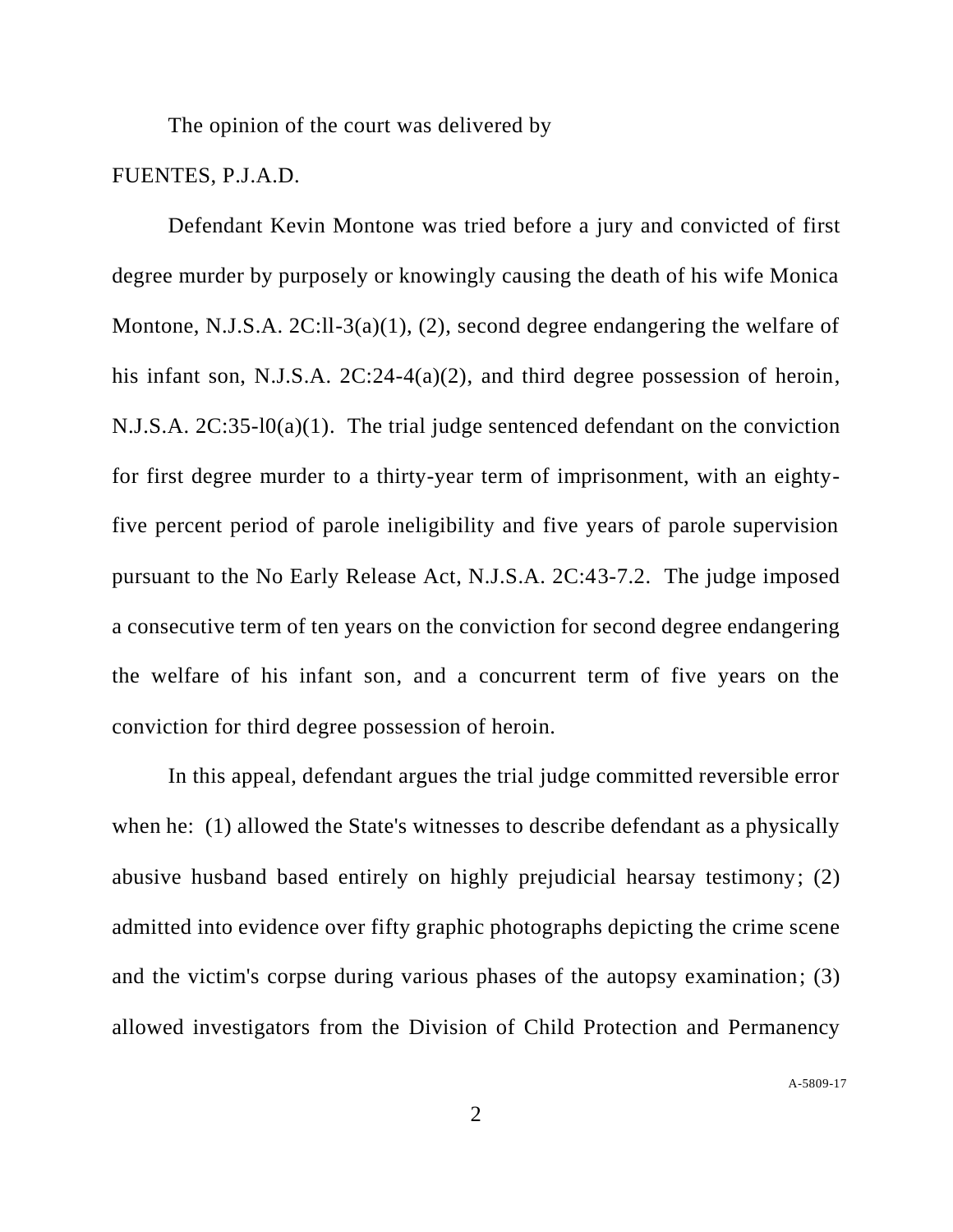(DCPP) to provide hearsay testimony of alleged words uttered by defendant's two-year-old son; (4) denied defendant's application to strike parts of the testimony of the State's toxicology expert; and (5) included as part of the jury instructions the "false in one, false in all" charge, over defense counsel's objection.

In her opening statement to the jury, the prosecutor characterized defendant's 911 call seeking medical assistance for his wife, whom he had found unresponsive on the floor of their home, as a ruse to cover the fact he had previously strangled her to death. In his opening remarks to the jury, defense counsel claimed the decedent's demise was caused by a self-induced drug overdose. Thus, as framed by the attorneys, the outcome of this case turned on which of these two incompatible accounts of the victim's demise was supported by competent evidence.

After reviewing the record developed before the trial court, we reverse. The trial court misapplied the Supreme Court's holding in State v. Scharf, 225 N.J. 547 (2016), when it admitted into evidence hearsay statements attributable to the victim under the state of mind exception in N.J.R.E.  $803(c)(3)$ . The court also erred when it admitted into evidence the hearsay testimony of two DCPP caseworkers who related words allegedly uttered by defendant's two-year-old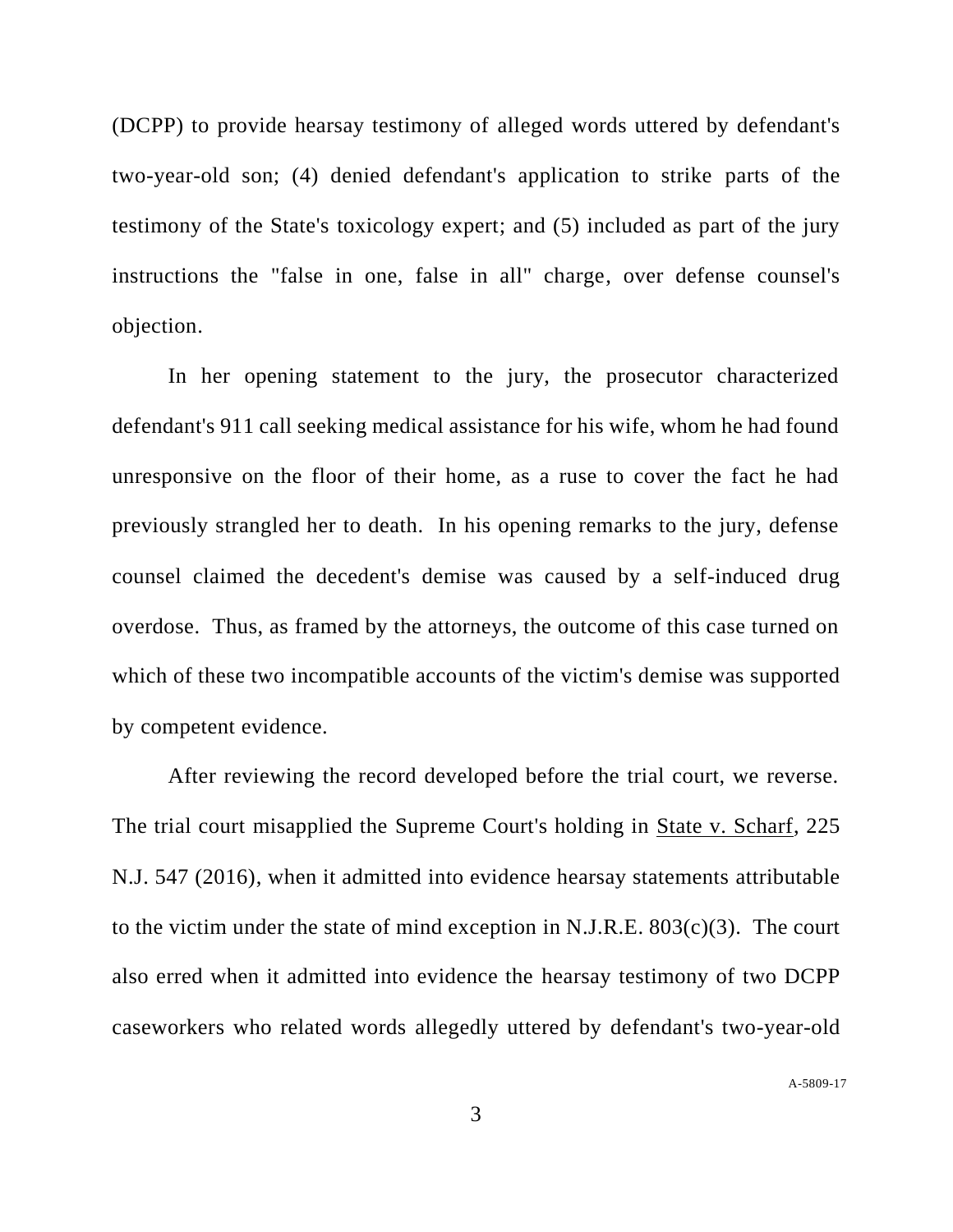son. Finally, the court erred when it admitted into evidence over fifty photographs depicting graphic images of the crime scene, including numerous images of decedent's body during the autopsy examination. The cumulative prejudicial effect of this inadmissible evidence far exceeds its ostensible probative value under N.J.R.E. 403.

#### I.

#### A.

#### First Response

The State's first witness was a Hudson County Sheriff's Officer who authenticated a flash drive containing an audio recording of the 911 telephone call defendant made on the afternoon of August 18, 2014. In the part of the recording played to the jury, defendant tells the 911 operator to send an "ambulance ASAP." The 911 operator immediately transferred the call to the ambulance unit, where an individual asked defendant to describe "exactly what happened." Defendant stated: "I don't know, I woke up this morning and my wife was unresponsive. She feels like she's alive<sup>[1]</sup>, but I don't know what's going on with her. She's not breathing."

The dispatcher assured defendant an ambulance was on its way and asked him for his wife's name and age, and whether she was awake and breathing.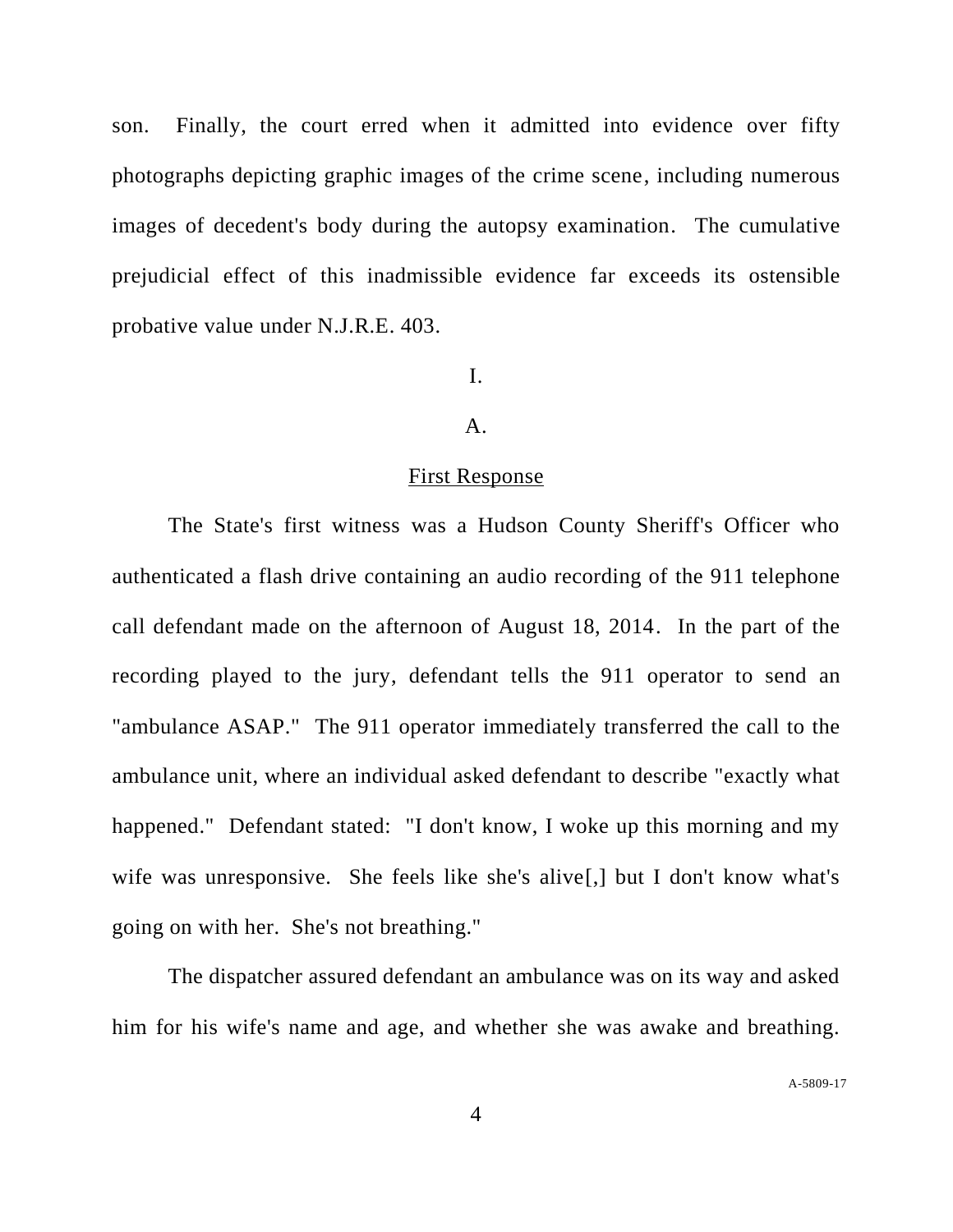After he provided the personal information requested, defendant answered "no" to the last two questions. Defendant then asked the dispatcher: "Can you just get here, man, please?" The dispatcher explained he was not part of the response team, asked defendant to remain on the phone, and assured him the paramedics were on their way. The dispatcher then directed defendant to put his wife "flat on her back." When defendant stated she was already on her back, the dispatcher insisted: "On the floor. Sir, we still need to do it, okay? Lay her flat on her back on the floor and remove any pillows." Defendant complied.

Sean Boyle was the first emergency medical technician (EMT) who responded to defendant's 911 call. He described himself as "a career fire fighter with the City of Bayonne" who also maintained "employment on the side as an emergency medical technician." At the time, he was employed by the Jersey City Medical Center (JCMC) as a field supervisor "overseeing a tour [of] approximately between twelve and fourteen ambulances." According to Boyle, an EMT's responsibilities involve basic first aid, stabilization of injuries, and caring for the critically ill and injured.

Because he was closer to defendant's residence than the ambulance sent in response to defendant's 911 call, Boyle notified the dispatcher he was going over to "find out what was going on and give them a general report." Boyle

A[-5809-17](#page-0-0)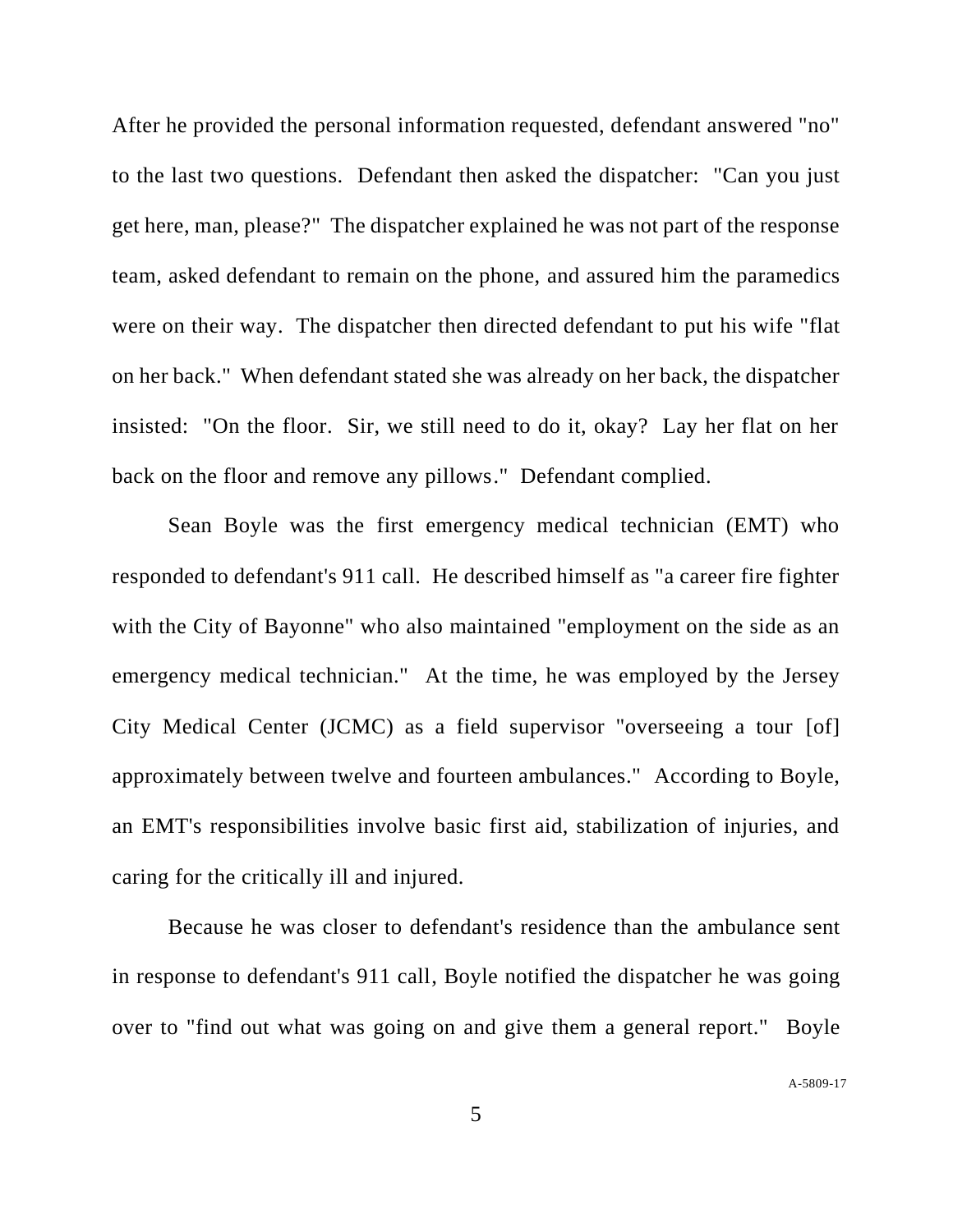arrived at defendant's residence at 1:42 p.m. He grabbed his "jump bag and a [defibrillator]" and walked towards the one and a half story structure. Defendant opened the door to Boyle. As soon as he entered, Boyle saw a little boy, who appeared to be between two and three years old, sitting on the couch.

Boyle testified he also saw a woman lying on the floor approximately ten feet from the front door and "immediately adjacent to a couch." Defendant told Boyle the woman was his wife. Boyle "could see her clearly from the doorway." He testified the woman was cold to the touch, did not have a pulse, and appeared "to be in rigor." In response to the prosecutor's question, Boyle described the residence as "messy" with "empty fast[-]food containers scattered about." He described defendant's demeanor as "just shuffling around the living room [while] I assessed his wife."

The ambulance arrived approximately three minutes after Boyle. But, Boyle testified he did not allow the two responding EMTs to go inside the residence because he thought "we were dealing with a potential crime scene." On cross-examination, Boyle testified defendant was crying and repeatedly asked him to help his wife. He also admitted he did not speak to defendant before the ambulance arrived.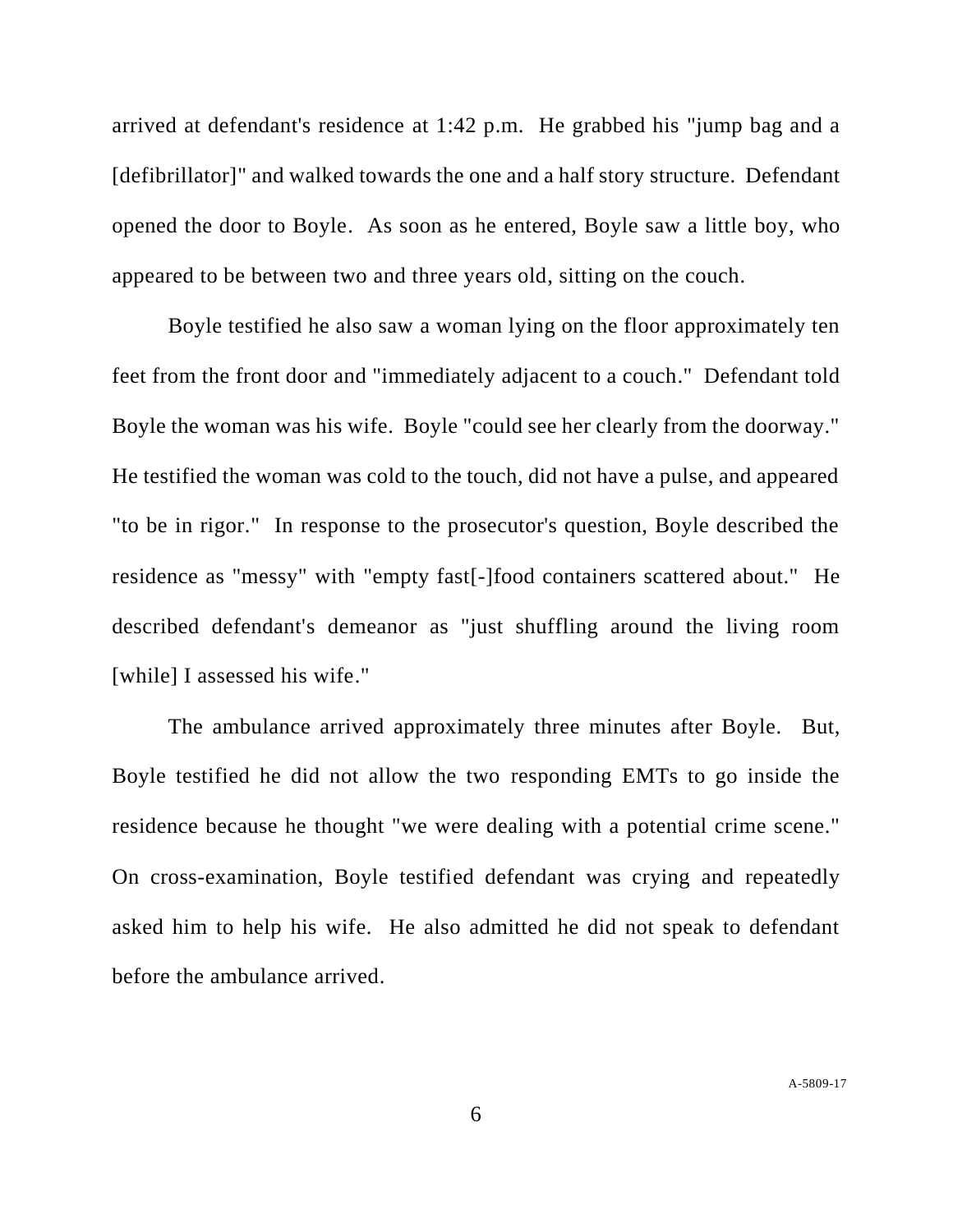Patricia Paredes was one of the two ambulance unit EMTs who responded to defendant's 911 call. Her testimony is at odds with Boyle's account of events. Paredes characterized the nature of the 911 call as a cardiac arrest. She testified she and her partner, Paul Vega, arrived at defendant's residence before Boyle. Furthermore, when she and Vega arrived, defendant and his son were the only ones inside the residence. Finally, she did not recall when Boyle arrived.

Paredes testified she entered the apartment and saw "a female laying prone on the floor with a male standing by and a two year, around [two-year-old] child." She described the apartment as "a mess" with "broken wood and stuff all over the floor." Paredes testified she and her partner entered the residence to determine the condition of the woman:

> We checked her to see if she [had] a pulse, there [were] no signs of life. She was already cold. She did have blunt trauma to her face, swelling around the eyes, black and blue. At that point we realized there was something not normal so we just grabbed the child, put him in a safer place at that time.

A[-5809-17](#page-0-0) This prompted an immediate objection from defense counsel, which the trial judge sustained after a brief sidebar conference. According to Paredes, defendant "appeared to be incoherent. He was not connecting with anything, not making sense . . . [and] seemed restless, very confused." Once again, Paredes's testimony was irreconcilable with Boyle's description of defendant's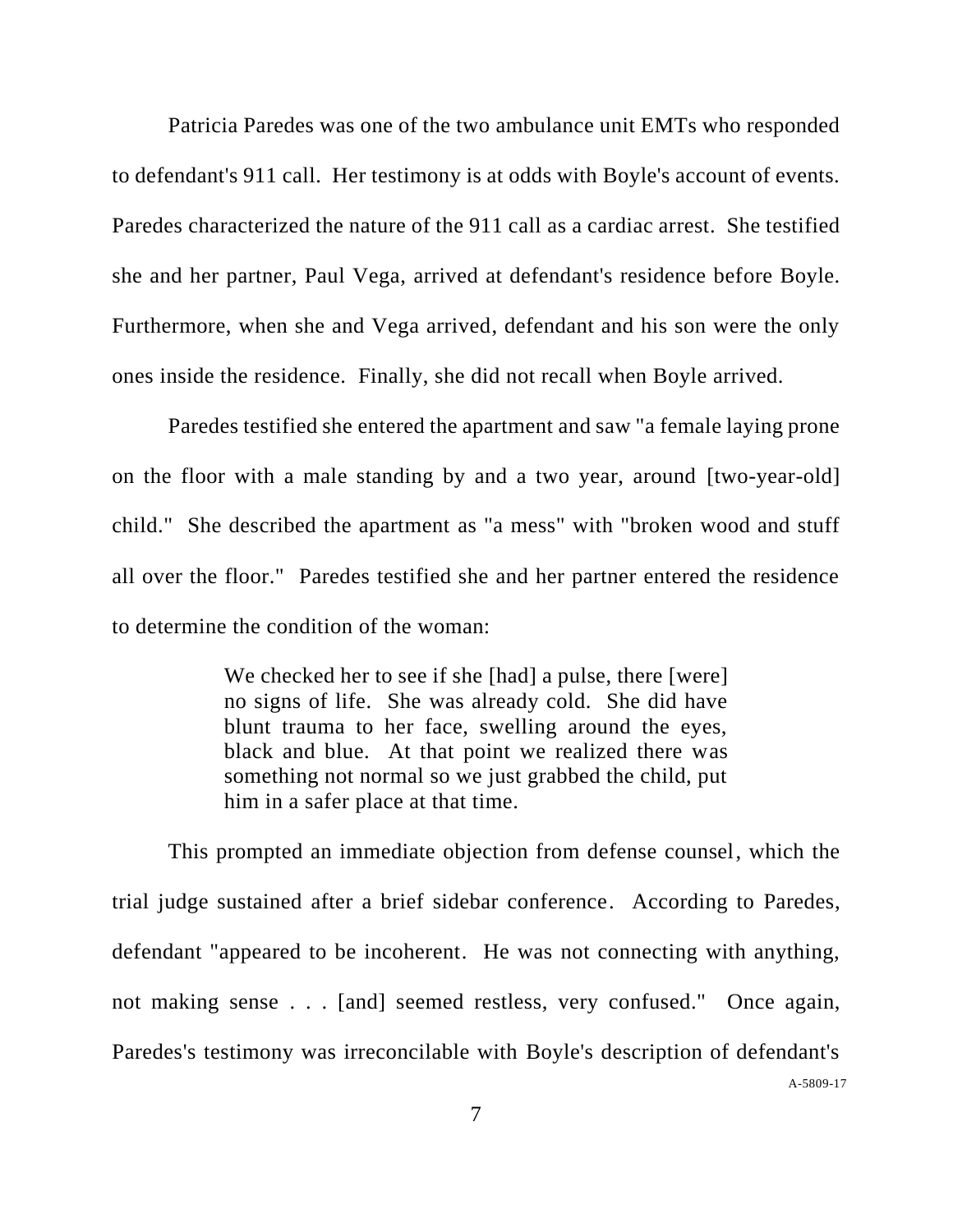demeanor. When asked whether defendant said anything to her about his wife, Paredes noted: "The only thing I remember is his asking us to help her and we told him that we couldn't, there's not much we could do for her at the moment." At one point, defendant noted Paredes's negative reaction to decedent's facial bruises. Paredes testified defendant came up close to his wife's face and told Paredes he smacked her "to wake her up."

William Clarritt is a Jersey City firefighter. He was also defendant's nextdoor neighbor at the time of the incident. Clarritt testified he was in his home when the ambulance arrived. He walked to the house and saw that defendant "was crying. [His] [f]ace . . . looked disheveled." Defendant's wife was on the floor. "She appeared blue in the face. Their son was on the couch with [defendant]." The EMT at the scene asked him to remove defendant and the baby. Clarritt testified he first went to the baby's room and retrieved a pair of pants for the child, "and then took them both out." When asked what condition the baby was in when he entered the apartment, Clarritt responded: "The baby was naked."

Clarritt testified he asked defendant to give him his mother's cellphone number or some other way to contact her. When asked why he contacted defendant's mother, Clarritt stated: "I didn't want the baby to go to the state or

A[-5809-17](#page-0-0)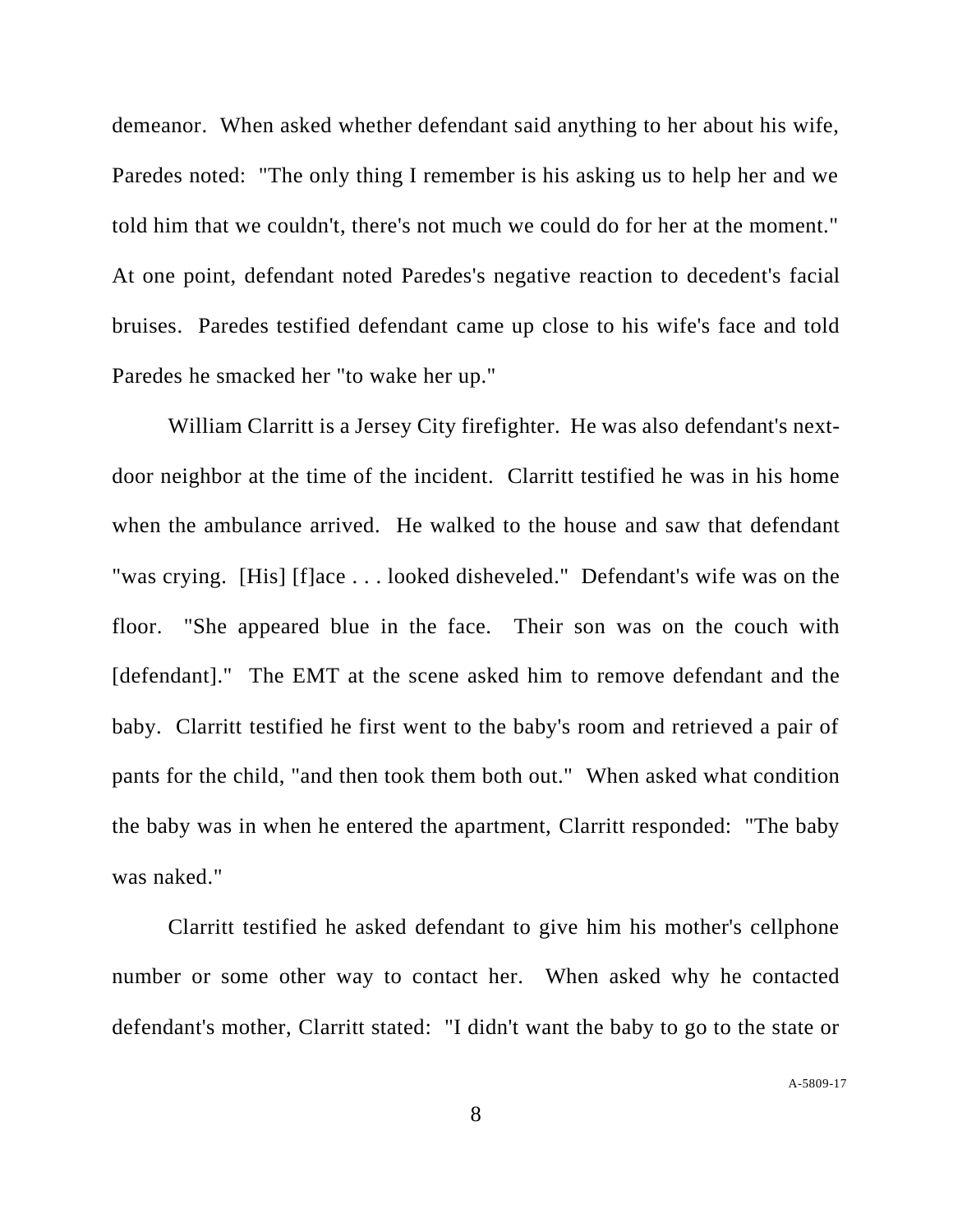somewhere else. I wanted the baby to stay with family." On cross-examination, Clarritt testified that when he walked into the apartment, defendant "was crying hysterically." He testified the EMT asked him to help. "He . . . pretty much gave me a nod and said can you get them out of here and that's what I did." Clarritt also confirmed defendant was saying, "please help my wife, please help my wife[.]"

Jersey City Police Detective James Benko was part of the law enforcement personnel dispatched to defendant's residence to investigate Ms. Montone's death. After reviewing his written report to refresh his recollection, Benko testified defendant "said that he tried to wake his wife -- he woke up, his wife was still sleeping. He tried to wake her, she felt cold. He called 911 and did [Cardiopulmonary Resuscitation (CPR)]." Benko testified he did not investigate the case after investigators from the homicide unit of the Hudson County Prosecutor's Office (HCPO) arrived at the scene.

#### B.

#### DCPP Involvement

Simone Coombs was an "investigative worker" in the intake unit of DCPP. Her responsibilities included responding to "allegations of child abuse and neglect and child welfare assessments." At the time of Ms. Montone's death,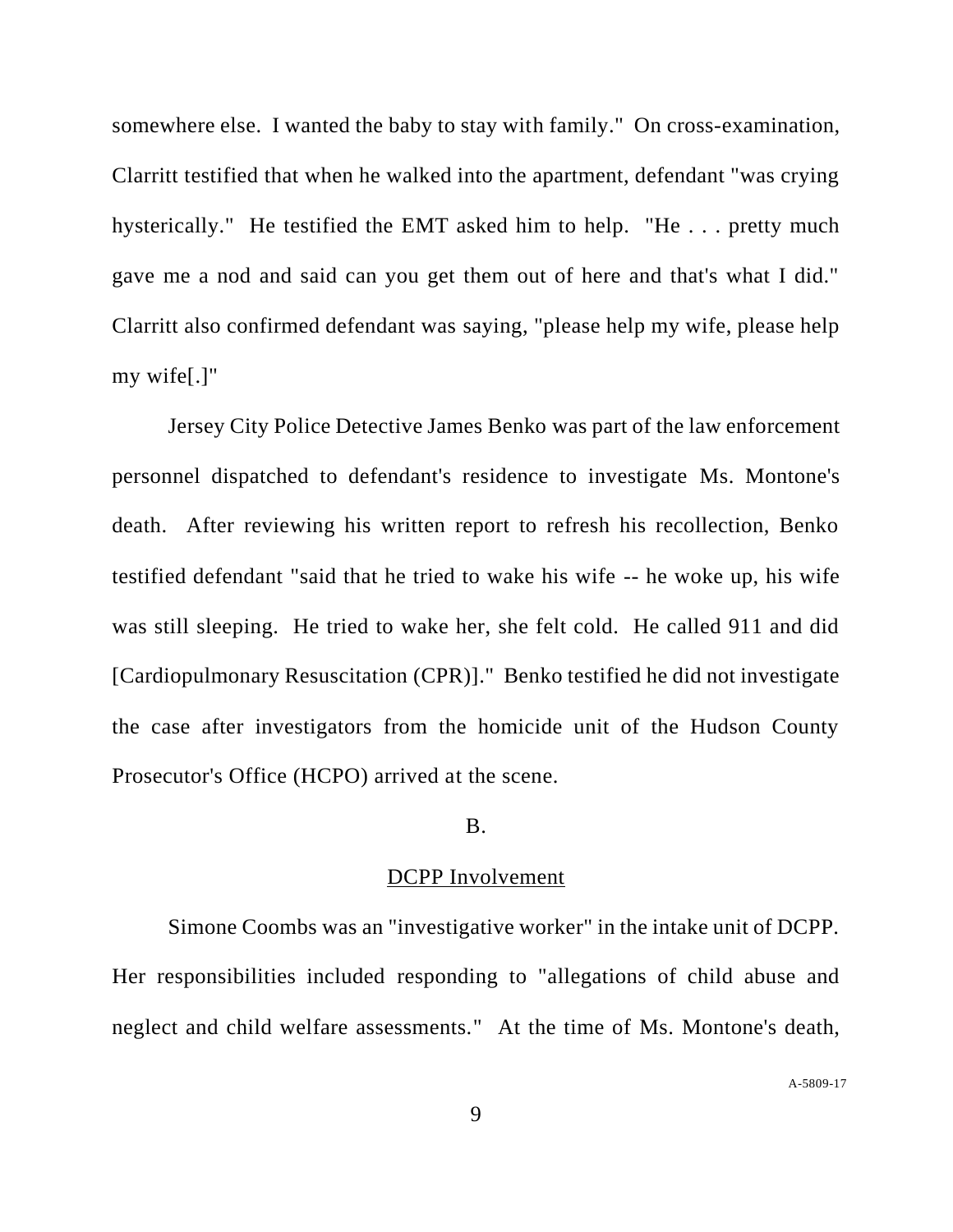Coombs worked at the DCPP Bayonne office; this office is responsible for cases arising in the southern part of Hudson County. Coombs described her role in this case as "the buddy investigator to the primary worker." She assisted the primary worker in anything she or he needed, such as contacting a supervisor or watching a child for a few minutes.

Defense counsel immediately objected when the prosecutor asked Coombs to describe the allegations DCPP investigated related to this case. At a sidebar conference, defense counsel told the trial judge he was concerned because, based on how the prosecutor framed the question, "I'm not sure exactly what her response will be . . . ." After discussing the matter with the attorneys, the judge sustained defense counsel's objection. Coombs testified she stayed with the child on two separate occasions while the primary investigator spoke to the child's relatives. In the process of interacting with this two-year-old child, Coombs asked him if he had any pets. According to Coombs, he responded that his "mommy died." At this point, the DCPP primary investigator, Shayna Bell, "came over and interjected."

Coombs testified Bell asked the child "what happened to his mommy and he said that his mommy died. He said that mommy and daddy were fighting. Mommy went to sleep and she didn't wake up and he said that daddy was

A[-5809-17](#page-0-0)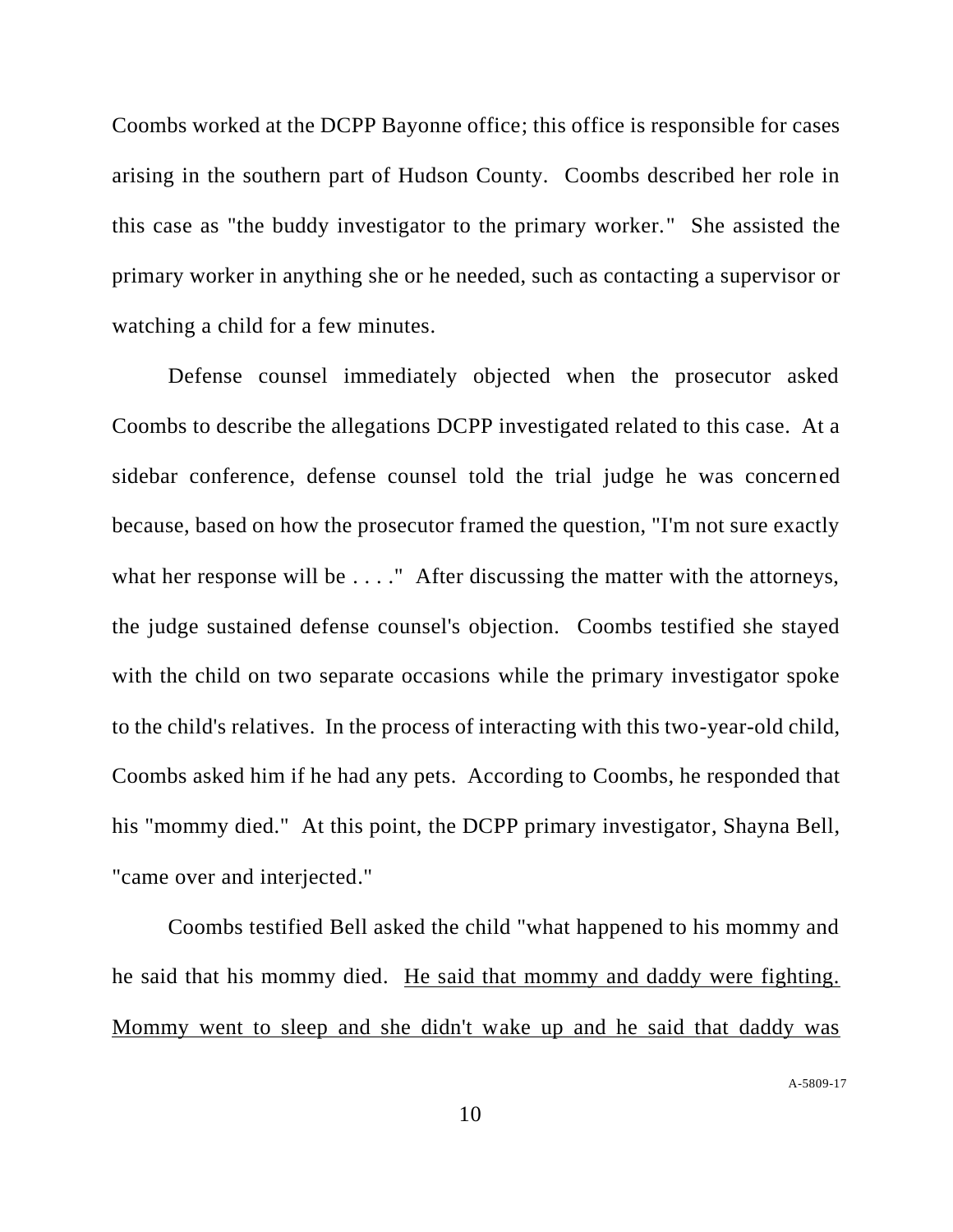crying." (Emphasis added). Coombs testified Bell then contacted the prosecutor's office. When asked how she knew what the child told Bell, Coombs responded: "I heard him. This is what he said to us." Coombs testified this occurred "in the hallway of the hospital outside the pediatric unit." <sup>1</sup>

Coombs thereafter drove Bell, the child, and his maternal great-aunt to the prosecutor's office. Bell "spoke with some family members that were at the prosecutor's office and [she] sat in a playroom with [the child]." That was the extent of Coombs's involvement with this case. At this point in the trial, the State had not presented any competent evidence to explain why the child was in the hospital or why the child's maternal great-aunt appeared to have de facto custodial authority over the child.

Shayna Bell testified at the second day of trial. She testified that on August 18, 2014, the DCPP received a referral that the child's mother had died and "her son was with the corpse . . . [and] she had been beaten to death." This testimony prompted an objection by defense counsel; the trial judge sustained the objection and instructed the jury "to disregard the last statement by the witness." In contrast to Coombs's testimony, Bell testified the child was in the

<sup>&</sup>lt;sup>1</sup> We presume the authorities took the child to the JCMC to ensure he was unharmed.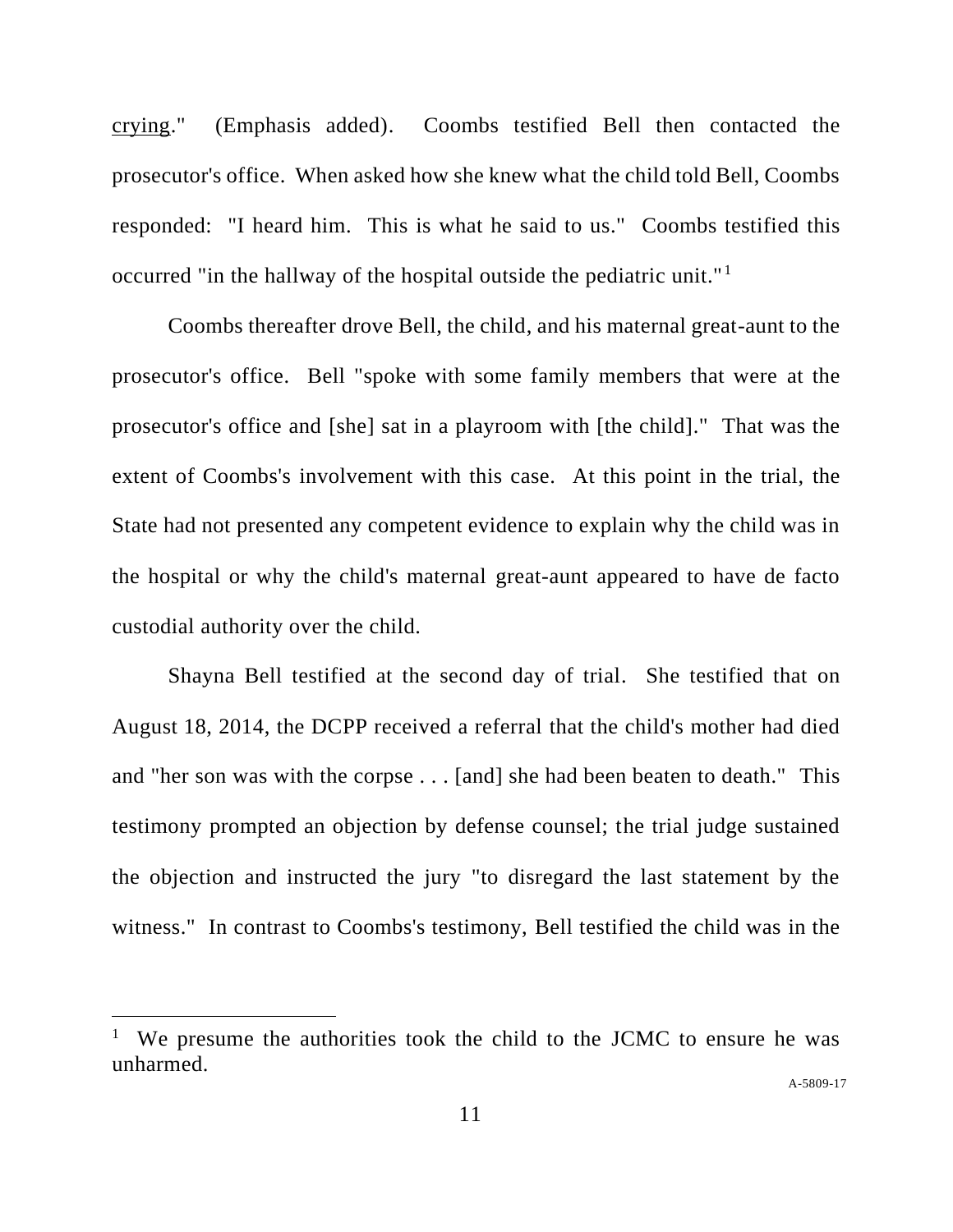hospital with his paternal great-aunt, Susan Montone. Bell described the child as calm and playful. But while on the phone with the child's paternal grandmother, Bell noticed Coombs was talking to the child. After she ended the brief call, Bell approached as Coombs asked the child if he had any pets. At this point she overheard the child say, "my mommy is dead." This prompted the following exchange:

> Q. And what did you do when you heard [the child] say mommy is dead?

A. We didn't try to engage him at that point to see if he knew why he was at the hospital and he reported that his mother went in one white truck, he went in another white truck. He reported that mommy and daddy were fighting. Daddy hit mommy, mommy didn't wake up. Daddy was crying. He reported that his mom had died and he said [his aunt] came and they went in the -- in the white truck.

Based on the child's calm demeanor, Bell decided no further action by DCPP was warranted. Bell contacted law enforcement, however, because "[i]t was determined that [the child] is . . . possibly able to conduct an interview. . . . " Bell and Coombs took the two-year-old child to be "interviewed" by the Special Victim's Unit about the circumstances of his mother's death.

Bell contacted a member of decedent's family after the child's interview session ended. Based on information provided by these unidentified individuals,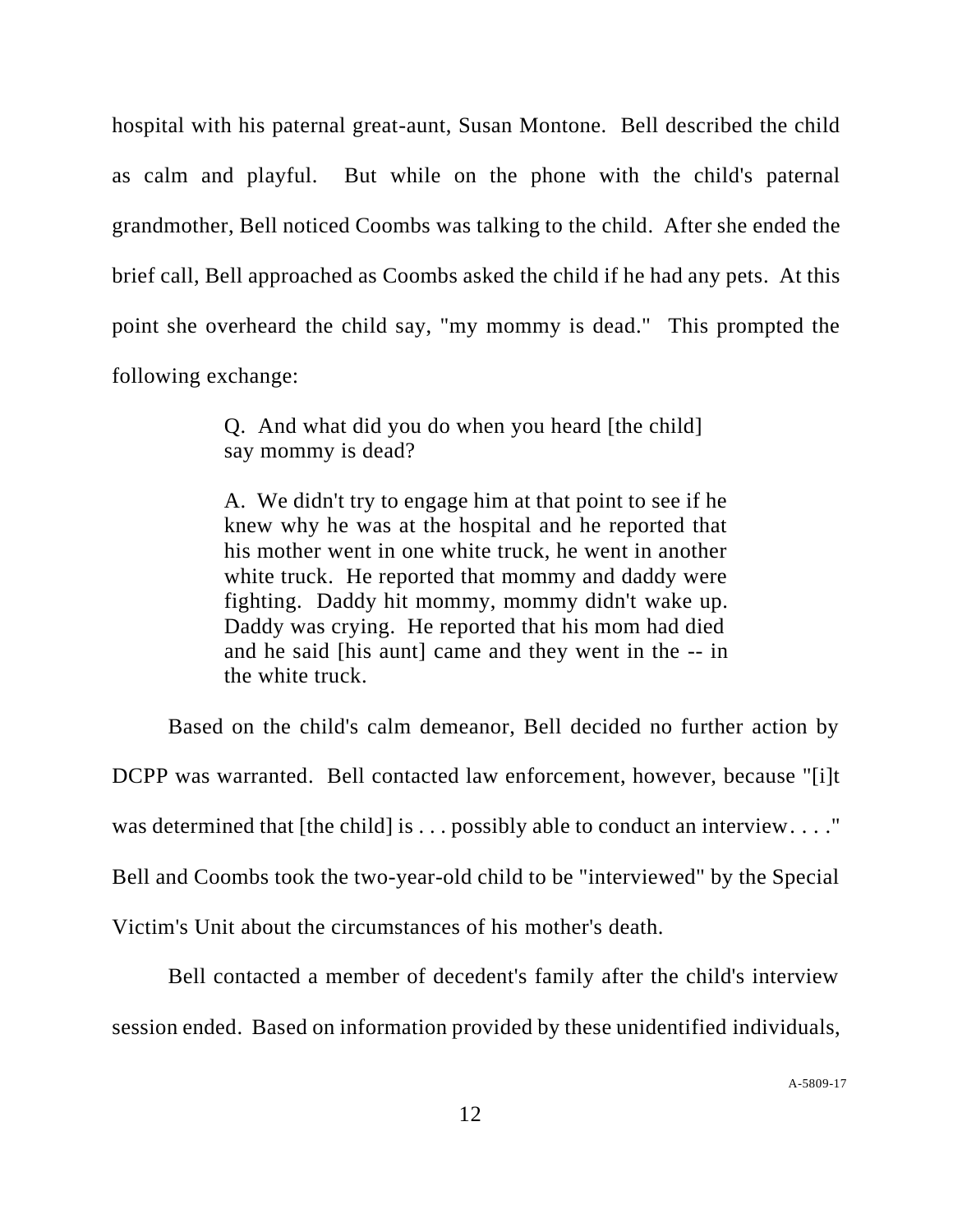DCPP placed the child in a family member's home later that evening. At this time, defendant had been arrested only in connection with possession of heroin. Bell interviewed defendant "within a week or so" later at the home of a family friend.

Although Bell had spoken with defendant's mother before the interview, he was alone during the interview. Bell testified she "reviewed with him the referral that was called in[,] . . . discussed the placement of [his son, and] the reasons why he was placed and then I asked some questions in regard[] to the investigation." Outside the presence of the jury, the trial judge ruled Bell was not permitted to testify about an alleged prior incident of domestic violence mentioned in her interview report. The court found this comment was based on incompetent hearsay evidence. The parties agreed with the judge's ruling.

When the trial resumed after the lunch recess, the prosecutor asked Bell to describe what defendant told her about his wife's demise.<sup>2</sup>

> He stated that they had been sleeping in the living room. He had woken up, the phone rang around two o'clock in the afternoon. He had woken up to the phone ringing. He did see Monica and . . . his son, laying on the couch.

<sup>&</sup>lt;sup>2</sup> In an order dated November 17, 2017, this court granted the State's motion for leave to appeal and summarily reversed the trial court's interlocutory ruling denying the State's application to admit the testimony of this DCPP caseworker. In this order, however, we did not consider the admissibility of this hearsay evidence.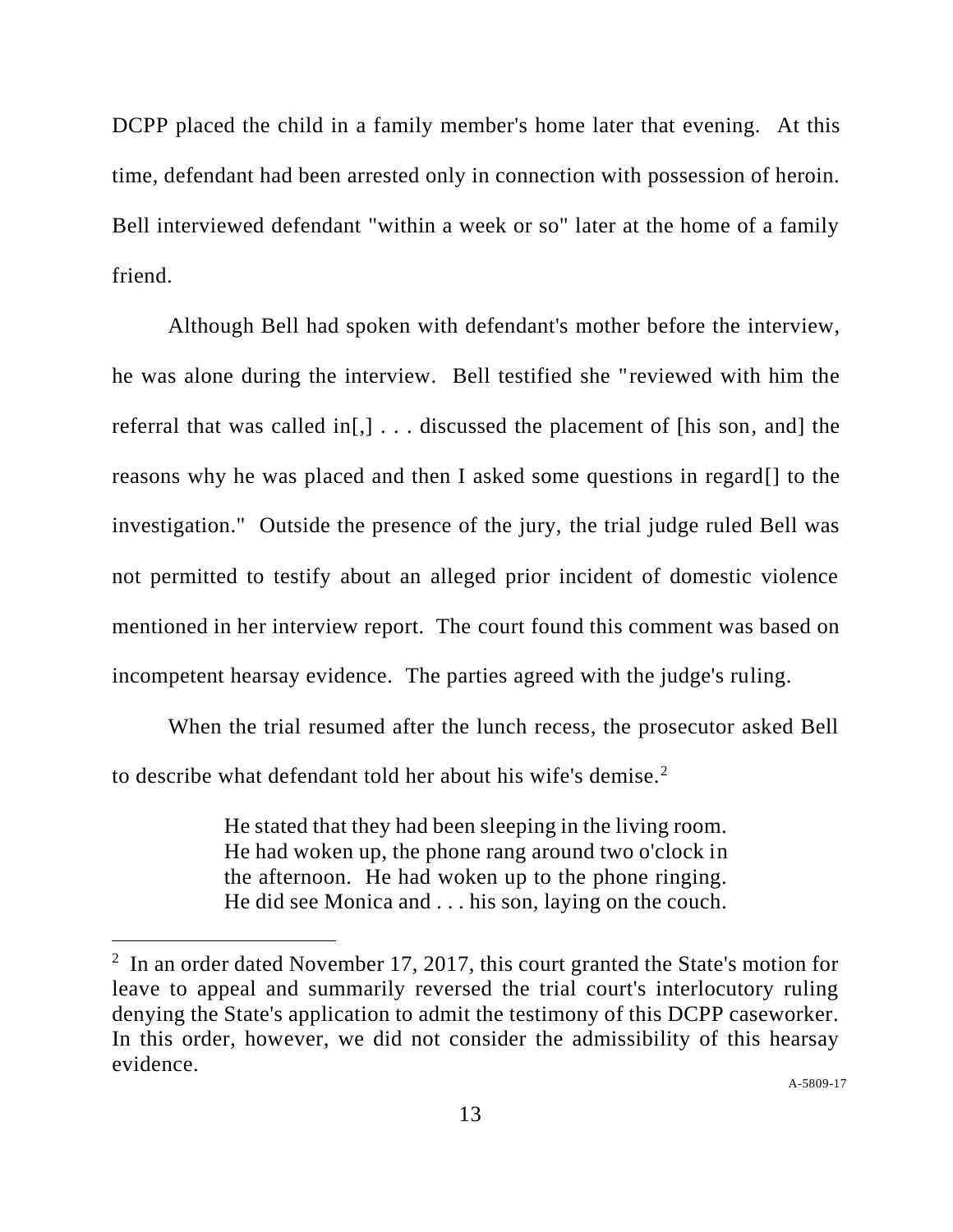He thought they were both sleeping but as he looked closer, he noticed that [the child] was awake and watching television. He stated that as he got closer to them, because they were on the opposite couch, that he saw that Monica was blue.

Q. What did he tell you . . . when he realized that his wife, Monica was dead?

A. He stated that she was blue. He called 911, they asked him to perform -- they gave him instructions on how to perform CPR which he did and he said at that time is when he realized that she was dead.

Bell testified defendant told her his drug abuse began with prescription pain pills when he was approximately twenty-three years old. He was briefly sober after completing a thirty-day inpatient rehabilitation program. He relapsed soon after he returned home, when he discovered his wife was still abusing pain medication. Defendant told Bell both he and his wife "switched" to heroin because it was cheaper. He also "reported that Monica was still using cocaine and the heroin." Defendant told Bell he never used heroin in the presence of his son. In response to Bell's follow up question about the location of the child, defendant stated the child "was in another room or would be sleeping."

Defendant also denied any history of physical violence between him and his wife. He told Bell their arguments never escalated beyond oral disputes. Bell asked defendant about a particular argument they had "over a set of keys."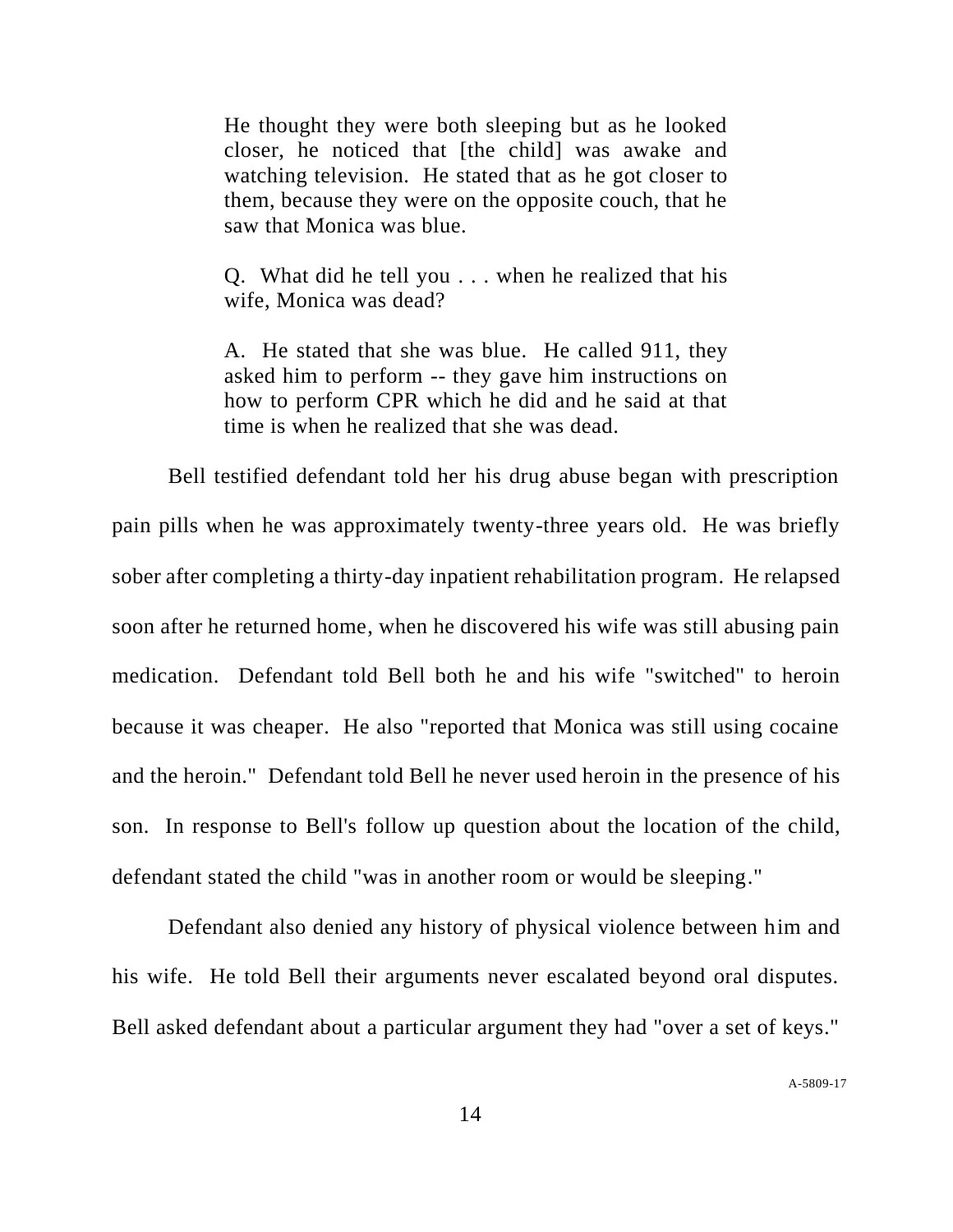Defendant told Bell, "Monica had left the home for a little while and then had came [sic] back." He did not remember what caused the argument "because they were under the influence at that time."

Bell also discussed with defendant what the child said at the hospital, that "daddy hit mommy and mommy died." According to Bell, defendant "stated that he believed that his son may have -- kind of gotten what he saw confused." He stated that he "was tapping his wife in the face trying to wake her up and that [his son] may have mistaken that for him hitting Monica in a negative way." Defendant also said he never argued with his wife "in front of [his son] . . . they would either be outside of the home or behind closed doors, like in a separate room."

On cross-examination, Bell testified defendant visited his infant son on a weekly basis in accordance with the protocol established by the DCPP for supervised visitations. She testified the child was happy and playful with his father and defendant was actively and lovingly involved with his infant son. These weekly supervised visits lasted approximately two hours.

# C.

# Testimony of Catherine Talafous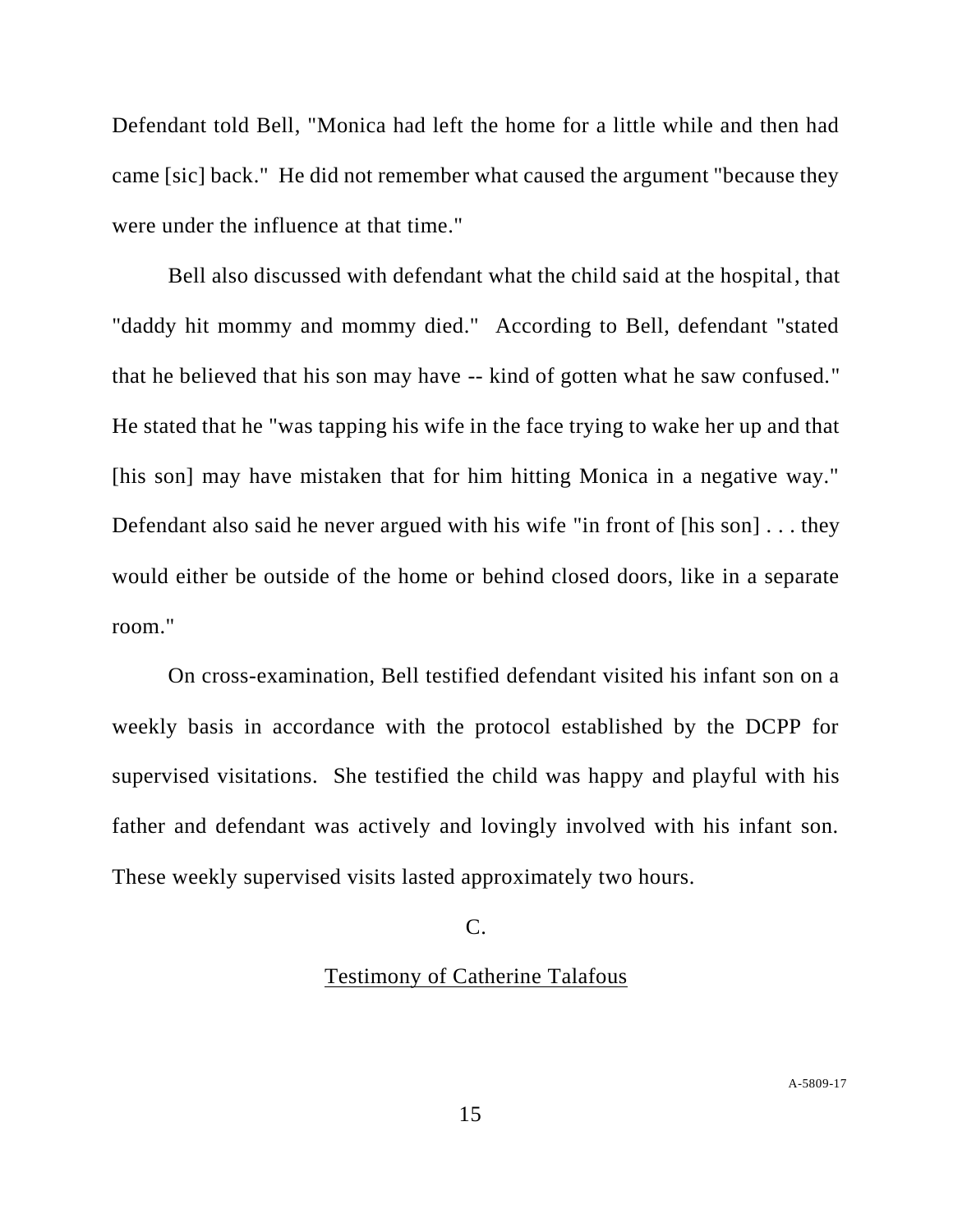Catherine Talafous was the State's first witness. She was twenty-three years old in August 2014 and resided on Sycamore Road, in an area of Jersey City nicknamed "Country Village." She testified that sometime after August 21, 2014, she read in the newspaper "about a woman in Country Village that was found dead and there was a picture of her in the article." She recognized the woman as the same person she "had an incident with a couple months prior." She met with HCPO detectives sometime thereafter.

The prosecutor began Talafous's direct examination as follows:

Q. Now you said that you recognized the picture of the woman in the article?

A. Yes.

Q. Was that woman's name Monica Montone?

A. Yes.

Q. Now you said that you remembered meeting her, that there was an incident prior.

A. Yes.

Q. When was that? When was that incident?

A. It was in June.

Q. Of what year?

A. The same year.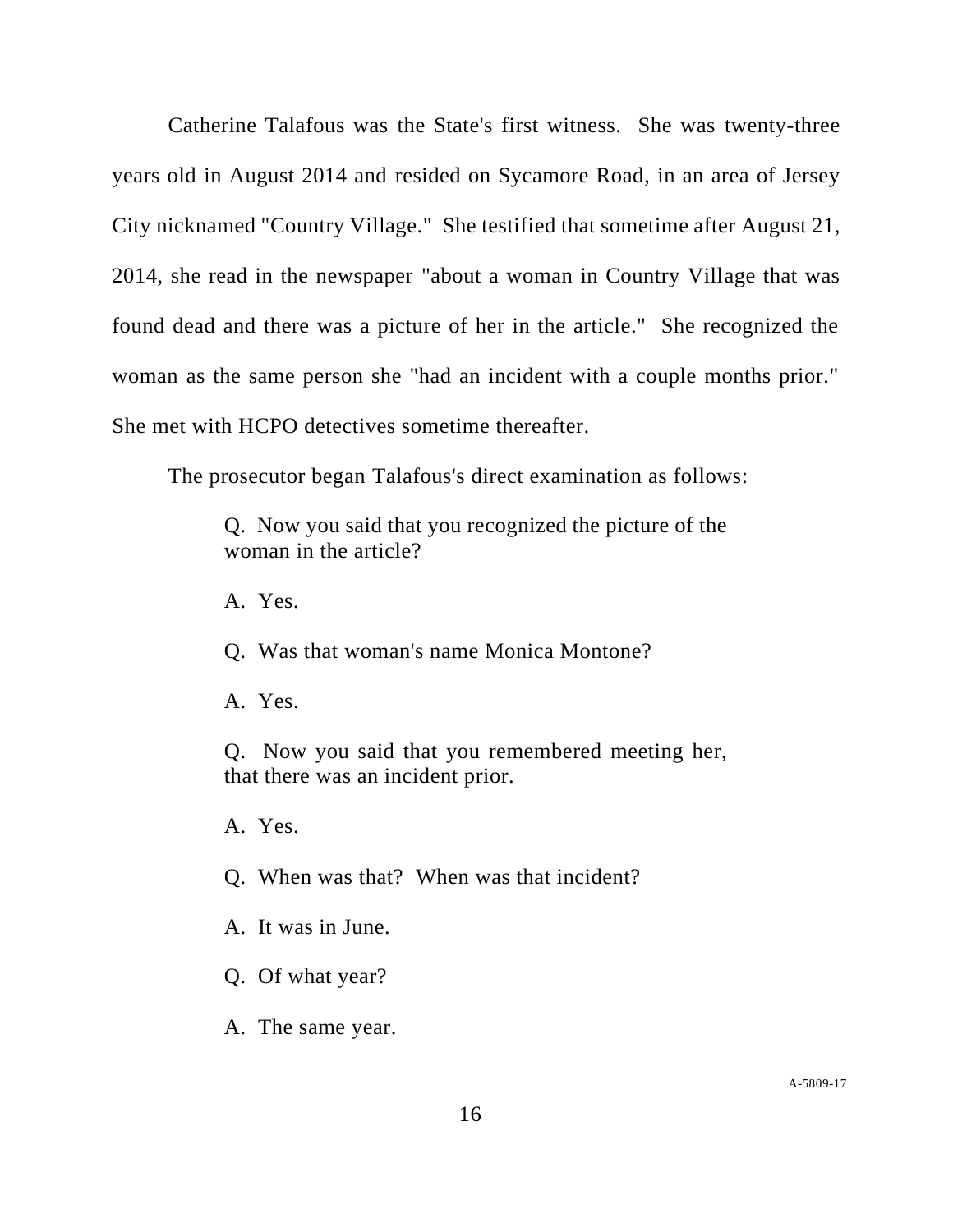Q. And prior to meeting Monica in June[] 2014, had you seen her or spoken to her before?

A. No.

Q. Can you please describe for the jury what happened when you met Monica?

A. I was coming back to my house. I was working two jobs at the time[,] so this was in the early afternoon. I was on my way to the second job and Monica came up to me with a child and she asked to -- she asked for a lighter so she could smoke a cigarette and then she told me that she had been beat[en] by her husband and asked to borrow my phone. So[,] I let her borrow my phone.

Q. Did Monica tell you where she lived?

A. In Country Village but not -- I didn't know where.<sup>3</sup>

[(Emphasis added).]

The only detail Talafous remembered about this alleged assault was decedent's frustration that her husband beat her with and broke an expensive item like an iPad. When asked if decedent had any visible injuries, Talafous testified she only remembered "[h]er eye was swollen and her shoulder also looked like it had some bruises on it or scratches, something." With respect to the child's condition, Talafous noticed the child was not wearing shoes. She

<sup>3</sup> Based on the address she provided at trial, Talafous's residence was located approximately 0.03 miles north of defendant's home on Sycamore Road.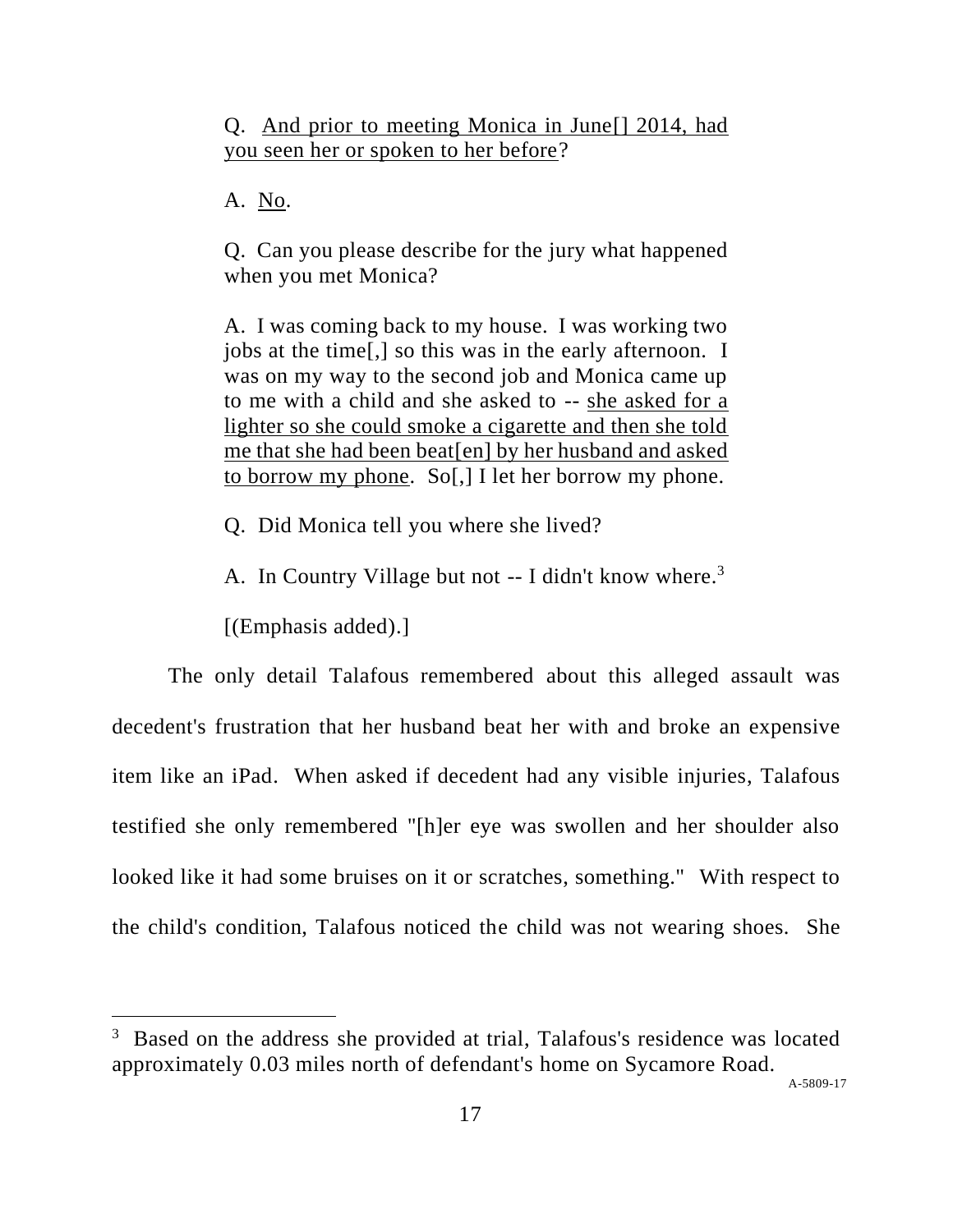claimed decedent told her "she left the house quickly and they didn't have time

to get his shoes because it was in the middle of the incident."

Q. Do you remember why Monica told you that she left the home in a hurry?

A. She said that her son tried to stop what her husband was doing and that he somehow like moved him or there was some physical contact between the father and the son that she felt was threatening and that she just took him and left.

Q. Now when Monica was telling you that her husband beat her . . . where was her son? Where was her child?

A. With her. She -- they came to the -- they came, we were in front of my house together.

Q. Did she . . . stay in front of your house with her son as she spoke to you?

A. She started getting a little upset which was making her son upset so her son went in the house with my brother and I stayed with her while she was using my phone in front of the house.

[(Emphasis added).]

Talafous testified she overheard the "majority" of decedent's cellphone conversation because "she had it on speaker." Decedent told the person on the phone "she just wanted a divorce and she needed help with a divorce." Talafous testified she told her "to file a police report." The prosecutor followed up on this particular issue: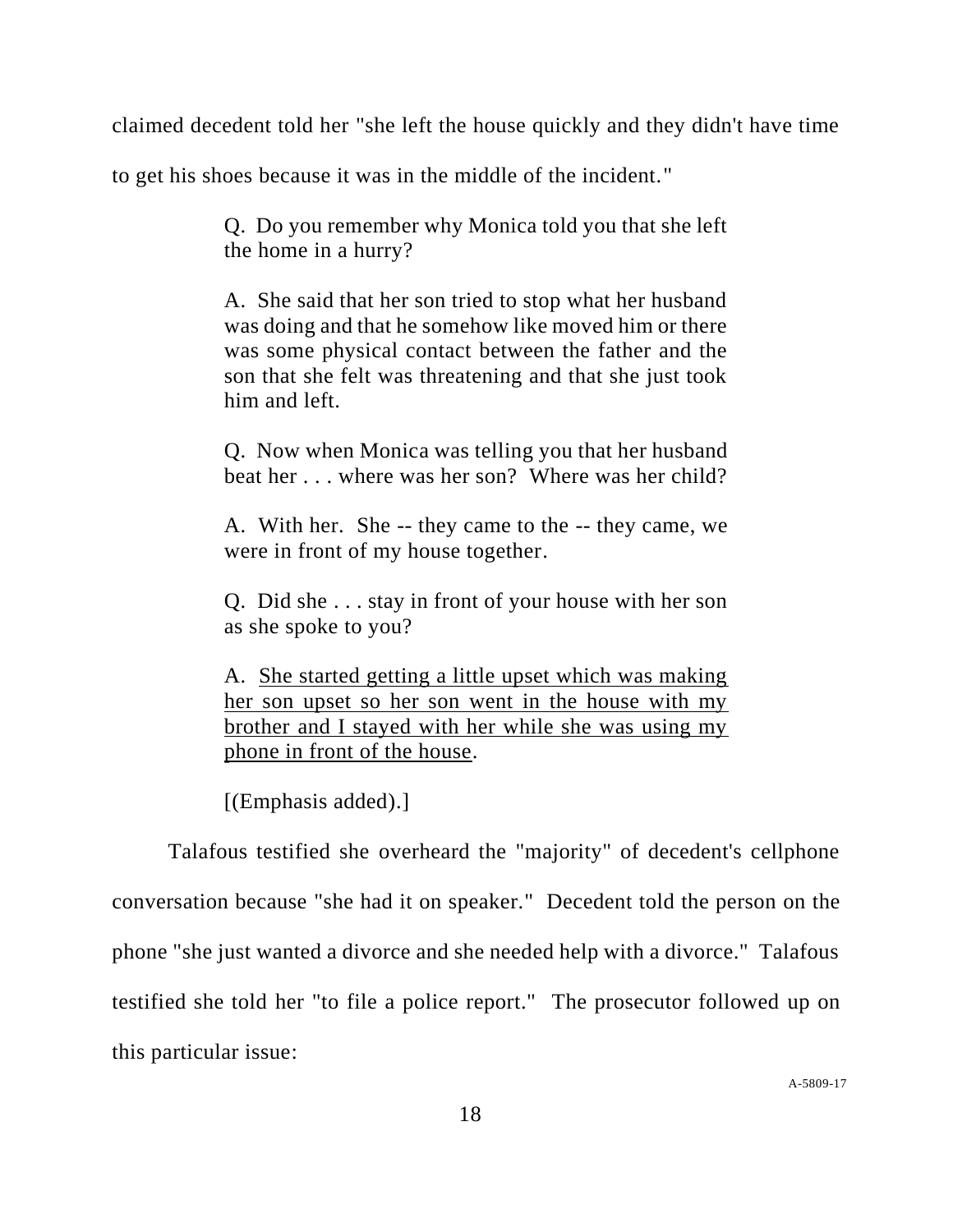Q. And what was Monica's response when you told her to file a police report?

A. She didn't want to. She seemed to be under the impression that she wouldn't be believed.

This triggered an immediate objection by defense counsel. At sidebar, defense counsel argued the witness was testifying about "[w]hat she remembers she thinks that Monica said." He believed the witness was merely "guessing and trying to remember but she's not specifically sure what it was." The judge found Talafous's testimony was "fairly accurate." Although Talafous had not mentioned anything about defendant's past association with the Jersey City Police Department as a civilian employee, the judge overruled defense counsel's objection and held:

> She said it was her perception that -- and she's going to say what I think is she didn't go to the police because of the defendant's connection to the Jersey City [P]olice [D]epartment. Consistent with her testimony and she's relating to the jury that it was Monica's perception as to why, which is the reason why the victim's perception are admissible under Scharf . . . .

Immediately following the court's ruling, the prosecutor asked Talafous:

Q. Ms. Talifous [sic], I was asking you why Monica told you that she did not want to report the incident to the police. What did she tell you?

A. She seemed to be under the impression that it would cause more problems and that she wouldn't be believed.

A[-5809-17](#page-0-0)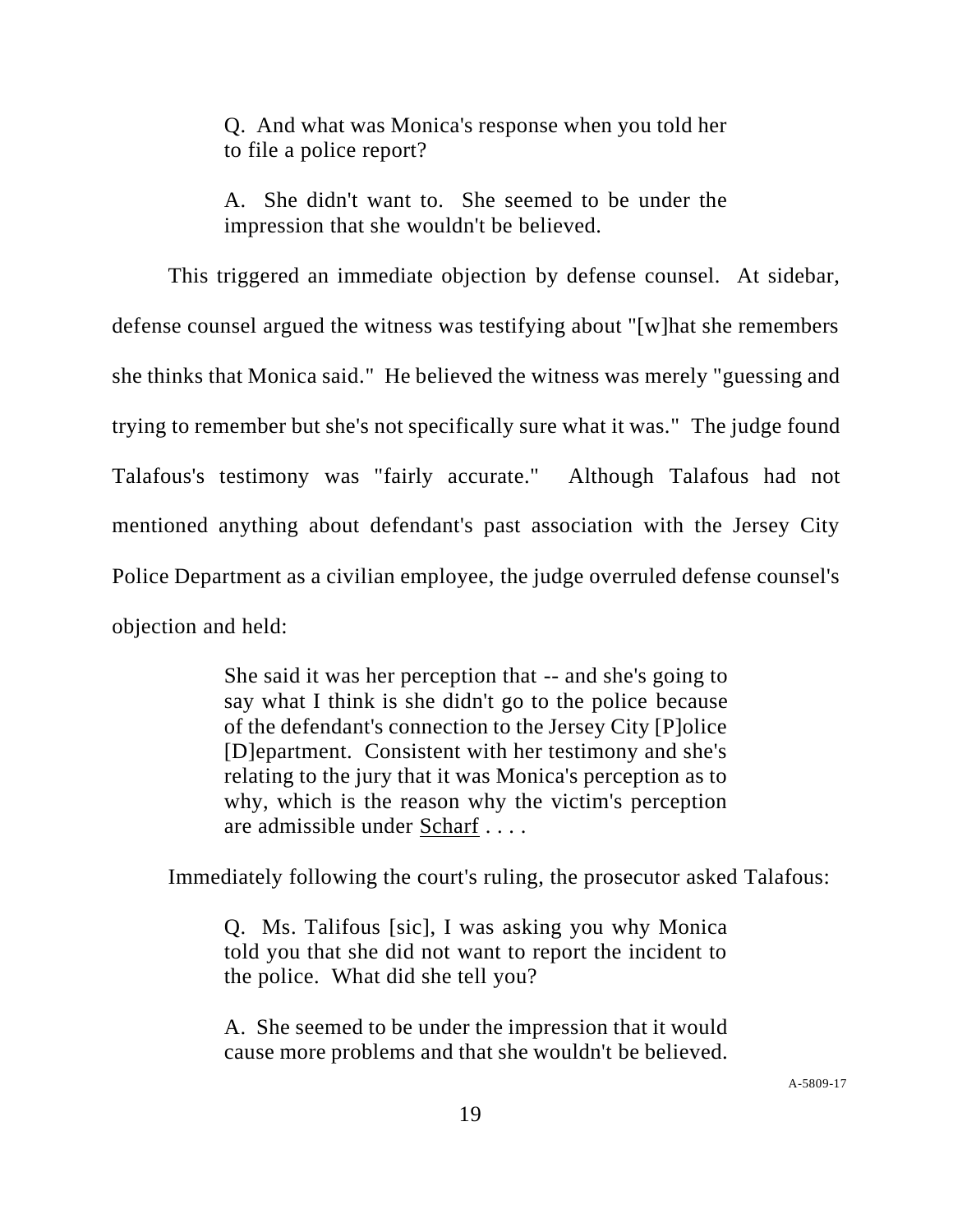- Q. Did she tell you why she wouldn't be believed?
- A. She said that his family had connections.
- Q. Did she tell you what those connections were?
- A. No.

On cross-examination, Talafous made clear she did not know who decedent was talking to on the cellphone. Although she did not hear "any names," she thought decedent "tried to call her mom first and then I'm pretty sure she was speaking with her brother. I don't think that the first call went through." Talafous also testified decedent and the child were in her house "no longer than  $\dots$  twenty to thirty minutes."

At the conclusion of Talafous's testimony, the judge conducted a sua sponte sidebar conference with the attorneys:

> THE COURT: [Addressing defense counsel] Alright, so you're requesting that I give a limiting instruction now?

DEFENSE COUNSEL: Judge, --

THE COURT: I'm supposed to give it now. [Addressing the prosecutor] Do you have a copy of your limiting instruction?

PROSECUTOR: No I don't.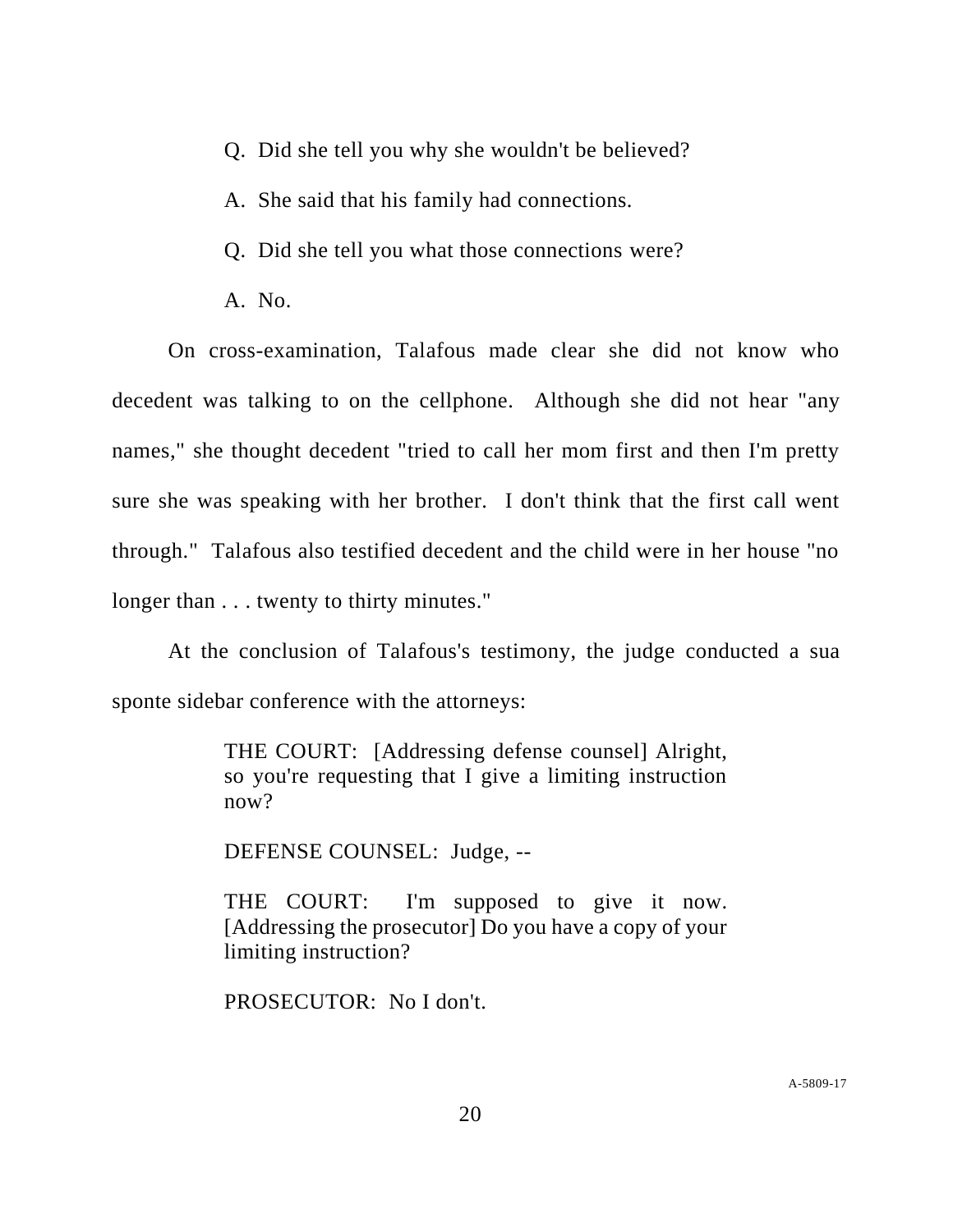THE COURT: Well I'm going to tell them that the statements that they just heard attributed to the victim were admitted for the purpose to show not the defendant's propensity for any violent act, but rather for the victim's state of mind as to why she acted uncertain -- a certain way on that occasion. Is that it?

In response to the judge's question, defense counsel confirmed the parties had previously agreed to that limiting instruction. When the judge asked what the stated purpose was, the prosecutor responded: "The victim's statements of fear." The prosecutor also noted the court had previously upheld Talafous's testimony under N.J.R.E.  $404(b)$ <sup>4</sup> Based on the prosecutor's statement, the judge excused the jury in order to discuss the matter in open court.

The judge believed these instructions were required, pursuant to the Supreme Court's holding in Scharf, to guide the jury on how to consider Talafous's hearsay testimony. He previously admitted this hearsay testimony based exclusively on decedent's fear of defendant "in the months and weeks leading up to her death." The judge also made clear the jury cannot consider Talafous's testimony as evidence of defendant's actions or intent.

A[-5809-17](#page-0-0) <sup>4</sup> The judge had previously ruled that "[d]efendant's prior bad acts: i.e., beating Monica with an iPad, is vital for the jury to understand [d]efendant's motive and intent - and that [d]efendant's conduct was neither an accident, nor a mistake."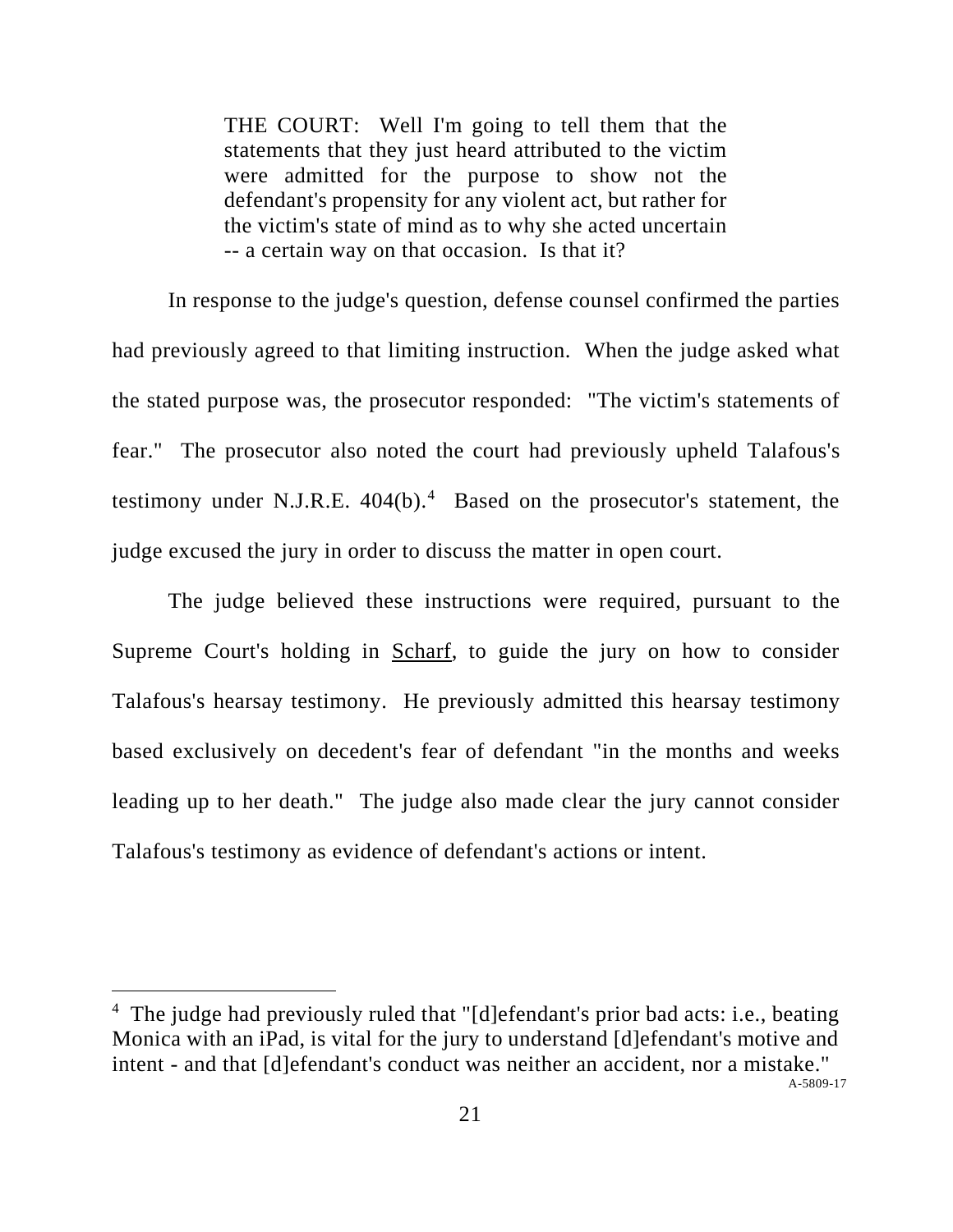The prosecutor claimed the court had already decided this issue in a pretrial hearing conducted under N.J.R.E. 104(a). After considering the witness's testimony, the court found this hearsay testimony was admissible under both N.J.R.E. 803(c)(3) and N.J.R.E. 404(b). Considering defense counsel's continuous objections, however, the State assented to rely only on state of mind evidence under N.J.R.E.  $803(c)(3)$ . This change in the State's position prompted the following response from defense counsel:

> [J]ust so the record is clear . . . I objected to her testimony and I object to the limiting instruction. I think it misstates the defense here.

> > . . . .

I'm just saying that for the record my position is that accident refers to a situation where the defendant is claiming[,] for example[,] that they were with somebody and they were accidentally cleaning, you know, their gun and the gun accidentally went off. Or they're at the top of a staircase and the person accidentally fell down the stairs. That's my position.

Defense counsel also objected to the part of the jury instruction that mentioned decedent was in fear of defendant. Counsel argued Talafous did not say decedent told her she was afraid of defendant. The prosecutor argued the jury was entitled to draw a reasonable inference from Talafous's testimony that decedent was afraid of defendant based on the way she fled from her home.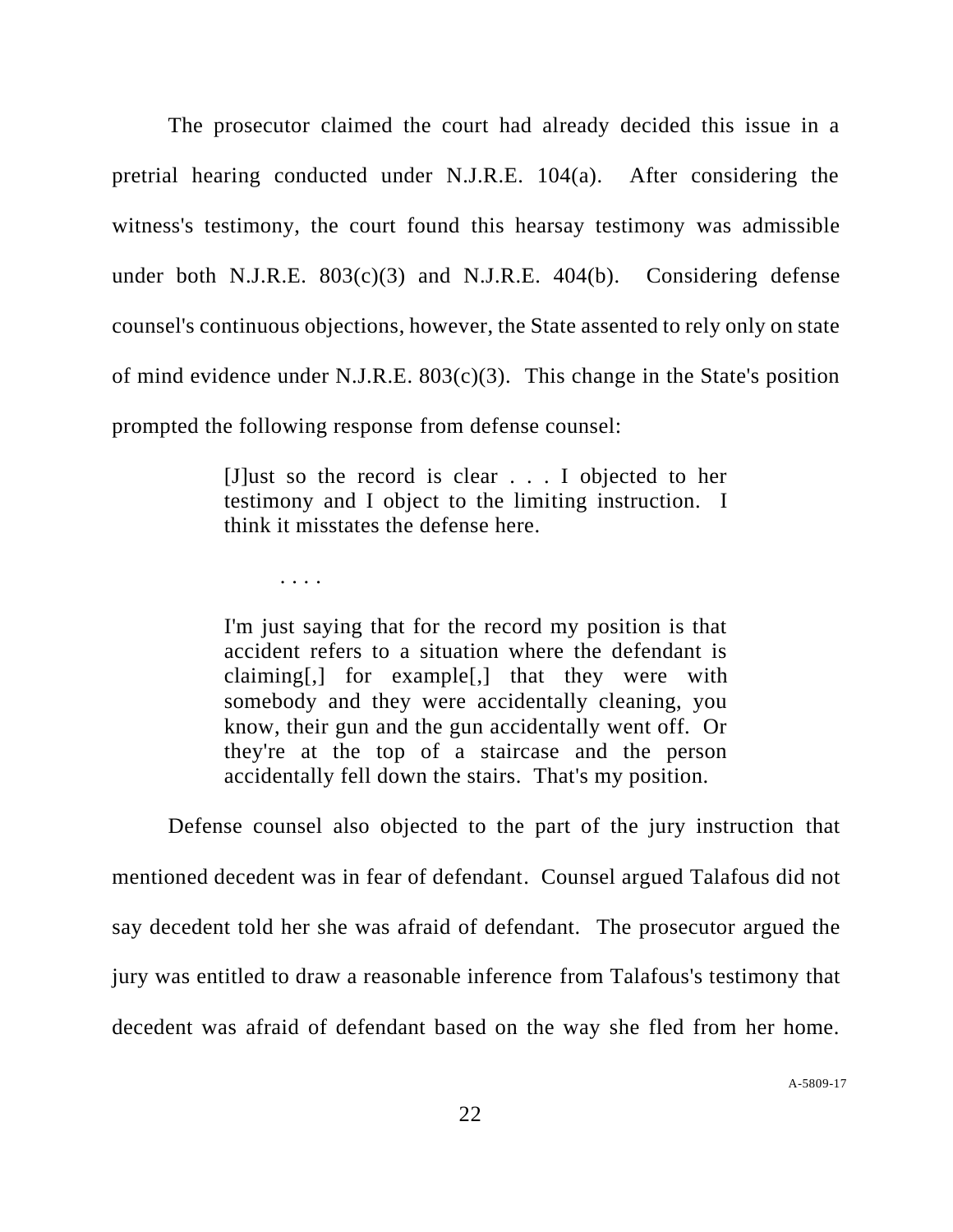Talafous testified decedent told her that after a physical altercation with defendant, she left her home with her barefooted two-year-old son, and without a cellphone. Talafous also claimed decedent did not want to file a police report because defendant's family "had connections." The court accepted the prosecutor's argument.

The judge gave the jury the following limiting instructions after the trial resumed:

> The [S]tate has introduced evidence of the victim, Monica Montone's state of mind. More specifically, the state introduced evidence from the testimony of Catherine Talafous[,] who we just heard testify regarding Monica Montone's fear of the defendant in the months and weeks leading up to her death.

> Normally, such evidence is not permitted under our rules of evidence. Our rules specifically exclude hearsay testimony, however, our rules do permit evidence of a decedent's state of mind when it is used for certain specific purposes and narrow purposes.

> In this case, the defendant alleges Monica Montone's death was due to an accidental drug overdose, making Monica's state of mind relevant and her statements of fear admissible.<sup>5</sup>

> If you find that Monica Montone made the statements of fear, then you may consider them only for the

<sup>5</sup> As we will explain under Section III infra, this instruction misapprehends defense counsel's consistent position that Ms. Montone's death was not accidental, as explained by the Supreme Court in Scharf.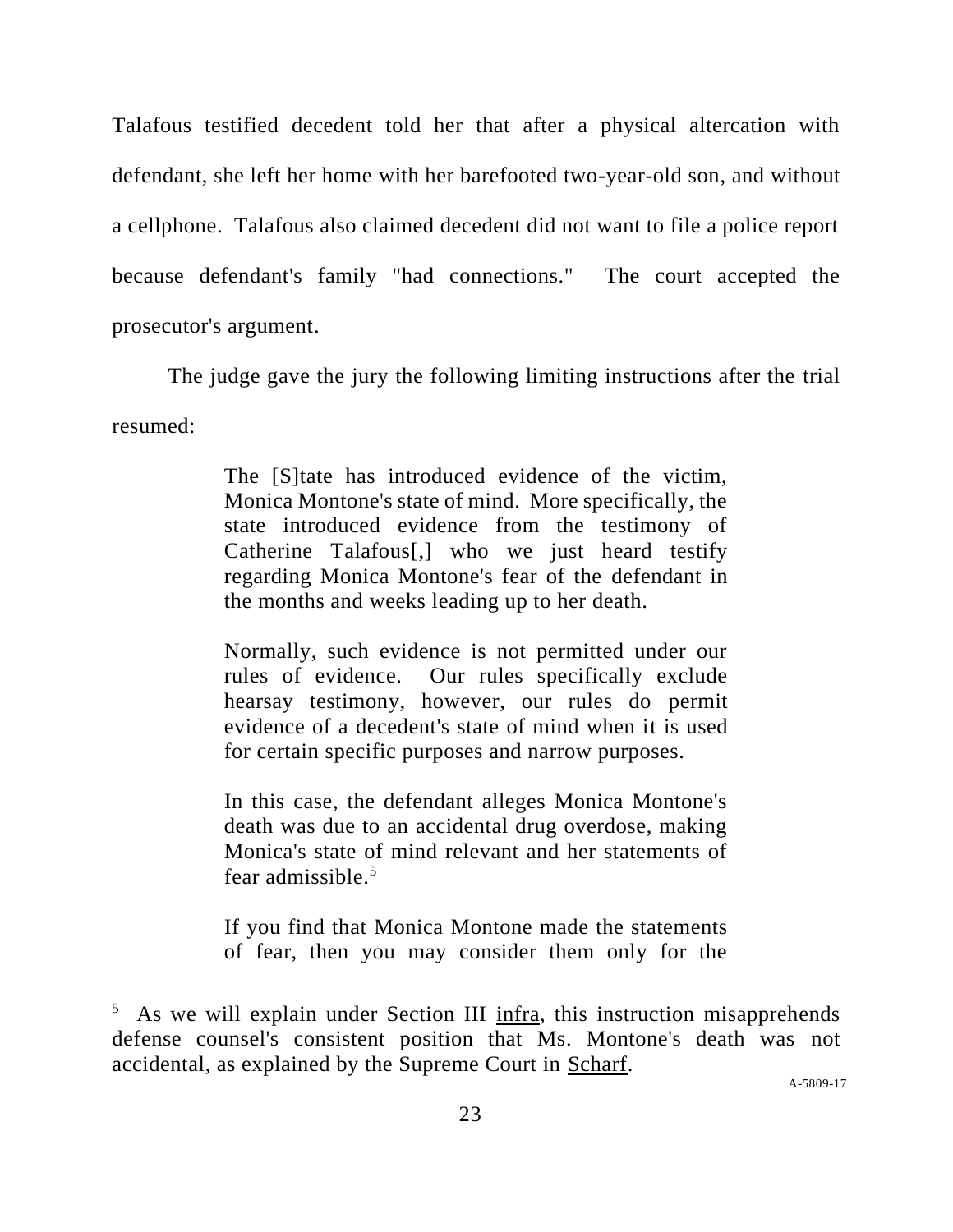purpose of determining her state of mind at the time those statements were made and for no other reason.

As always, you may give the opinion such weight as you determine it deserves, consistent with the general rules of determining credibility and with the rules and instructions I will give you again at the end of the case.

However, the evidence may not be used as evidence of the defendant's actions or intent.

## Testimony of Jose Garcia

The State next called decedent's older brother Jose Garcia. After a few preliminary questions about his family and his employment as a nurse, the prosecutor asked him to describe his sister to the jury. According to Garcia, "she was a born [salesperson]" with the "infuriat[ing]" ability to convince people who strongly held a different opinion to agree with her point of view. Garcia testified, since their father's death, she would call him if "she needed advice on her professional career[,]  $\dots$  financial advice[,]  $\dots$  [or] when she just want[ed] some life advice . . . ."

A[-5809-17](#page-0-0) With respect to his sister's personal life in 2013, Garcia testified "she was having a hard time with the relationship between her and [defendant]" because "she always seemed to make ends meet" when she was by herself. Garcia suggested to her a few basic financial management measures such as "writing everything down, making sure . . . not to spend money before you had it . . .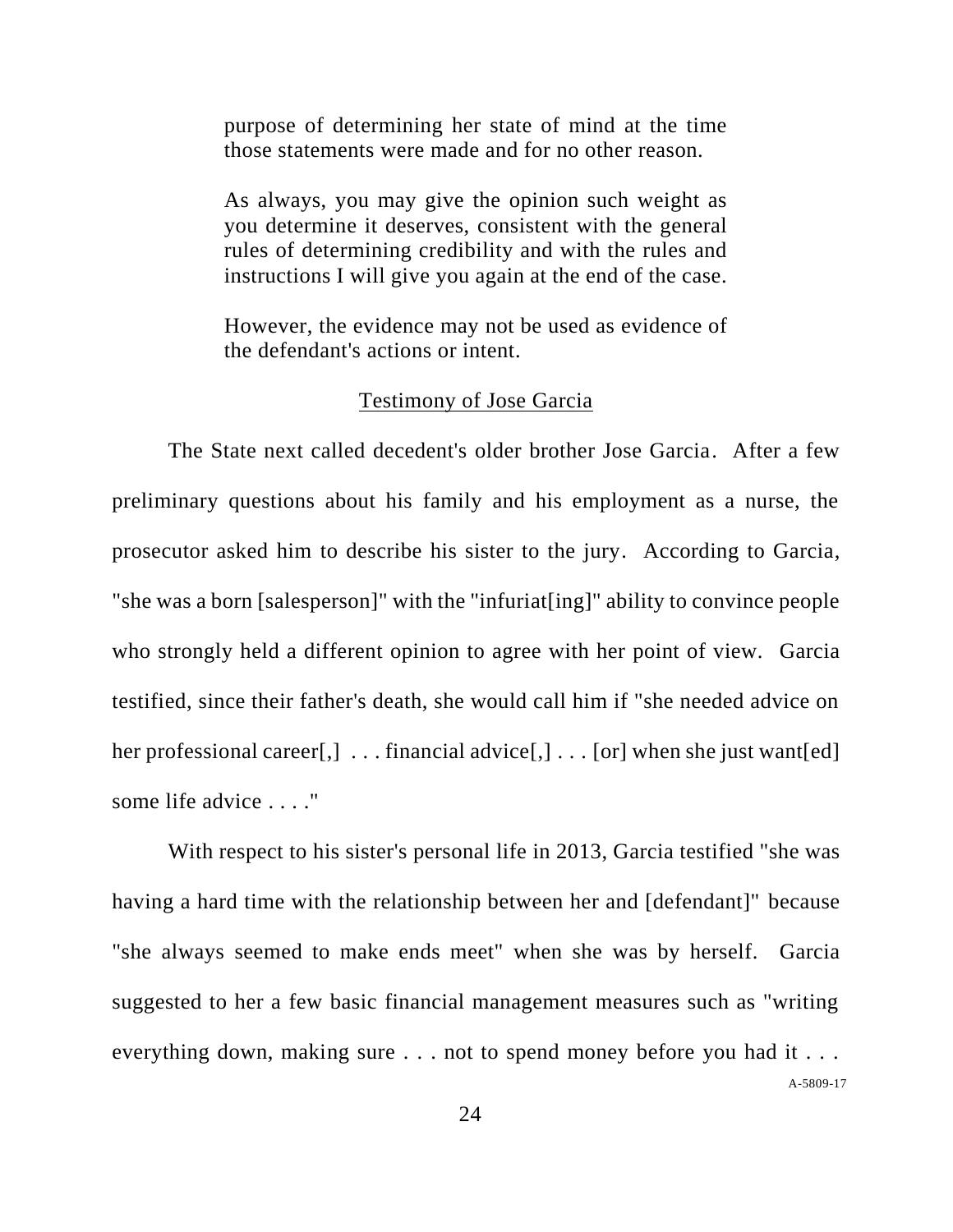[and] [p]ay in cash." Defense counsel objected to this testimony as irrelevant to the question of what cause decedent's death. The judge overruled the objection.

In response to this line of questions, Garcia testified that, in 2013, decedent "would routinely ask [him] for money, be it for groceries, be it for things around the house, but that's also when she started asking me [about] money because she wanted to be able to take money out of her 401-K." Defendant was not involved in most of these conversations. Garcia testified, however, he intentionally made defendant ask him for money on one or two occasions "just so it would . . . drive the point . . . if you need money . . . you can't keep telling my sister to ask me. You . . . have to be able to take care of this by yourself."

The prosecutor also asked Garcia to describe what his sister told him about her relationship with defendant.

> She told me that they weren't sleeping in the same bed anymore, that she would usually be sleeping on the couch with my nephew, her son . . . . She would tell me . . . it was just so hard where it's almost . . . like he was pretty much dragging her down because it was just so hard. She actually said she couldn't even leave him by himself because . . . she didn't feel comfortable leaving [their son] with him.

Defense counsel again objected to this line of questioning. At sidebar,

A[-5809-17](#page-0-0) defense counsel was particularly concerned "about my client not being able to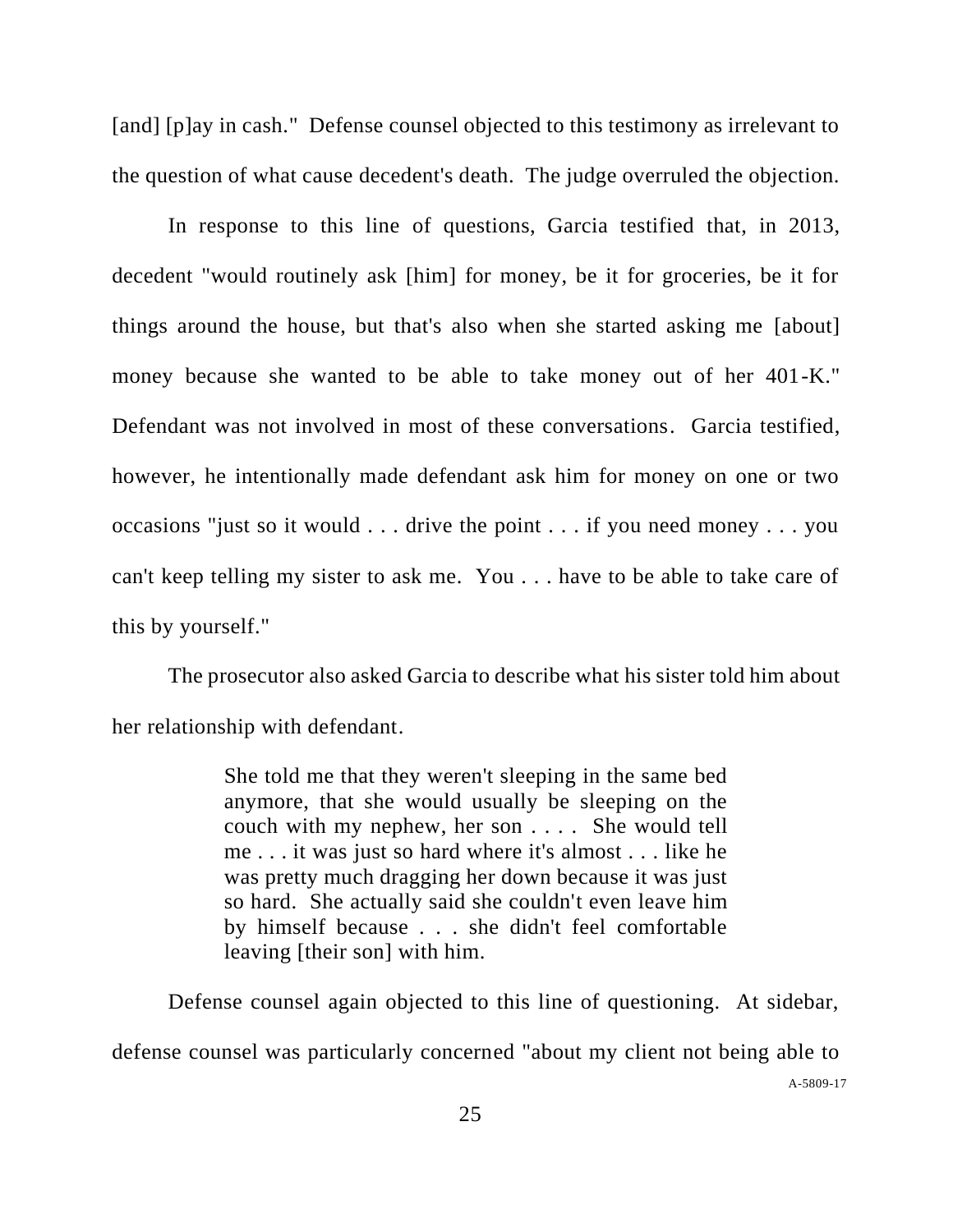be with his son. I've never heard that before." The judge responded: "Neither did I." The judge reviewed the order entered after the N.J.R.E. 104(a) hearing and found there was "[n]othing about fearing to leave him alone with the child." At defense counsel's request, the judge struck this part of Garcia's testimony and gave the jury the following instruction: "Alright, I'm instructing the jury to disregard the last statement by the witness regarding Monica being afraid to leave the child alone with the defendant. And that will be stricken from the record."

Garcia testified money was the initial cause of the marital discord. The rift in the relationship escalated to physical violence "probably in March, April -- like in May or June" 2014. Garcia claimed he "would get phone calls about [defendant] . . . hitting her -- she did say she was threatened with a knife once and this was the time I told her, you know, you need to go the police and these are the things you need to tell them." When asked how decedent reacted to his suggestion to report defendant's conduct to the police, Garcia stated:

> [S]he was hesitant. She didn't want to go to the police. She was very scared that . . . she told me that you know if I go to the police he said he was going to hit himself, he's going to get bruises and he's going to say that he's the one that got hit, not me.

> Q. Did she express any other reasons for not wanting to go to the police to report the defendant hitting her?

> > A[-5809-17](#page-0-0)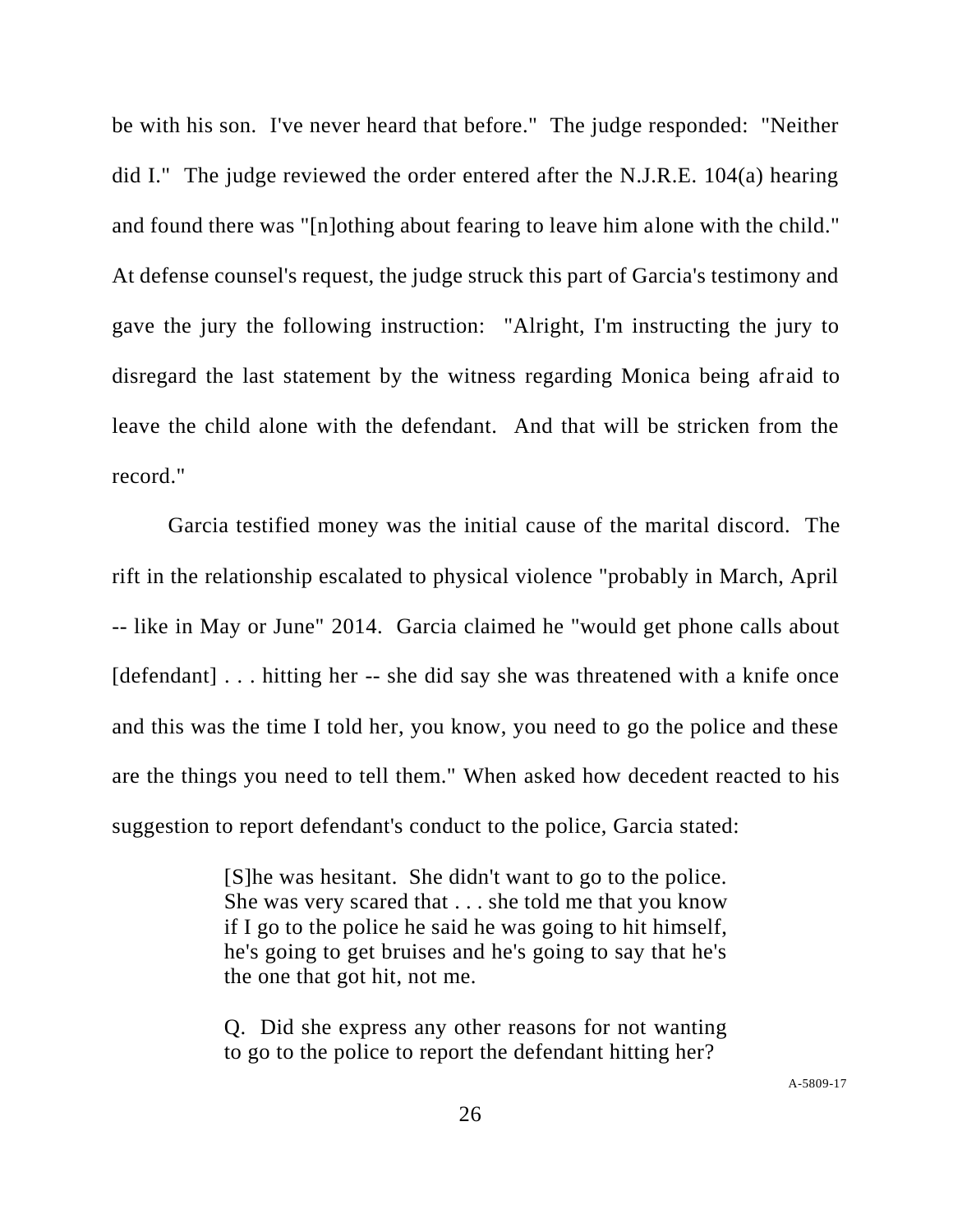A. She -- she said that she -- that he knows -- he knows how the system works. This is -- and he can get away with it and not even just away with it, you know she would be the one that was going to be blamed for it. And . . . it always revolved around the child . . . . It always revolved around I don't want to lose [the child] and everything that she stayed for, was always about [the child]. You know I want [the child], you know I want him to have a whole family. I want him to have a father and so he was -- she was scared that she would lose [the child] and that was the -- and then after that she -- since she got into trouble, when there was another incident when I got a phone call from her and I told her if you don't report this, it's like nothing ever happened and it's -- if you think it's bad now, it's just going to get worse and since she got into trouble, she didn't want to call the police because she was afraid now that you know she was -- she got arrested for something now, if she calls the police, now it's -- she was worried that what she was -- that it was just going to get worse.

Q. Now you said that she told you that she didn't want to report it because the defendant knew how the system worked. What did she mean by that?

A. The family is a family of police officers. She, you know the -- her -- his mother is a police officer, he worked as a dispatcher --

This prompted another objection by defense counsel. At sidebar, defense counsel argued the witness was limited to relating what decedent told him, not what she meant to say. The judge agreed and explained to the jury: "The objection is sustained as to why Monica did not want to go to the police as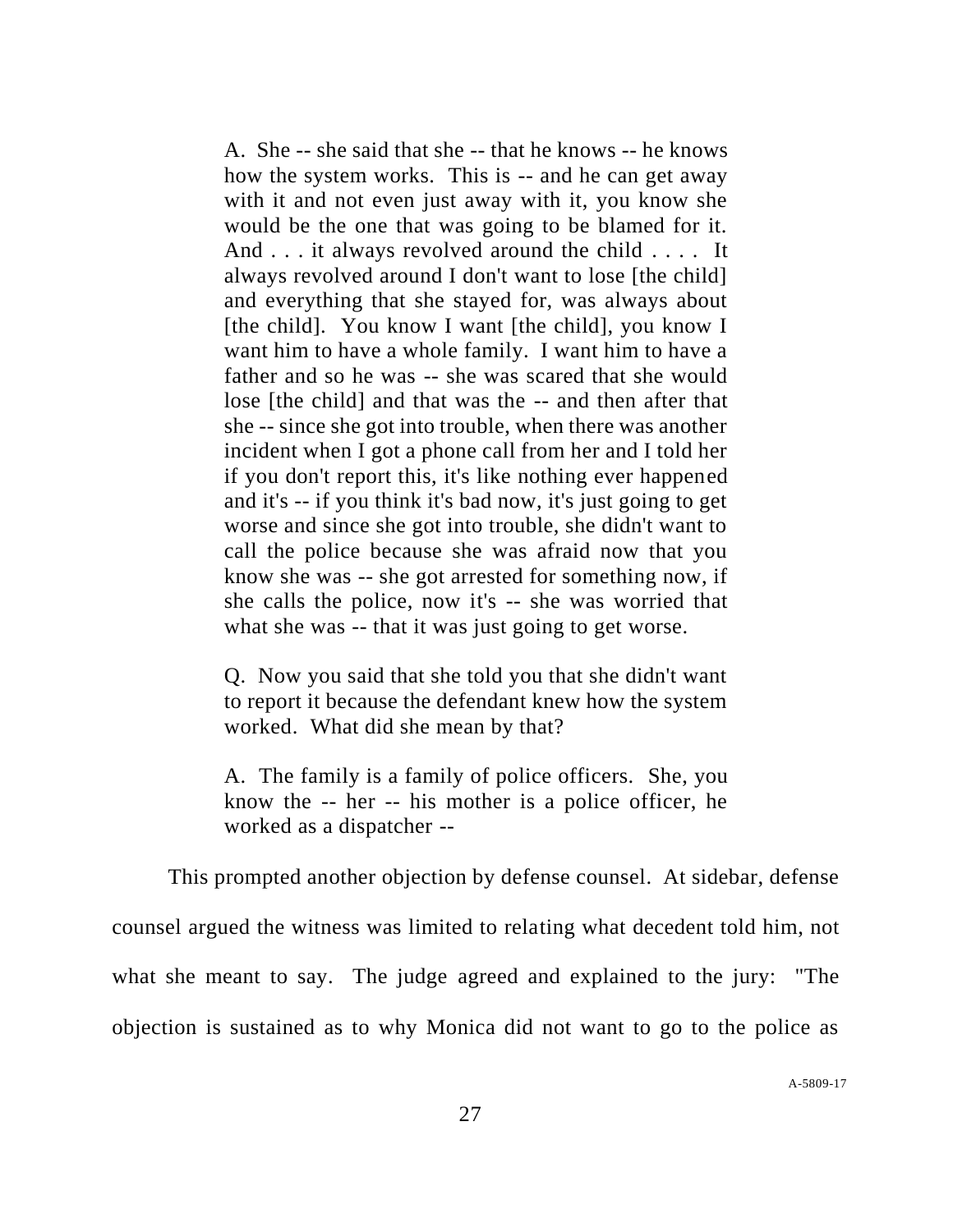speculation." When the prosecutor rephrased the question, Garcia responded Ms. Montone said defendant would hit and injure himself and claimed she was the aggressor.

Garcia testified his sister's life in 2014 was in chaos. Her car had been impounded and her driver's license had been suspended for numerous driving violations. He spent a week with her "to get everything ready so she can go back to work and you know tried to get her life straightened out." However, his efforts proved to be futile. She called him numerous times "saying you know he hit me again . . . pick me up, I'm ready to go." While en route, however, she would call him back and say "oh it's okay, it's okay, you don't need to -- you don't need to come . . . I'll take care of it, I'm going to try to make it work." Garcia testified decedent did not have a phone at the time. She communicated with him using her neighbor's phone.

Garcia also communicated with his sister by email. He testified he received approximately ten emails from her during June 2014. The State admitted into evidence the emails Garcia exchanged with his sister from June 25, 2014, through June 30, 2014.<sup>6</sup> Decedent acknowledged her

A[-5809-17](#page-0-0)

<sup>6</sup> Defense counsel made clear for the record his continuous objections to the admission of this hearsay testimony.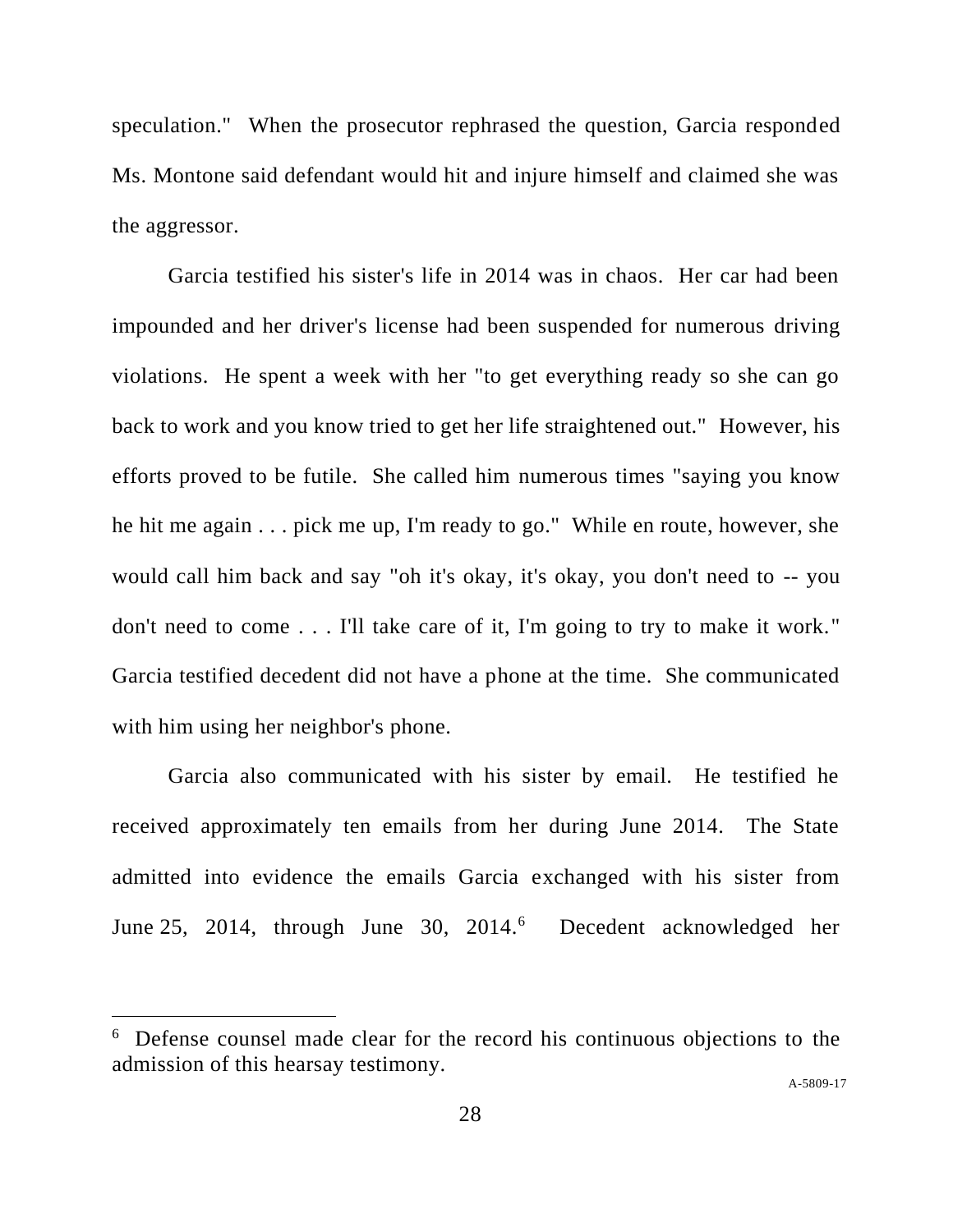dysfunctional lifestyle in these emails. Garcia purchased a cellphone for her and agreed to pay the carrying charges until she could pay for herself. Garcia last spoke to decedent at the end of July or the start of August 2014. He "was concerned about what was happening as far as when she got caught shoplifting." She anticipated the court would impose a probationary sentence conditioned on performing community service.

On cross-examination, Garcia admitted that, notwithstanding his sister's allegations of consistent physical abuse by defendant, he never saw any visible injuries on her person. He also admitted he first became aware of his sister's drug addiction toward the end of March 2014. Until then, he only knew she took Xanax for anxiety. She never told him, that in addition to Xanax, she abused, and was addicted to, cocaine and heroin. Garcia further testified his sister would usually ask to borrow money when she called about her marital problems; "the conversations [would often] meld together."

## Testimony of Valesca Arriaga

Valesca Arriaga was thirty-seven years old at the time of trial. She testified she knew decedent for fourteen years and described her as "my best friend." They met when they both worked at a retail store while they attended college and "developed a very close friendship like I would consider her like my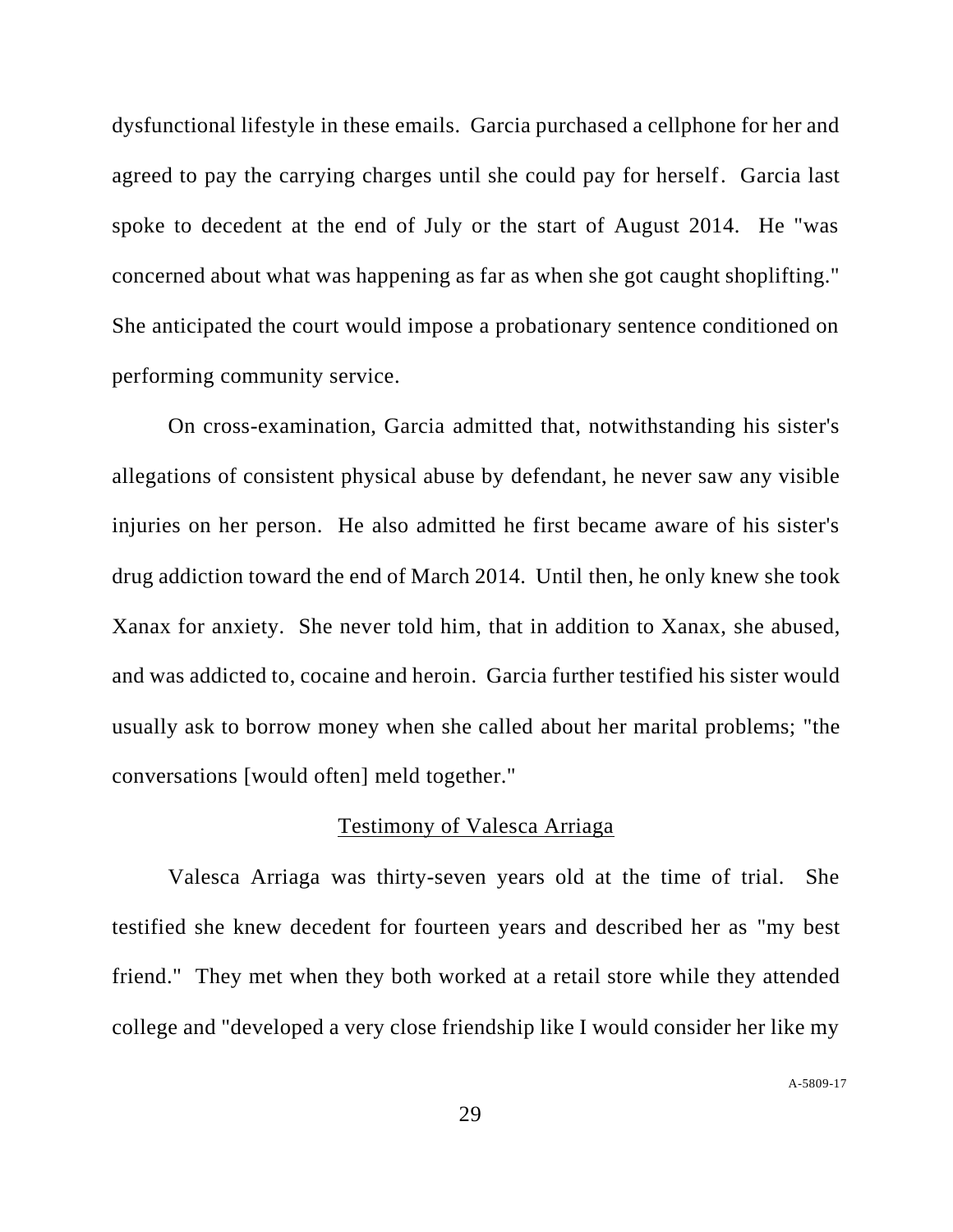sister." Arriaga testified decedent "was very much in love" with defendant at the start of their relationship. However, their relationship became volatile over time. "[T]his was just not a normal relationship, it was too many fights. They were always breaking up, getting back together. As years progressed it just got worse."

The prosecutor asked Arriaga if decedent ever discussed her "relationship or her marriage" and whether "defendant got physical." She responded the relationship "was getting physical" when defendant started taking painkillers and other drugs. The situation was "getting out of control and their fights were getting bigger and bigger as he took more." When asked whether decedent also took drugs, Arriaga testified she "had taken some in the past but nothing towards addiction." When the prosecutor asked her: "How do you know that?" Arriaga responded: "Because she was my friend."

According to Arriaga, decedent "[o]occasionally smoked some weed, marijuana, and from time to time she did cocaine." Arriaga also admitted she ingested cocaine with her at a Christmas party the year before she died, but it was "not excessive . . . and there was nothing out of control from both sides." She said it was decedent's cocaine, but it was procured by defendant.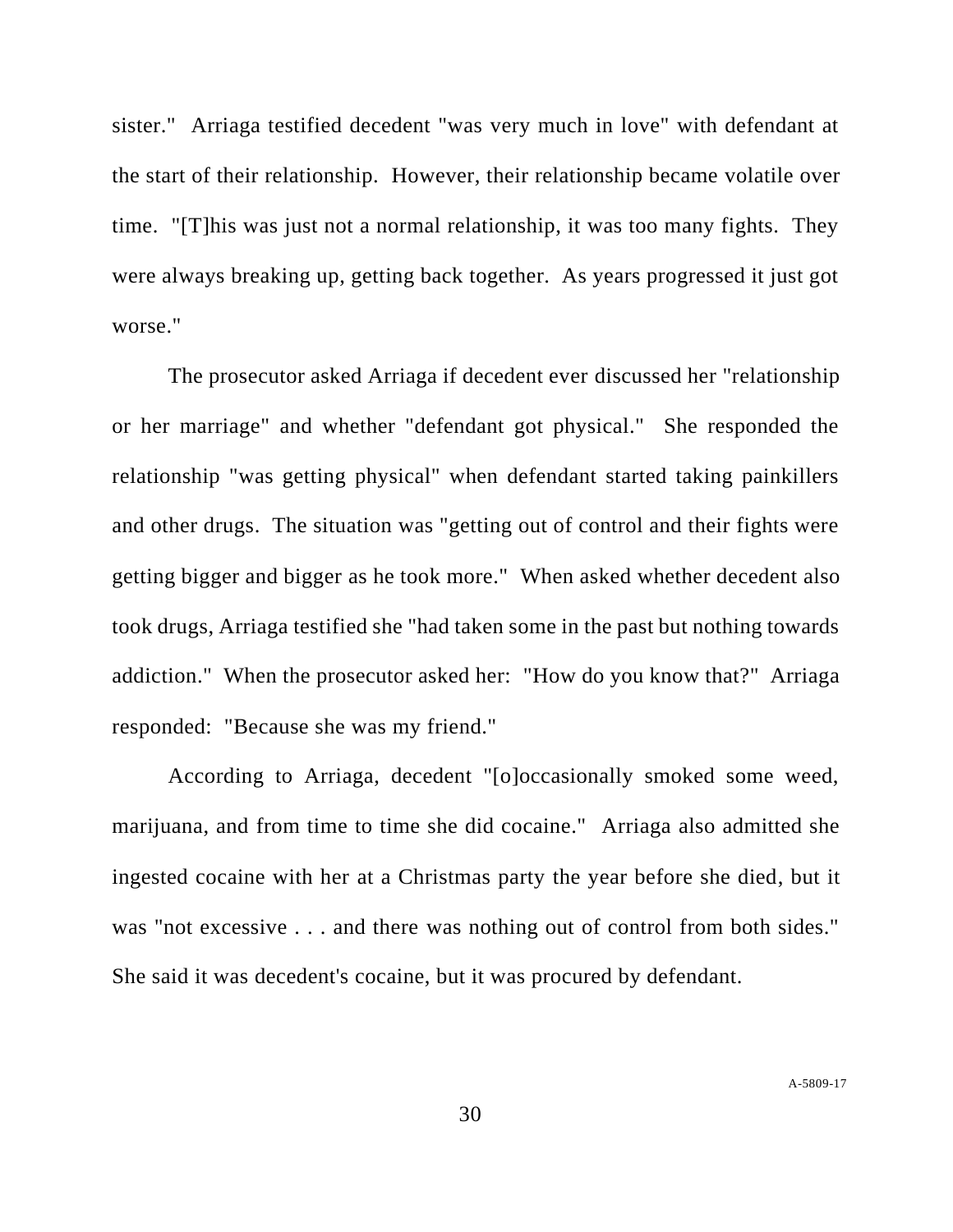At this point, the prosecutor returned the inquiry to the alleged physical altercations between decedent and defendant. According to Arriaga, decedent "finally opened up" to her and claimed defendant "was getting aggressive . . . [and] head butted her at one occasion . . . ." The second act of aggression by defendant allegedly involved "a pretty severe fight . . . ." Arriaga claimed decedent told her over the phone: "It was . . . [nighttime] and they started fighting and he started going crazy and started throwing stuff and across the room and pinned her against the wall." This alleged altercation occurred in the house they shared as husband and wife in Jersey City. Critically relevant to this case, Arriaga testified decedent told her defendant "started strangling her."

> Q. And what happened -- what did she tell you happened after he started strangling her?

> A. Thank you. She said she felt like she was going to pass out and she felt like her father had passed away and she felt like that he was being her guardian angel and that he saved her and that the baby at that time was trying to like tap [defendant] on his ankles trying to see if he could get like the attention.[7]

A[-5809-17](#page-0-0)

 $<sup>7</sup>$  The trial judge had previously ruled this entire testimony highly prejudicial</sup> and inadmissible under N.J.R.E. 404(b). Although defense counsel did not object, as explained in Section III of this opinion, [i]t is the independent duty of the court to ensure that the jurors receive accurate instructions on the law as it pertains to the facts and issues of each case . . . ." State v. Reddish, 181 N.J. 553, 613 (2004).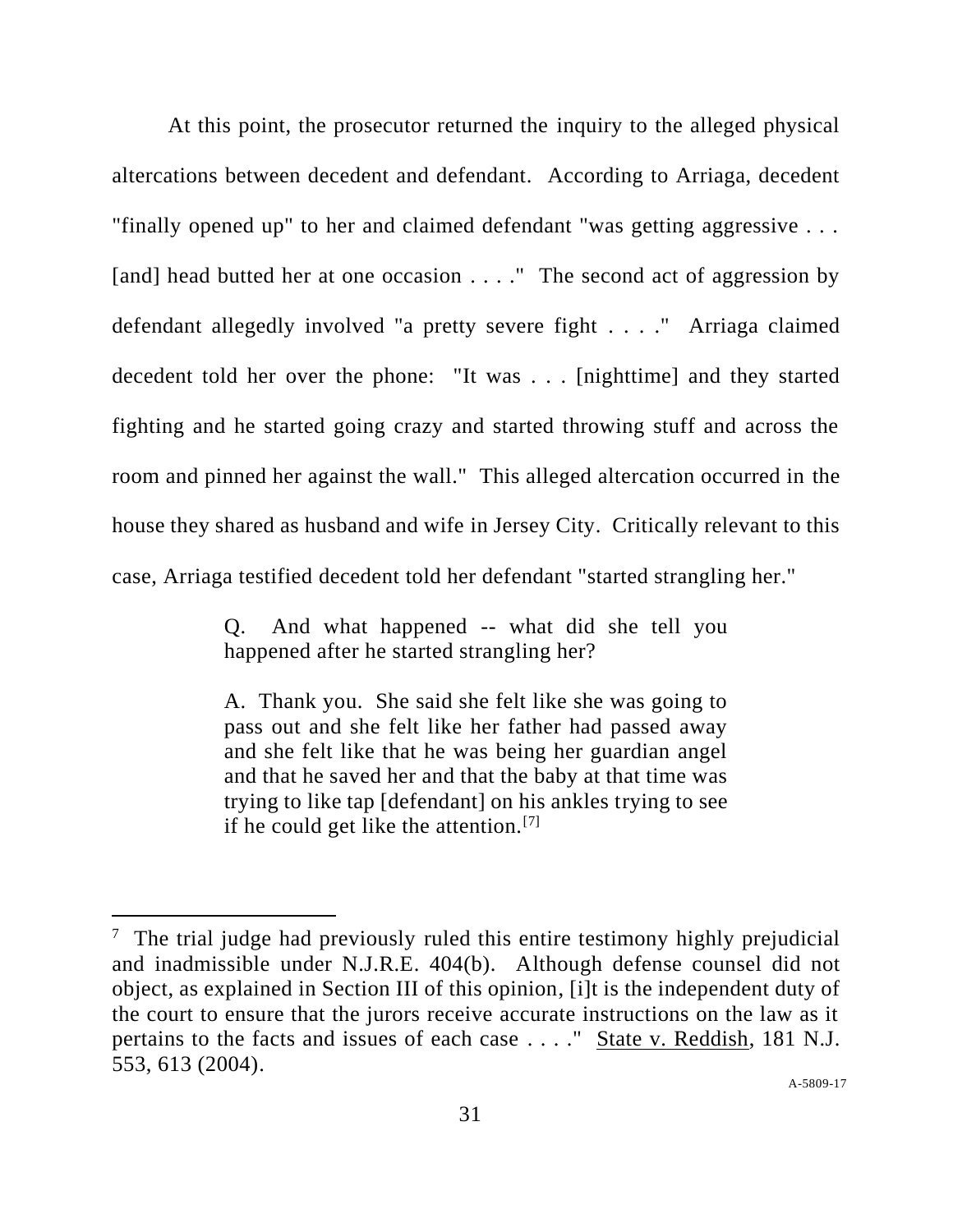Q. Did Monica tell you anything else about that incident?

A. She just felt like that . . . she told me she was scared for her life at that time.

Without identifying when this alleged altercation occurred, Arriaga testified this was "the biggest one." She also claimed the couple "constantly fought all the time and . . . there were several incidents that there were a lot of things thrown around the house. . . . They would argue like pretty much every night." When asked how show she knew about the condition of the house, Arriaga again claimed, without identifying a date or time, that "[t]here was one incident . . ." that [she] went inside to help her with the baby's things . . . ."

She testified the fights between the couple led Ms. Montone to go to her house "somewhere between three to four times." When asked if she ever saw bruises on decedent's face after a fight, Arriaga alleged "[t]here was one incident where I did see . . . she had like a scab, a huge scab . . . ." Defense counsel objected at this point. At sidebar, defense counsel reminded the judge, that after the N.J.R.E. 104(a) hearing, he found Arriaga's testimony about a scab on decedent's face inadmissible. The judge confirmed defense counsel's claims and sustained the objection. The judge instructed the jury to "disregard the remark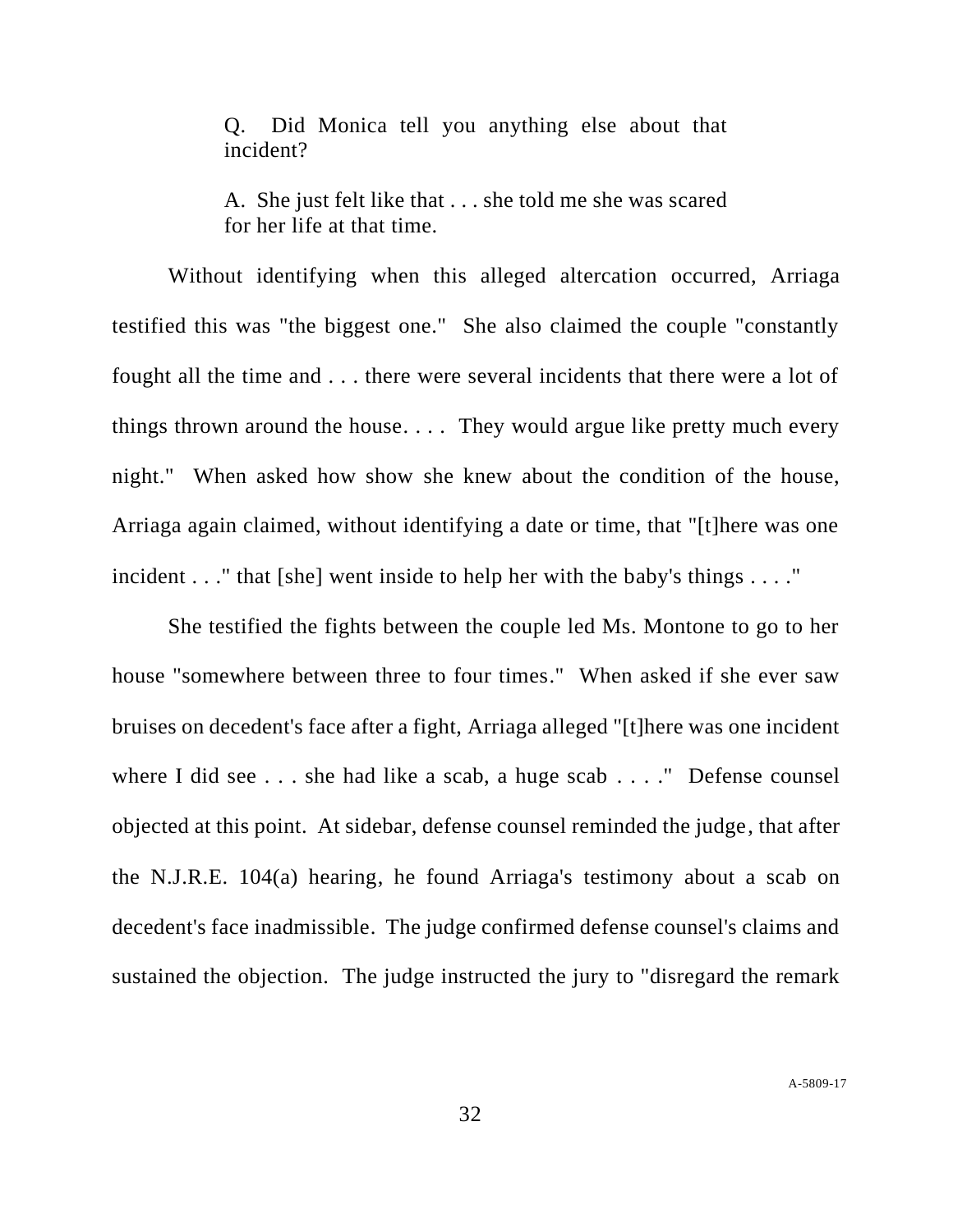of the witness regarding an observation of a scab on the victim's arm. That [testimony] will be stricken."

November 2013 was the last time decedent spent the weekend in Arriaga's home after defendant allegedly hit her. Arriaga testified decedent told her she wanted to leave defendant. She was ambivalent, however, about which path to follow because "she loved him very much . . . ." Arriaga noted that in the year before her death, decedent lost an excessive amount of weight and "looked miserable. She looked lost."

The last time Arriaga saw decedent was in December 2013, eight months before her death. This estrangement was unusual, according to Arriaga, "because we saw each other all the time." When the prosecutor asked her if decedent ever told her about the nightly arguments she had with defendant, Arriaga testified: "a lot of it was [based on] his drug addiction and their financial problems." She believed the financial problems were rooted in the fact that they were both unemployed. The only thing Arriaga remembered about the drug problem was that defendant abused Xanax and he "became the monster that he was back then." (Emphasis added). Arriaga testified "monster" was the exact word decedent used.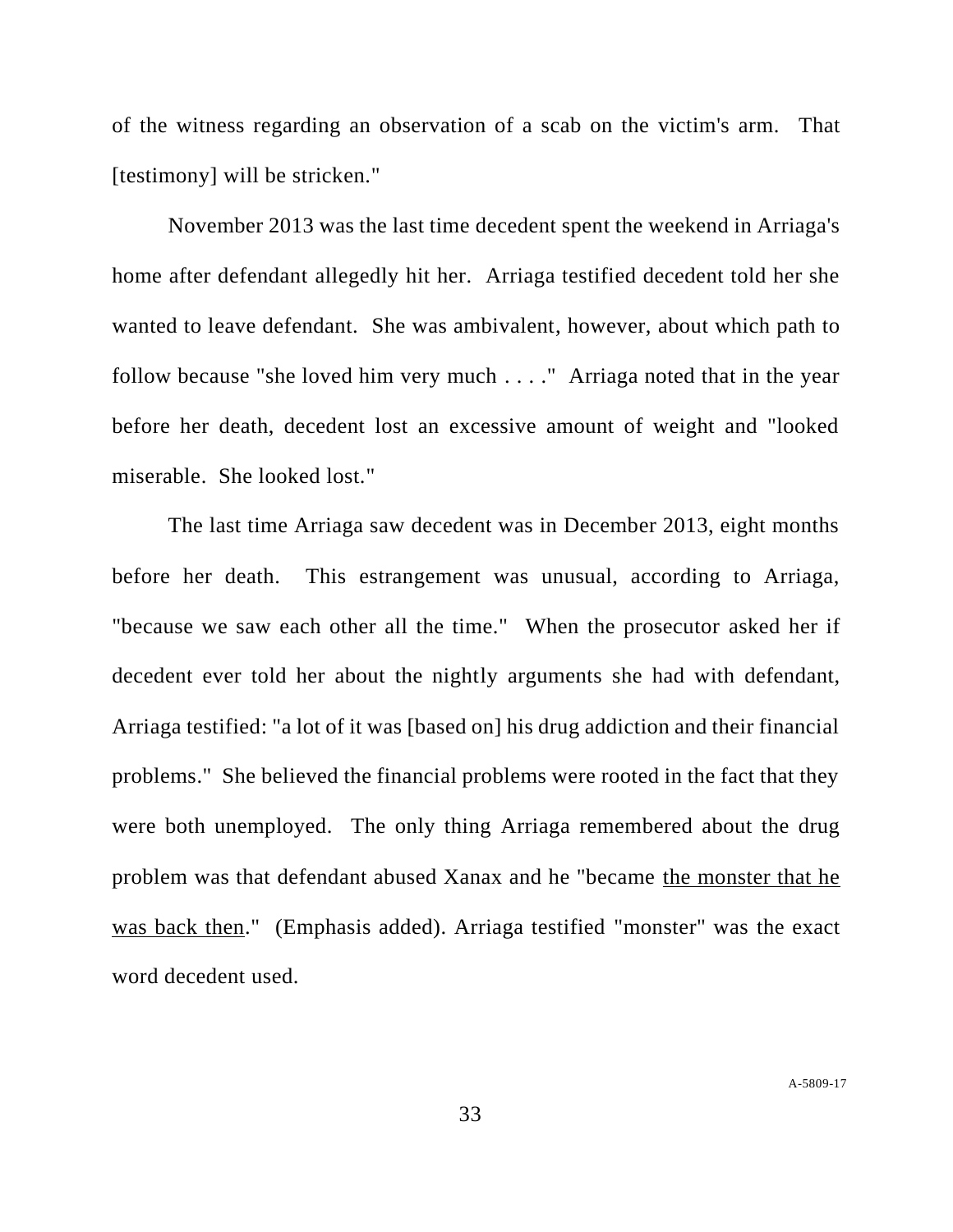Arriaga counseled decedent to seek support from her mother and brothers and told her to call the police. But she always declined because, according to Arriaga, she was afraid to ruin his career because "he wanted to be a cop . . . in Jersey City and that was the reason . . . they moved . . . back to Jersey City." She also did not want to alienate defendant from her family.

Although she last saw decedent in December 2013, Arriaga testified she talked to her on the phone "all the time" in 2014. They talked about her leaving defendant, moving to a condominium her mother purchased, and getting a fresh start. Arriaga also acknowledged decedent remained ambivalent about ending her relationship with defendant. "[T]here were times where she wanted to work things out with  $\lceil \text{defendant} \rceil \dots$  but when she tried it  $\dots$  wouldn't work out, that's when she always went back to that plan that we had . . . ." At other times, she wanted Arriaga to move in with her to help her with child rearing chores. Arriaga testified the last time she spoke with decedent was on a Wednesday, five days before her death.

Defense counsel began his cross-examination by asking Arriaga whether decedent mentioned, on the Wednesday before her death, that she and defendant "were getting matching tattoos?" Arriaga responded: "No." Counsel then asked Arriaga if she found out about it at some later time. Again she answered, "No."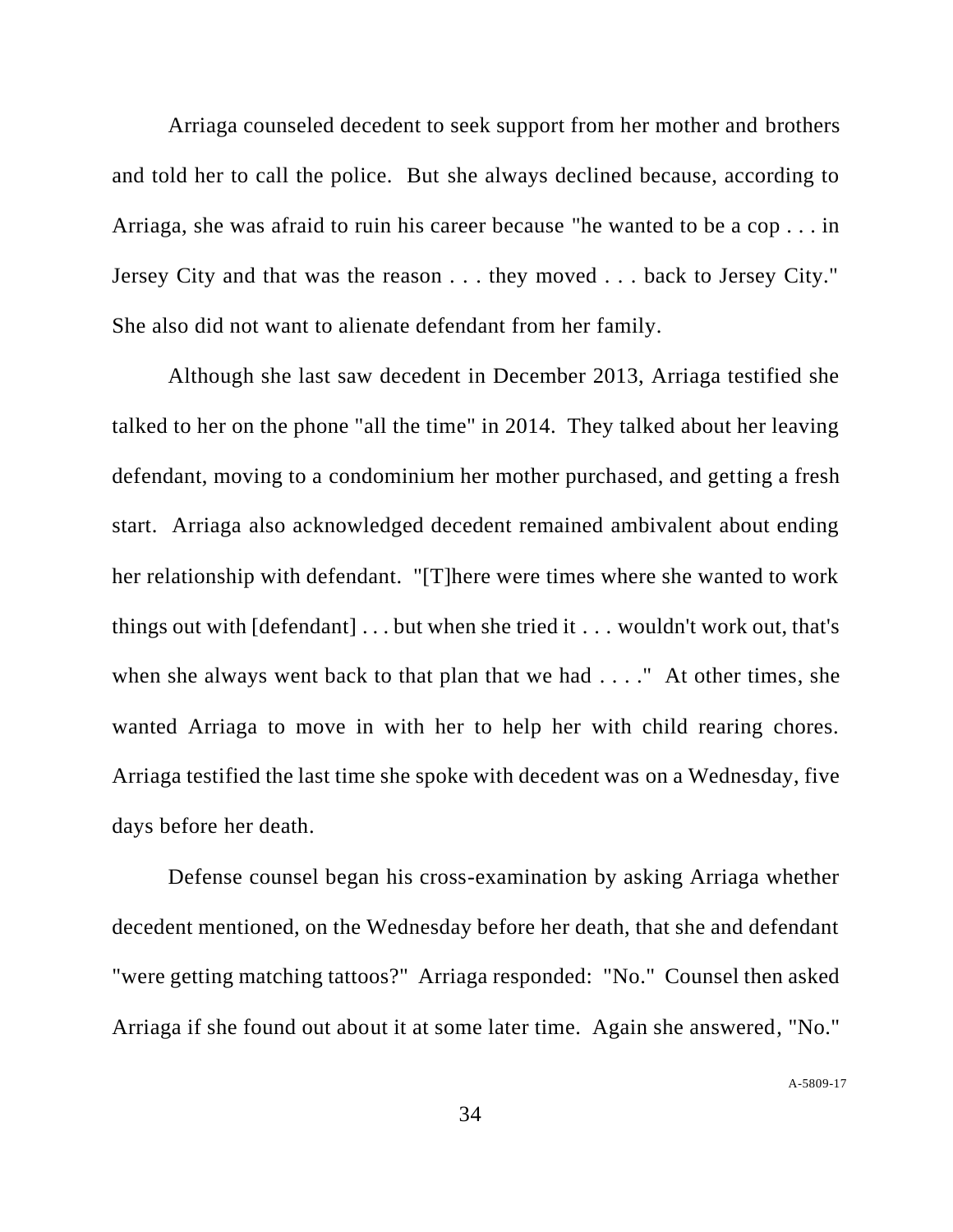On the subject of drugs, Arriaga testified she and decedent would "from time to time" inhale cocaine but she did not know whether Ms. Montone smoked cocaine or snorted heroin.

The judge did not give the jurors any limiting instructions to guide and restrict how they should consider Arriaga's testimony. We also note the conspicuous absence in Arriaga's testimony of any discussions or plans to address decedent's severe drug addiction to heroin, cocaine, and Xanax. All three of these powerful, highly addictive substances were in decedent's system at the time of her death. It is undisputed both parents' addiction to these powerful, illicit drugs placed their infant son in a highly precarious situation. The record shows, however, the attorneys did not ask Arriaga any questions about how someone who considered herself decedent's "best friend" missed this central, and, arguably, dispositive issue in her life.

#### Testimony of Eric Seeley

Eric Seeley was the final witness to testify regarding decedent's relationship with defendant. Seeley and decedent began working at Wachovia Bank about five years before her death. Like the three witnesses who preceded him, Seeley described the couple's relationship as "rocky" and "[s]ometimes she would say things were great and other times she would say they were horrible."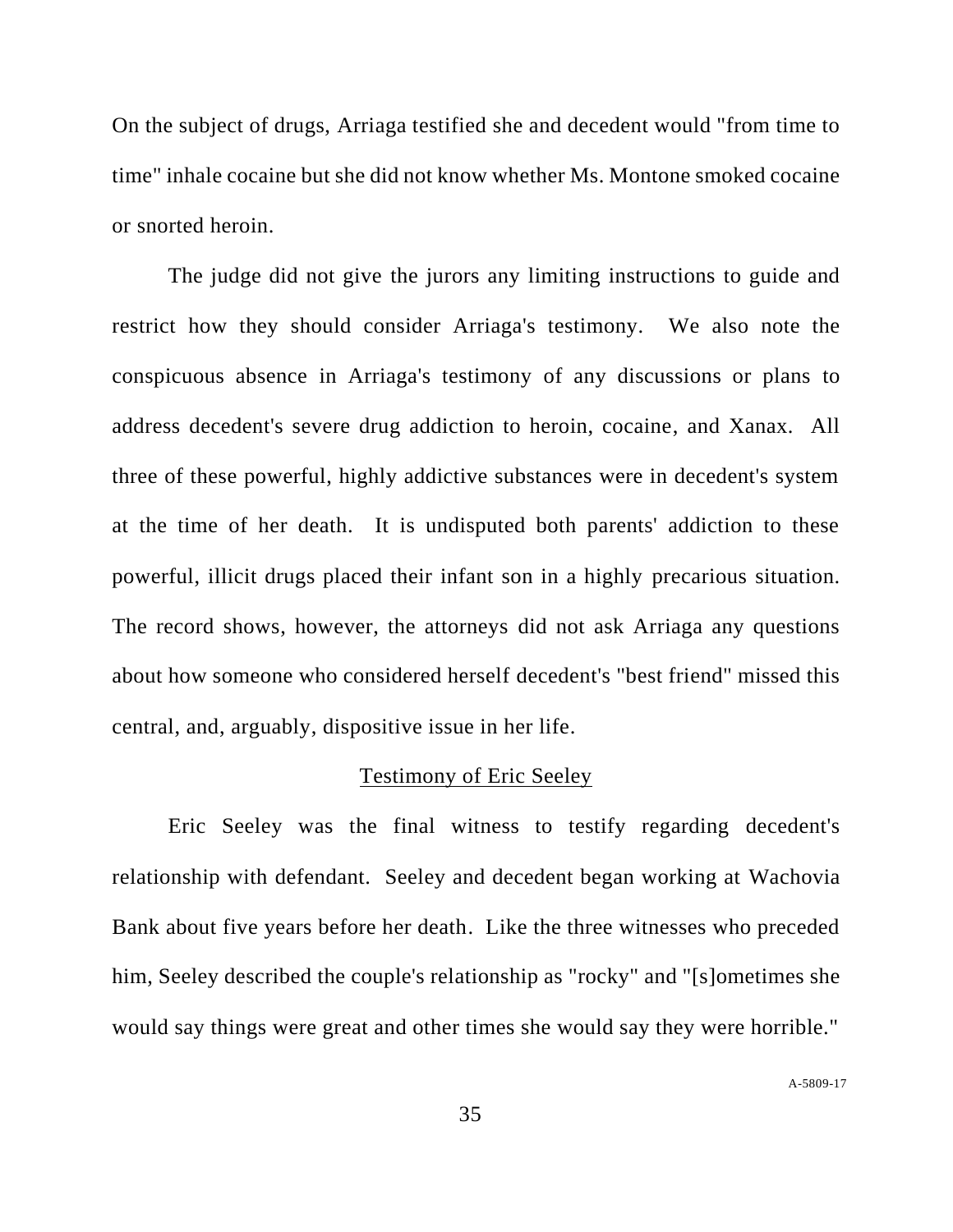Shortly after she married defendant, Seely testified decedent called him one night and told him "things [were] really bad . . . and you know I [need] to get better." When he asked her if defendant had done anything to her, "she said he was good, she just said the drugs are bad." (Emphasis added). Paradoxically, she also told him defendant "choked her" one time but then said, "I don't think he ever hurt me . . . it was just a [onetime] thing . . . ." She then would either change the subject or directly say she did not want to talk about it. Seeley did not remember when this conversation took place. Seeley testified, the night decedent called him, she also said her brother came and took her out of the house. According to Seeley, "we talked [every day] after that."

Through these conversations, Seeley learned she returned to the marital residence. Her family "caught her there and were upset and she said she just didn't want to keep the baby away from [defendant], it's not fair if he's the father." Decedent also told him "she was taking oxycodone thirties."<sup>8</sup> She would then claim, "she was getting herself clean, she was getting herself back together and she was kind of all over the place." Her mood dramatically changed from being "an amazing bubbly happy girl to like down on myself, I'm not happy."

<sup>&</sup>lt;sup>8</sup> "Oxycodone thirties" is a colloquialism for oxycodone thirty milligram tablets.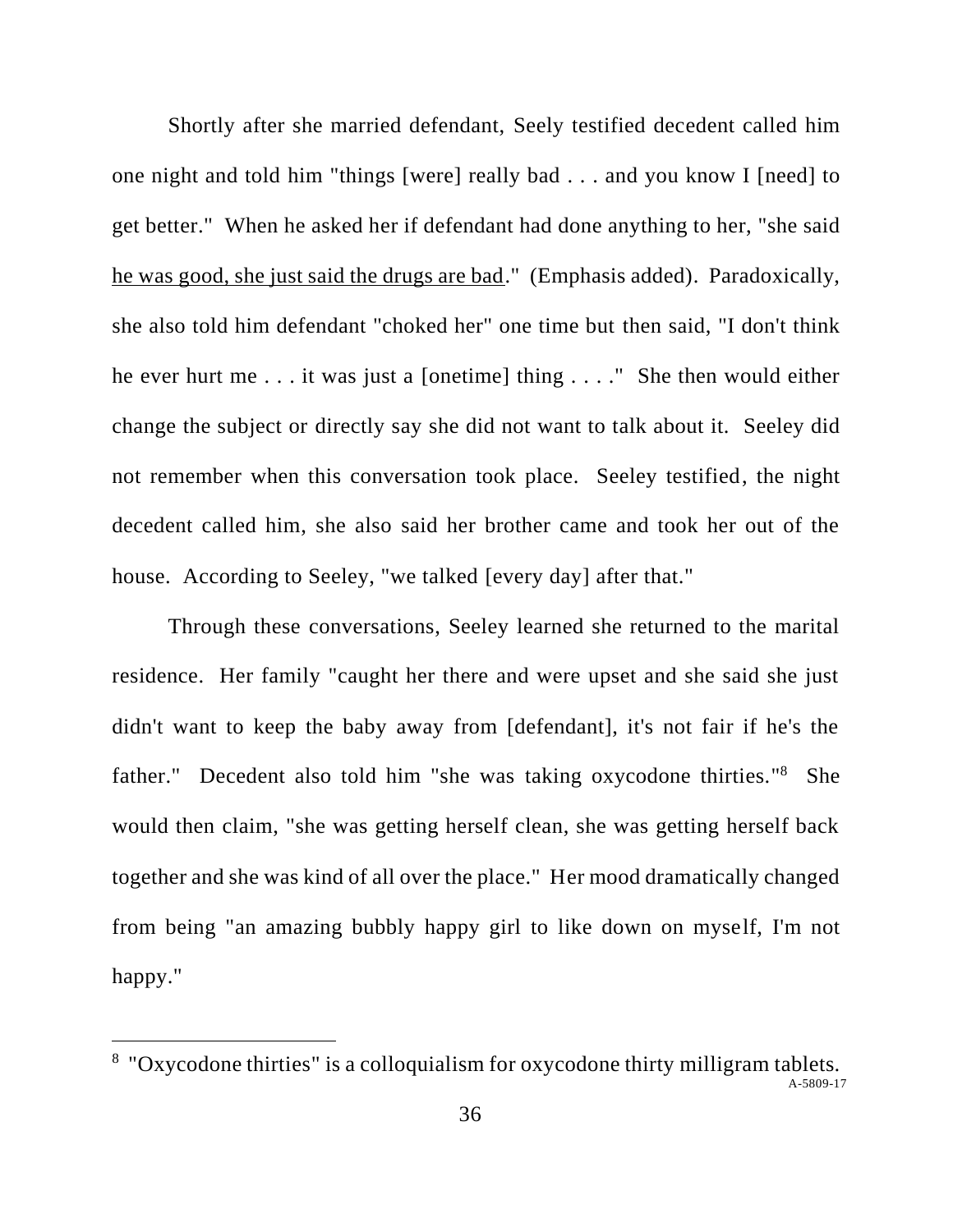Returning to his earlier reference about defendant choking decedent, the prosecutor asked Seeley:

> Q. Now you said that the first time you had heard from Monica after her marriage she told you about an incident where the defendant had choked her. Did she ever talk to you after that night about the defendant physically abusing her?

> A. No, not really. She just kind of blew it off. She would just say he's crazy or you know, . . . but she wouldn't go into detail with me. I don't know why, I guess she just didn't want to tell me that part of it but she would just say you know he's crazy. I got to stay away from him today, he's crazy, I'm hiding or something like that.

Two or three weeks before her death, at around two o'clock in the morning,

Seeley received "this long message" from decedent stating she wished he would come save her, "get me out of this place. I really need to get out of here. I want to change my life, I want to start over. I just wish somebody would come get me . . . ." He last spoke to her two or three days before she died. He characterized the call as "just a normal conversation." In response to the prosecutor's questions, Seeley reaffirmed he was aware she was taking oxycodone thirties. "She said Kevin sold them at the time and she was taking them with him." Defense counsel objected to this last statement. The judge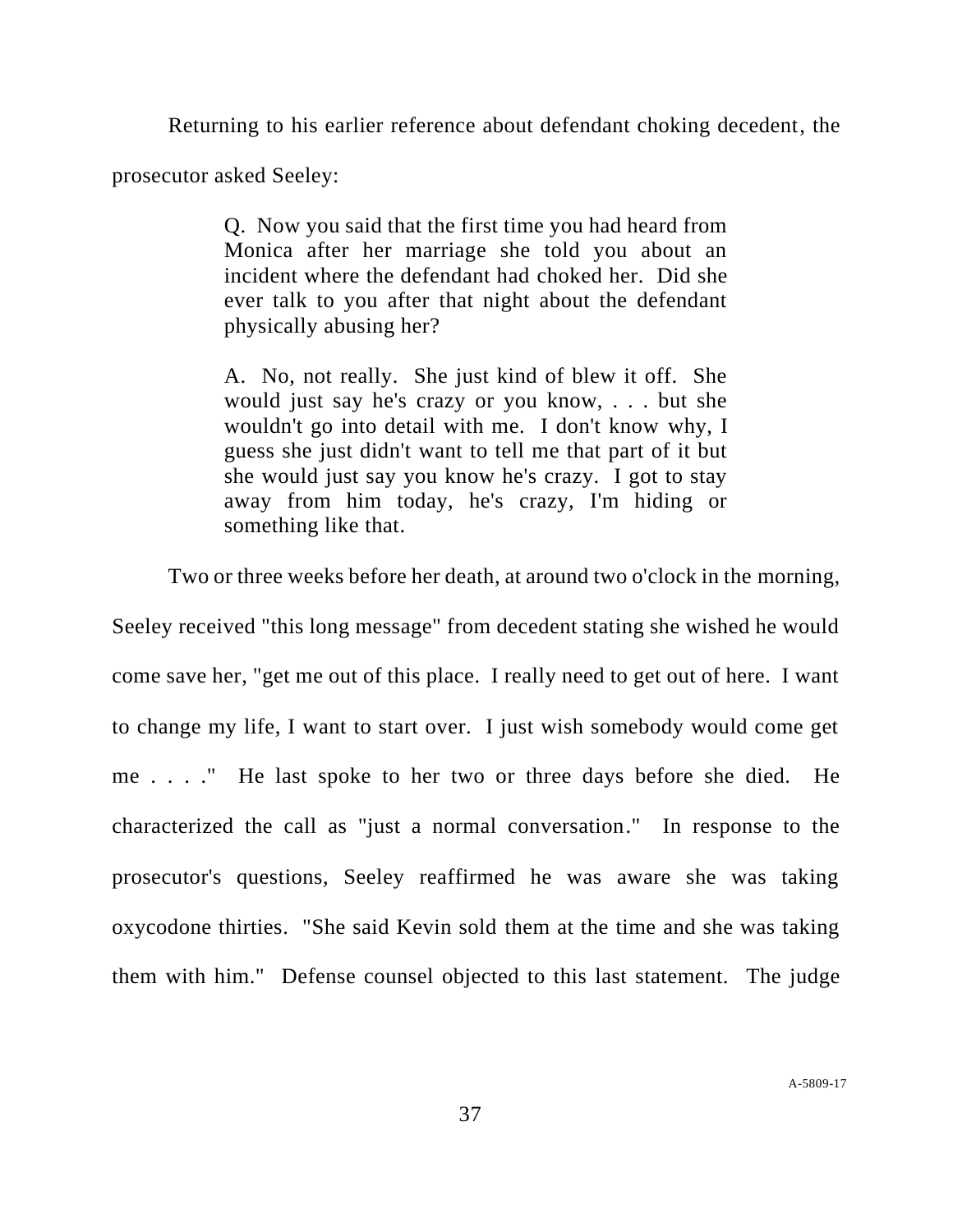sustained the objection, struck it from the record, and directed the jury "to disregard the last answer from the witness."

On cross-examination, Seeley revealed, for the first time in his testimony, he was aware decedent was using cocaine in addition to oxycodone. He did not know she was also using heroin. He also agreed with defense counsel's description of Ms. Montone, that she "looked to you that like she was somebody that was abusing drugs." Seeley was also not aware decedent and defendant had "gotten tattoos on their fingers" days before her death. At the end of Seeley's testimony, the judge asked defense counsel if he wanted him to give the jury a limiting instruction. Counsel responded: "I'm not asking for it now."

## II.

Defendant's trial strategy was predicated on decedent's cause of death.

Defense counsel made this clear in his opening statement to the jury.

Kevin Montone did not kill his wife. No one killed his wife because she didn't die from strangulation. She died of a drug overdose. And you don't know that because I'm saying it to you, you'll know it because you're going to hear the testimony in this case that shows you that.

A[-5809-17](#page-0-0) To rebut this defense, the State called, as an expert witness, forensic toxicologist Ralph Gagliano. As he explained, "[f]orensic means pertaining to law. Toxicologist means we analyze specimens for drugs." In this case, the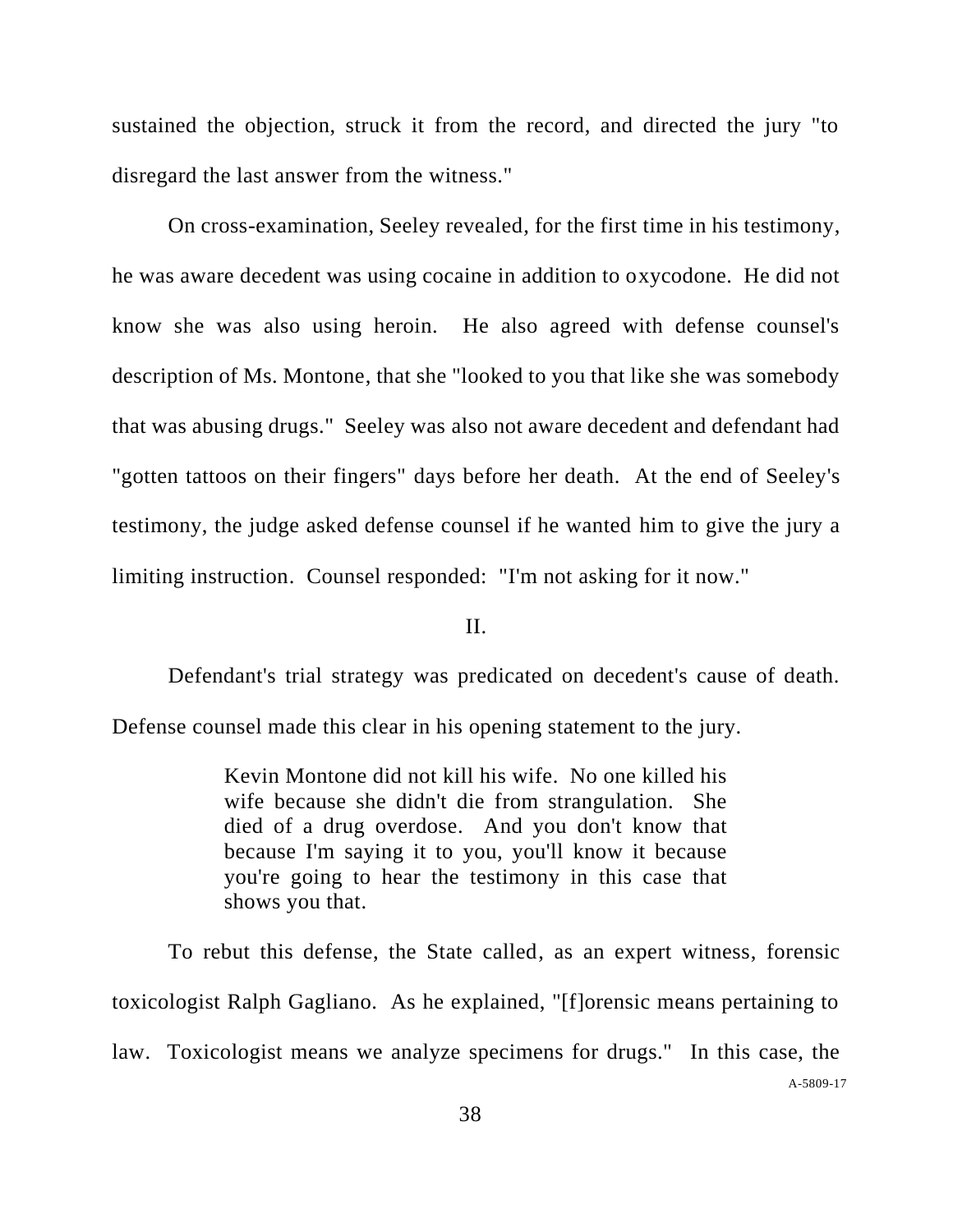medical examiner asked the state toxicology laboratory to perform a toxicology analysis of decedent. Gagliano testified he did not personally do the analysis, but reviewed the work performed by the laboratory staff to ensure the quality of the analysis.

According to a report dated August 20, 2014, the laboratory received the following biological specimens in connection with this case: "femoral blood one, femoral blood two, urine, bile, vitreous, brain, liver[,] and stomach content." Gagliano defined "femoral blood" as blood extracted from an artery in the leg. He also defined "volatiles" as "alcohols, methanol, ethanol, acetone and isopropanol." According to Gagliano, the biochemical test performed in this case would identify various groups of drugs, including "amphetamines, barbiturates, cocaine, [phencyclidine], opiates, tricyclic, antidepressants."

In this case, the toxicology report was negative for volatiles, but positive for "[benzoylecgonine,] which is a metabolite of cocaine[,] . . . morphine and . . . [alprazolam]." Gagliano explained:

> A. [Benzoylecgonine] was 0.62, zero milligrams per liter. Morphine was 0.063 milligrams per liter and [alprazolam] was 0.047 milligrams per liter.

Q. Can you tell us what [benzoylecgonine] is?

A. It's a metabolite of cocaine.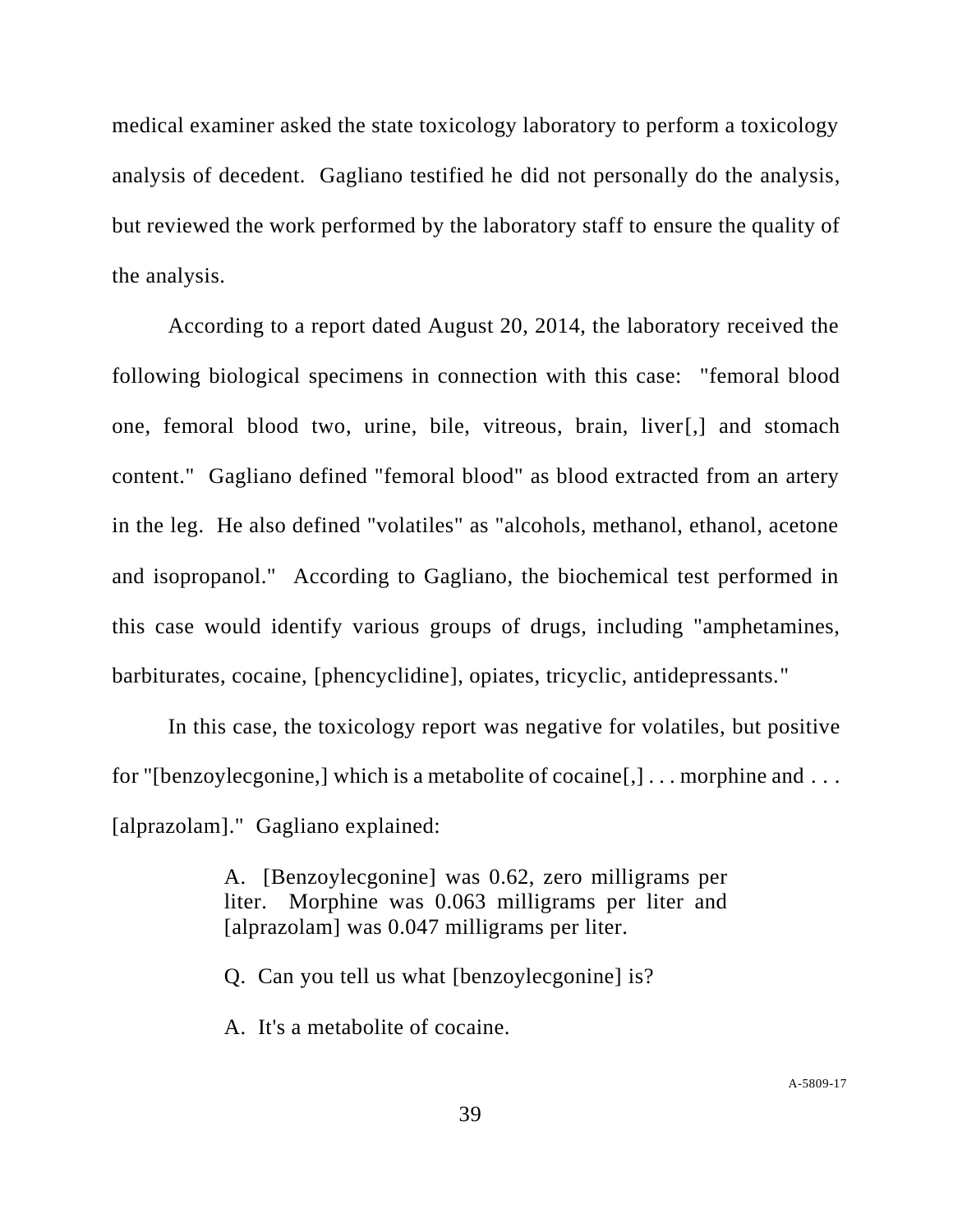Q. And what's a metabolite?

A. It's the breakdown product . . . cocaine metabolizes to [benzoylecgonine]

Q. Okay. And is there any significance to metabolization of cocaine? Does that suggest anything?

A. No, all drugs will normally metabolize in your body.

Q. Okay. And the levels that you described, is there any significance to those levels in the femoral blood?

A. [Benzoylecgonine] is an inactive metabolite. It doesn't show any activity such as cocaine would give you numbness or whatever, [benzoylecgonine] doesn't have, it's not active. Morphine, therapeutic is up to .1 so this is well within the normal therapeutic range. [alprazolam] is also the rapeutic up to .1 so this is also within the therapeutic range.

A urine screening found codeine, cocaine, benzoylecgonine, morphine and 6-monoacetylmorphine (6-MAM). Gagliano testified the level of "[c]odeine was 0.303. Cocaine was 6.418. Benzoylecgonine was 35.711. Morphine was 3.539. [6-MAM] was 0.910 . . . milligrams per liter on all of them." When asked to explain the significance, if any, of these levels, Gagliano explained:

> In urine, levels are difficult to interpret because of your -- how hydrated you are, how much urine you put out. So[,] a very dehydrated person could have higher levels, a very hydrated person could have lower levels. Urine levels aren't really very significant. They just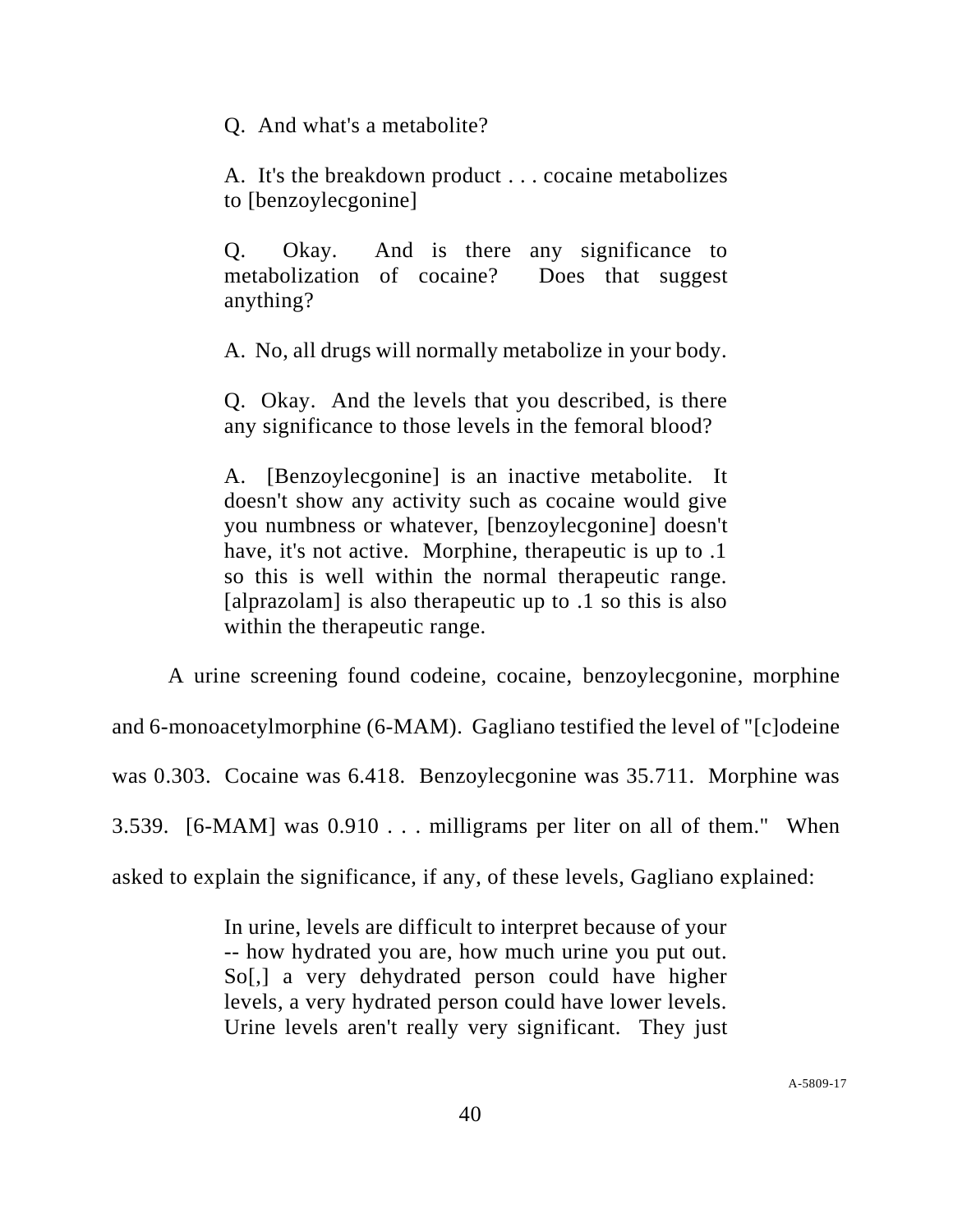show the recent presence of -- recent use of the drugs by a person.

On cross-examination, Gagliano explained the reference to "therapeutic levels" of various substances in decedent's femoral blood or urine: "[this] means a range where a drug has its desired effect. So[,] people do use morphine. People are prescribed morphine so they have a reference range[,] so we know what is therapeutic, what is toxic, what is lethal." Defense counsel ended his cross-examination of this witness as follows:

Q. -- you're interpreting that [toxicology report], right?

A. Correct.

Q. Okay. While you're looking at that, that would be indicative of somebody that had ingested heroin and heroin breaks into these components, to these metabolites after this person ingests them, right?

A. Correct.

The court reconvened after the lunch break. Before the jury entered the courtroom, defense counsel addressed the court to object to the testimony of the State's toxicologist. Counsel claimed Gagliano "testified to some things that didn't appear anywhere in any report and quite frankly he just made them up." The judge responded that defense counsel "opened the door" when he asked Gagliano about the therapeutic effect of narcotics. Defense counsel argued the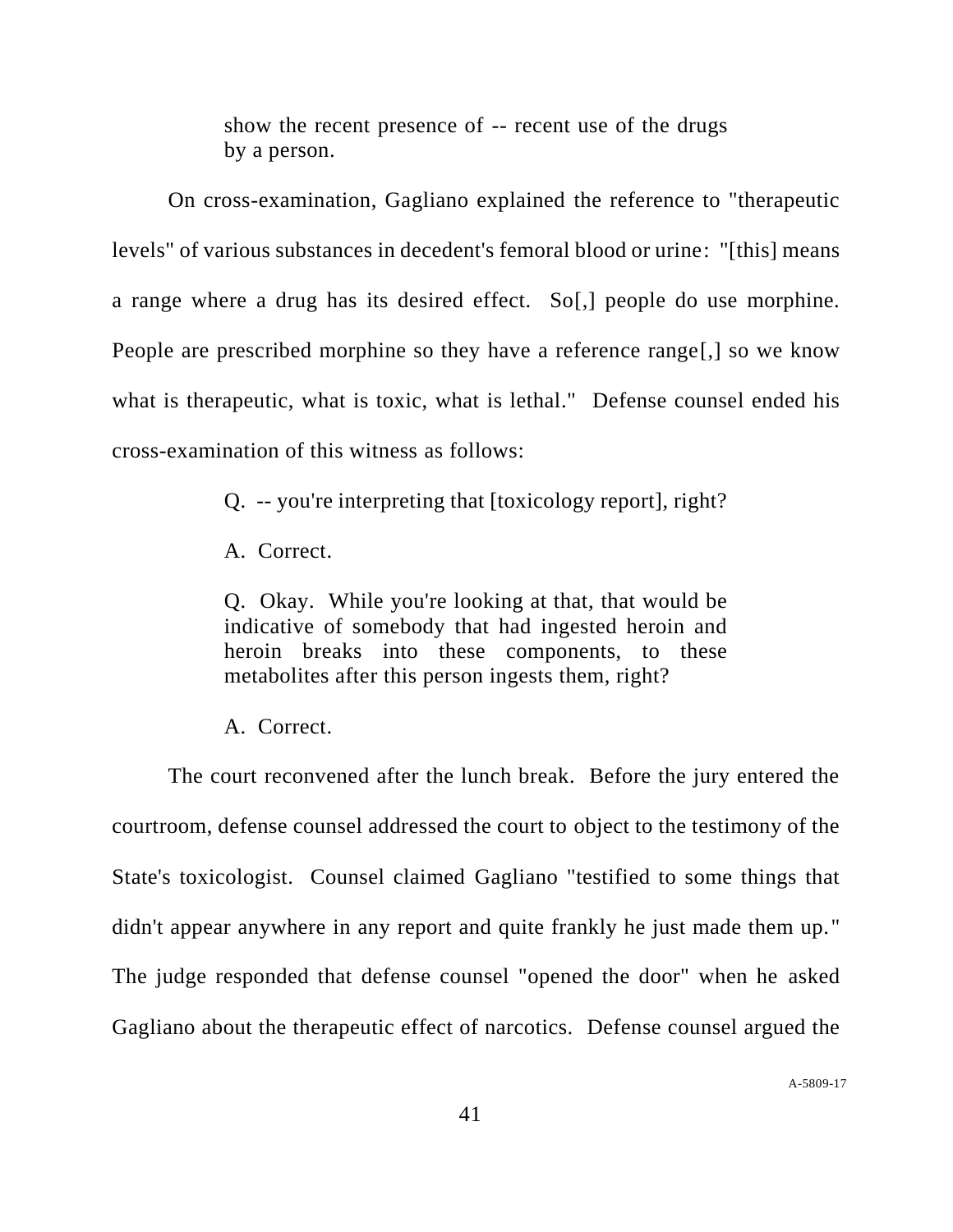concept of a therapeutic level of cocaine or heroin was a total fabrication by Gagliano.

> DEFENSE COUNSEL: There is absolutely no support for the nonsense that that man just testified to. And the fact that they put that out there before the jury, I asked him a question knowing full well he would talk about a therapeutic level which is total hogwash.

> THE COURT: Frankly I don't think the [S]tate knew he was going to say that because I don't think they were prepared for that. If they did, that would -- you know they would [have] address[ed] that earlier.

Defense counsel inferred from the judge's statement that the State did not anticipate Gagliano's testimony as a toxicologist would include the concept of a "therapeutic level" of heroin and cocaine. This triggered a highly energized, and at times combative, exchange between defense counsel and the trial judge. Ultimately, defense counsel moved to strike Gagliano's testimony "because it was a surprise." The State did not disclose to defendant that the toxicologist was going to testify about acceptable "therapeutic levels" of illicit narcotics. Defense counsel argued the prosecutor should be found actually or constructively aware of Gagliano's testimony because he was a witness for the State. The judge denied defendant's motion to strike Gagliano's testimony.

A[-5809-17](#page-0-0) The medical examiner is the official title of a forensic pathologist who is employed by a government agency. Dr. Di Wang is a forensic pathologist who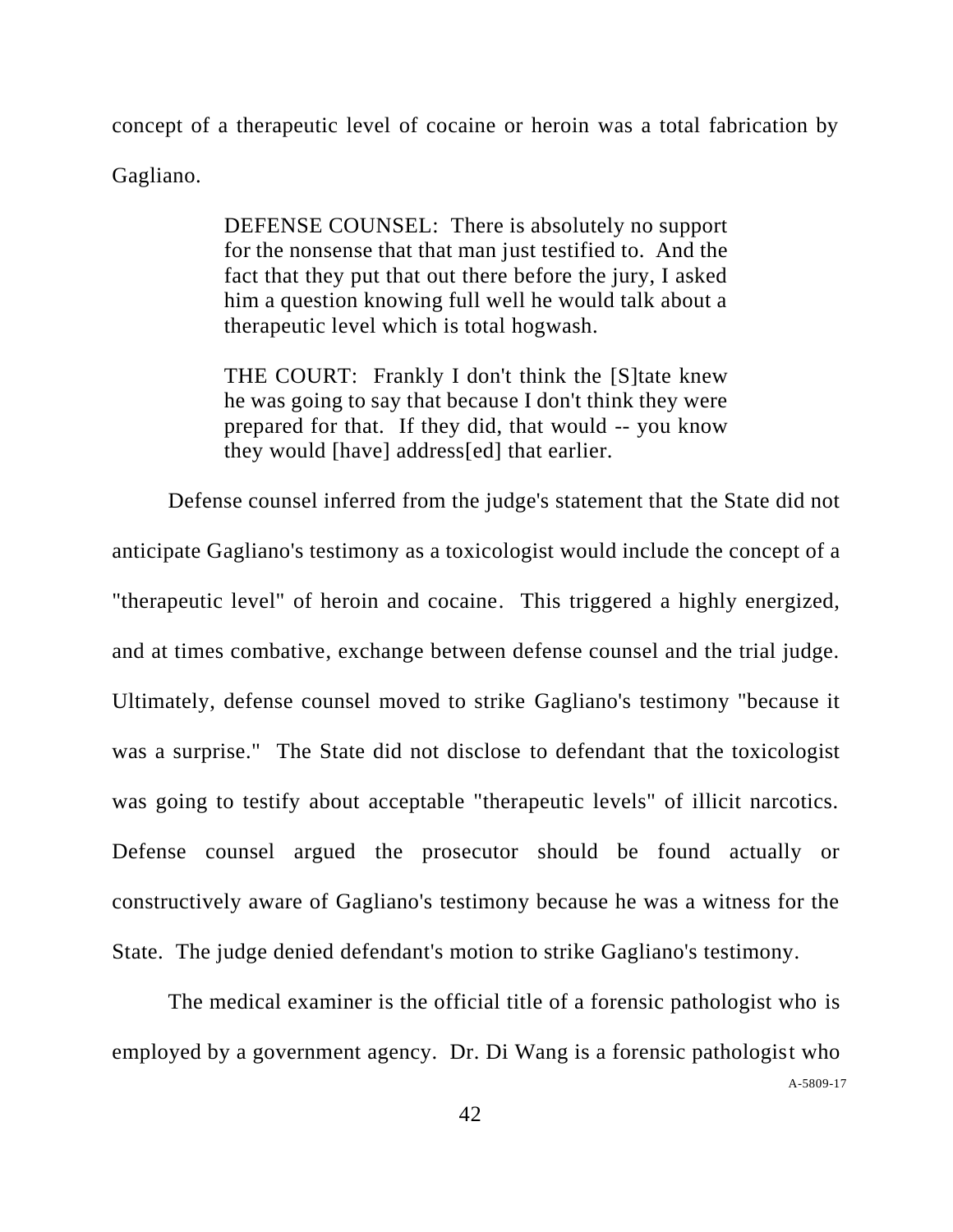at the time of trial was employed by the Attorney General as an assistant medical examiner at the North Regional Medical Examiner's Office. Dr. Wang was admitted by the court as an expert in the field of forensic pathology without objection. At this point, the State moved into evidence, without objection, an anatomy chart of the internal structure of the neck area. Dr. Wang confirmed the chart was "a fair and accurate representation of the anatomy of the neck area."

Dr. Wang conducted a postmortem examination and autopsy of Ms. Montone on August 19, 2014, the day after she died. To support his original report, Dr. Wang testified he took approximately 168 photographs of decedent focusing on various parts of her anatomy. He took eight more photographs "on the fixed neck muscles" for his second report which he completed at a later time.

Decedent was five feet one inch tall and weighed 135 pounds at the time of her death. In his initial findings Dr. Wang noted "blood smears on the face and on the clothing. There were foams in the mouth and . . . injuries on the face." In the course of Dr. Wang's testimony, the State published to the jury numerous photographs of decedent's anatomy after they had been surgically exposed during the autopsy.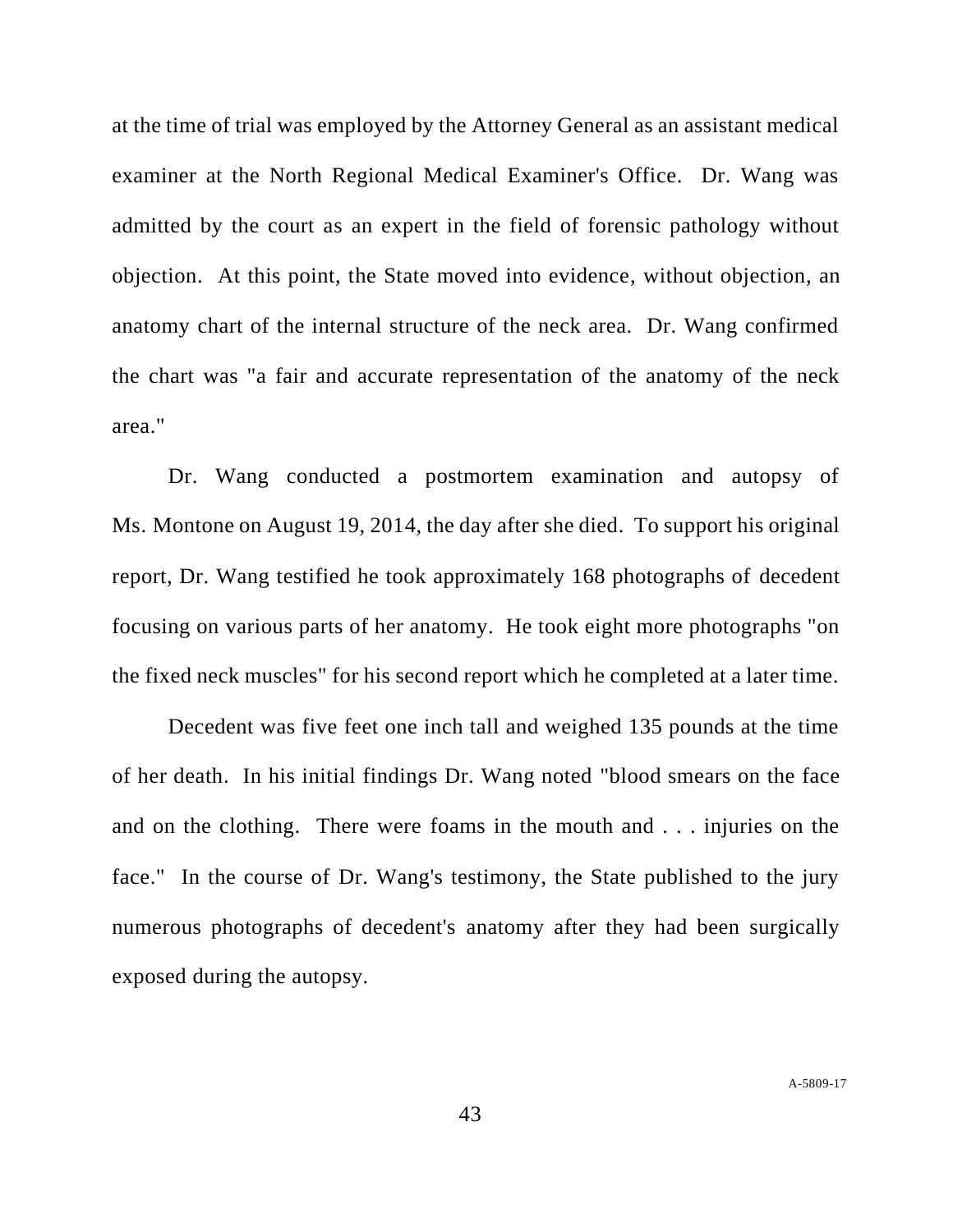Dr. Wang also reviewed the toxicology test report, reflecting decedent's blood contained metabolized cocaine, morphine, metabolized from heroin, and alprazolam, a type of benzodiazepine.<sup>9</sup> A toxicology analysis of her urine found codeine and 6-MAM, both of which are components of heroin. "So basically . . . there were three component[s]. One is heroin, one is cocaine[,] and one is benzodiapan." Dr. Wang opined the presence of these drugs in decedent's system did not cause her death.

> Because these drugs, no matter the concentration[,] ... the drugs [do] not cause the neck hemorrhage. A drug does not cause the petechia in the eyes. The drug does not cause the abrasions on the face. The drug does not cause the hemorrhage in the tongue. And of course[,] the drug does not cause the contusion in the arms. . . . [S]ometime[s] [drugs] can cause death for [a] different person, yes. The level could be different. Sometimes its lower or high[er], they could cause a person's death[,] but in those type of case[s], there is no . . . other injury being found or there's no typical injury being found.

> In this case, there are many findings. They [all] fall into the category or the diagnosis of asphyxia by neck compression and these findings, they are classic. Even though they are not [one] hundred percent because . . . no case will give you a hundred percent of a feature of neck compression.

> And the neck compression is a type of blunt force injury. And basically[,] it's equivocal to [sic][,]let's

<sup>&</sup>lt;sup>9</sup> Xanax is the brand name for alprazolam.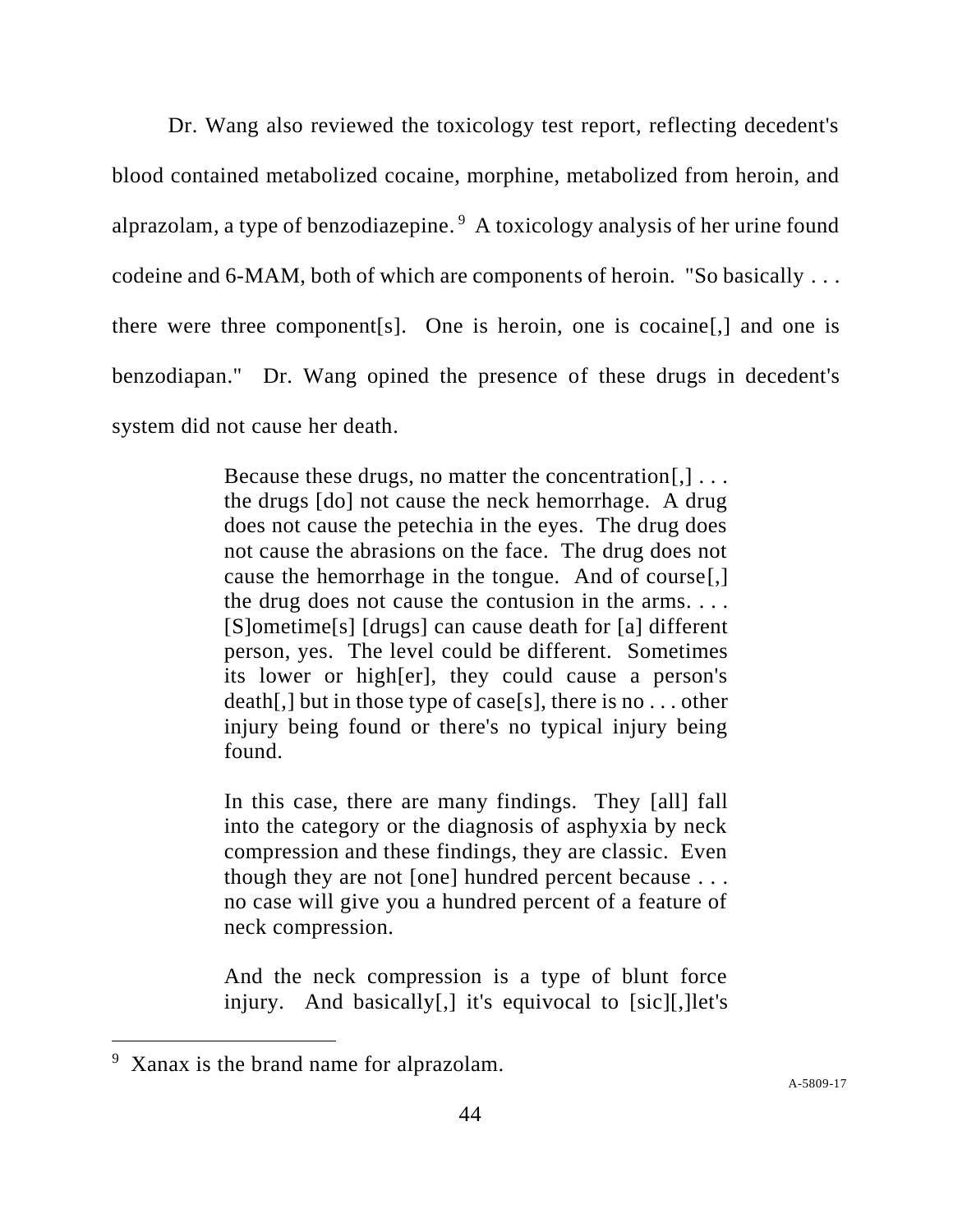say[,] [a] gunshot injury to the head or a stab wound to the chest. It's just different type of injury. A gunshot wound is a type of blasting force. Then the knife is a type of sharp force. Then the asphyxia by neck compression is a type of blunt force.

So with all [this] clear evidence, the drug did not contribute to Ms. Montone's death.

Dr. Wang opined, within a reasonable degree of medical certainty, that the manner of death was asphyxia due to neck compression, and the cause of death was homicide.

In response to defense counsel's questions, Dr. Wang agreed the average size of a normal female heart is in the range of 250 to 350 grams. Decedent's heart, however, was measured at 379 grams. Dr. Wang also noted decedent had an increased lung size. Her right lung weighed 558 grams and the left lung was 398 grams. When defense counsel asked if these were "common findings in cases where people have died of drug overdoses," Dr. Wang responded: "Yes, could be." The doctor also confirmed decedent had urine in her bladder at the time of her death. Defense counsel asked Dr. Wang if it is a common occurrence for a person who is getting strangled to "void . . . whatever urine they have in their system." Dr. Wang stated that "[i]n some cases there's urine, like this case" but in other cases there is not. Urination is not "clearly associated with the cause of death."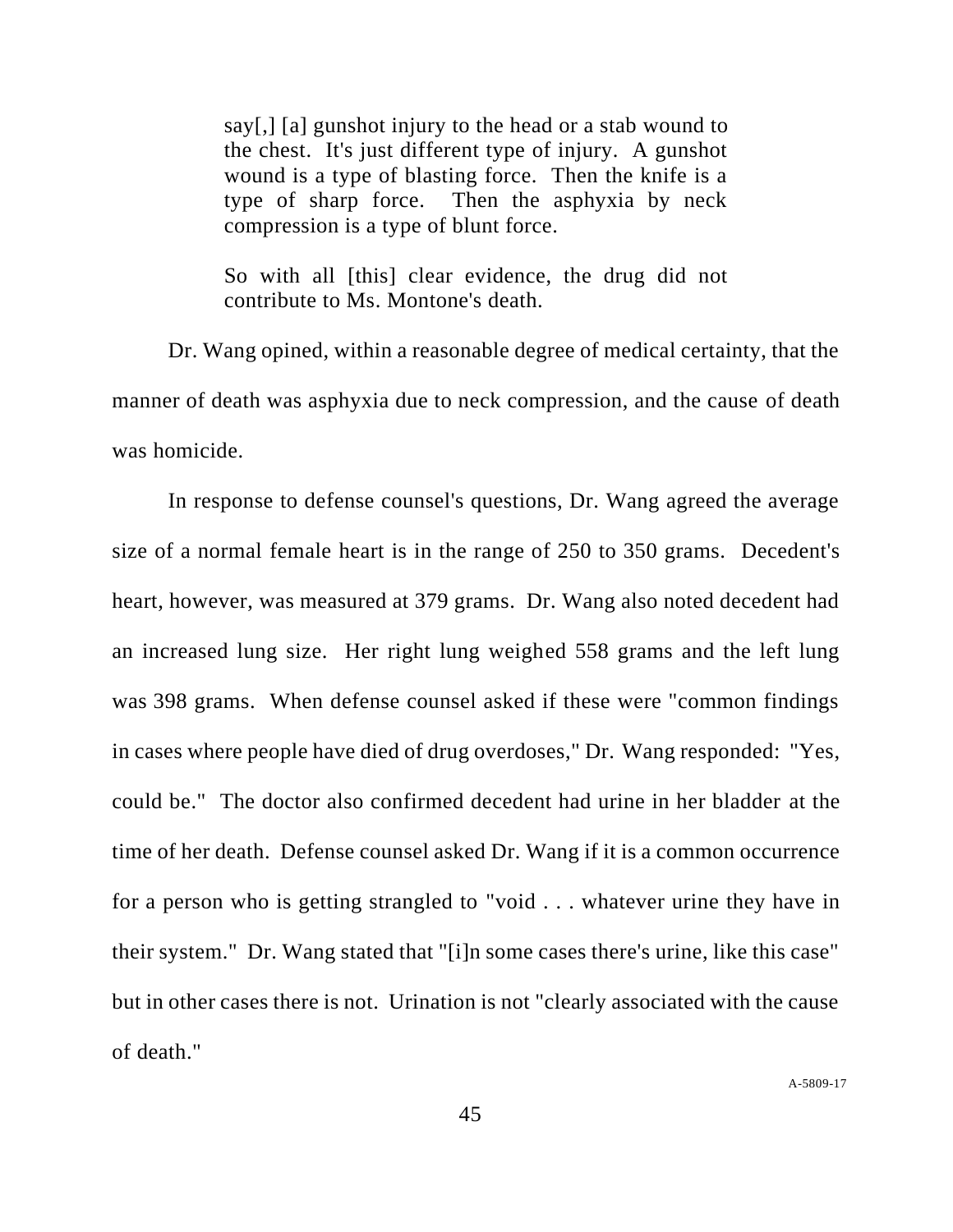Dr. Wang conceded there are "common signs" associated with death by strangulation that are not present in this case. These are: fractured hyoid bones; a fracture of the cartilage in the larynx; fracture of the thyroid cartilage; the absence of "fingernail marks or anything on the neck of [the decedent] indicating that she tried to do anything to pry anyone's hands off of her." Decedent did not have any of these injuries. Ultimately, Dr. Wang remained resolute. As a forensic pathologist, he opined, within a reasonable degree of medical certainty, that Ms. Montone died from strangulation. The State rested at the end of Dr. Wang's testimony.

Defendant called Dr. Zhongxue Hua, who was then Acting Medical Examiner in Bergen County. He was admitted as an expert in the field of pathology without objection. After reviewing the pathology report submitted by Dr. Wang and the toxicology analysis, Dr. Hua opined decedent did not die from manual strangulation. He opined the cocaine, heroin, and Xanax in her system could have had a synergistic effect causing an acute intoxication which could be lethal. After reviewing the photographs of the scene, the autopsy photographs, and the toxicology report, Dr. Hua opined, within a reasonable degree of medical certainty, that Ms. Montone died from an acute intoxication brought about by ingesting cocaine, heroin, and Xanax.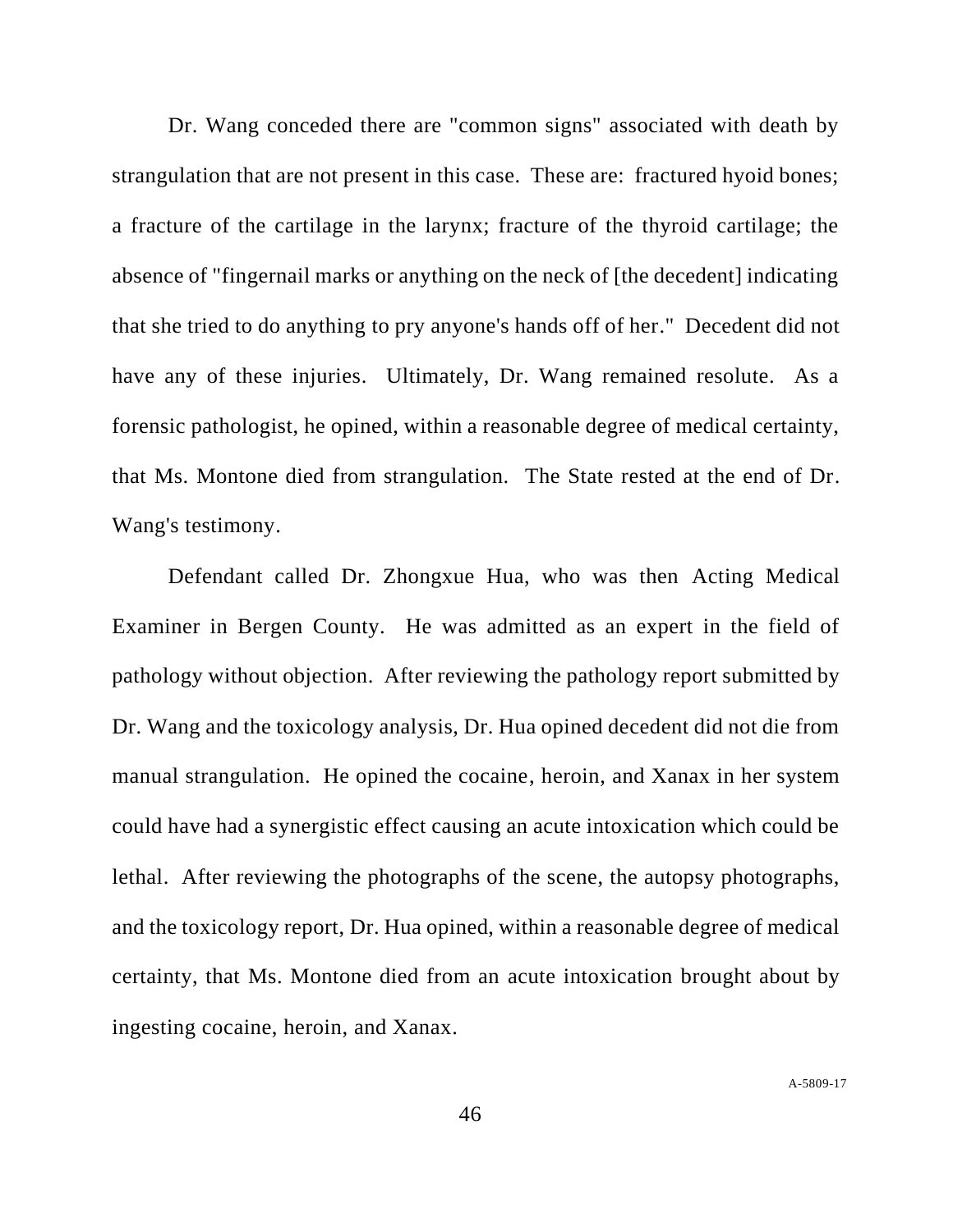Brian Markey was defendant's second and last witness. He testified he knew defendant since 2009. Markey owned and operated a tattoo establishment named BC Tattoo in 2014. He tattooed defendant's and Ms. Montone's initials on their ring fingers in 2014. Defendant opted not to testify in his own defense.

#### III.

Against this factual backdrop, defendant raises the following arguments.

## POINT I

# THE TRIAL COURT ERRED BY IMPROPERLY ADMITTING THE HEARSAY STATEMENTS OF MONICA MONTONE INTO EVIDENCE.

A. The Trial Court Erred By Finding That Mr. Montone Had Asserted An Accident Defense to the Murder Charge.

B. The Hearsay Testimony Regarding Ms. Montone's Statements Was Irrelevant to the Matters at Issue in the Trial.

C. The Trial Judge Erred By Failing to Properly Issue Limiting Instructions Upon the Introduction of Each of the Hearsay Statements.

# POINT II

# THE TRIAL COURT ERRED BY PERMITTING THE ADMISSION OF HEARSAY STATEMENTS OF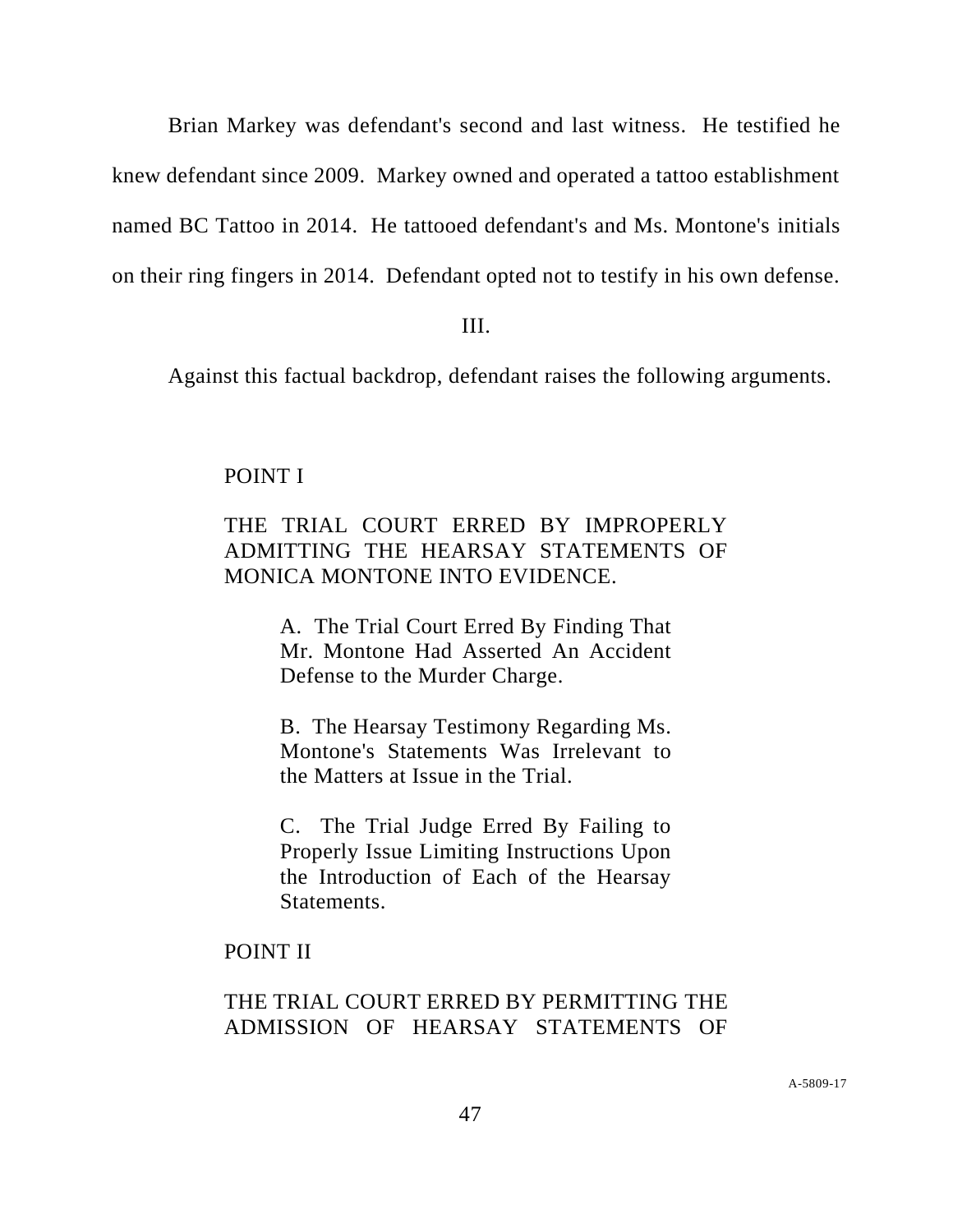MR. MONTONE'S TWO-YEAR OLD SON.

## POINT III

THE TRIAL COURT ERRED BY ADMITTING AN OVERWHLEMINGLY LARGE NUMBER OF CRIME SCENE PHOTOS OF MR. MONTONE'S HOME AND OF THE DECEDENT.

## POINT IV

THE TRIAL COURT ERRED BY FAILING TO STRIKE THE FALSE TESTIMONY OF THE STATE'S TOXICOLOGY EXPERT.

## POINT V

THE TRIAL COURT ERRED BY IMPROPERLY GIVING THE JURY A "FALSE IN ONE, FALSE IN ALL" INSTRUCTION WITH RESPECT TO THE TESTIMONY OF MR. MONTONE'S EXPERT MEDICAL EXAMINER.

We agree the trial judge misapplied the Supreme Court's holding in Scharf by admitting highly prejudicial hearsay testimony under the state of mind exception codified in N.J.R.E.  $803(c)(3)$ . This error extended when he allowed two DCPP caseworkers to testify about words allegedly uttered by defendant's two-year-old son. The erroneous admission of this highly prejudicial hearsay evidence denied defendant's right to a fair trial.

Hearsay is "a statement, other than one made by the declarant while testifying at the trial or hearing, offered in evidence to prove the truth of the

A[-5809-17](#page-0-0)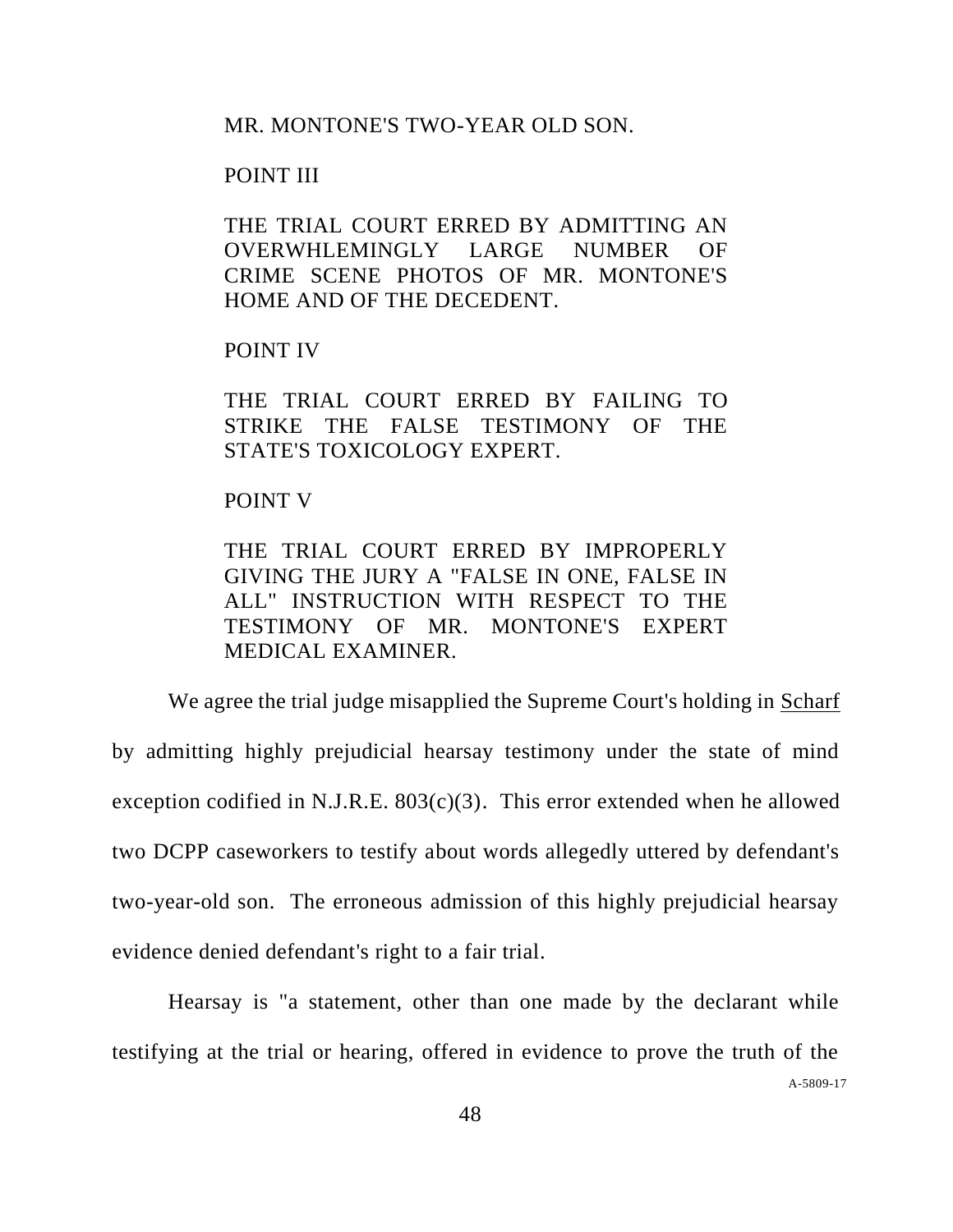matter asserted." State v. Brown, 170 N.J. 138, 148 (2001); N.J.R.E. 801(c). Hearsay is presumptively inadmissible in a trial "except as provided by these rules or by other law." N.J.R.E. 802.

On October 21, 2016, and March 31, 2017, the judge conducted an N.J.R.E. 104(a) hearing to determine the admissibility of hearsay testimony from certain individuals the State sought to call as witnesses at defendant's trial. Over defense counsel's objection, the judge decided to allow the State to present hearsay testimony based on the state-of-mind exception codified in N.J.R.E.  $803(c)(3)$ , which provides:

> A statement made in good faith of the declarant's thenexisting state of mind, emotion, sensation or physical condition (such as intent, plan, motive, design, mental feeling, pain, or bodily health), but not including a statement of memory or belief to prove the fact remembered or believed unless it relates to the execution, revocation, identification, or terms of declarant's will.

The best way to illustrate how the state of mind exception in N.J.R.E. 803(c)(3) was misapplied here is to describe how it was properly applied based on the salient facts in Scharf.

At around eight o'clock in the evening of September 20, 1992, police officers from the Palisades Interstate Parkway responded to a call that a person had fallen from the cliffs. Scharf, 225 N.J. at 554. The defendant in Scharf met

A[-5809-17](#page-0-0)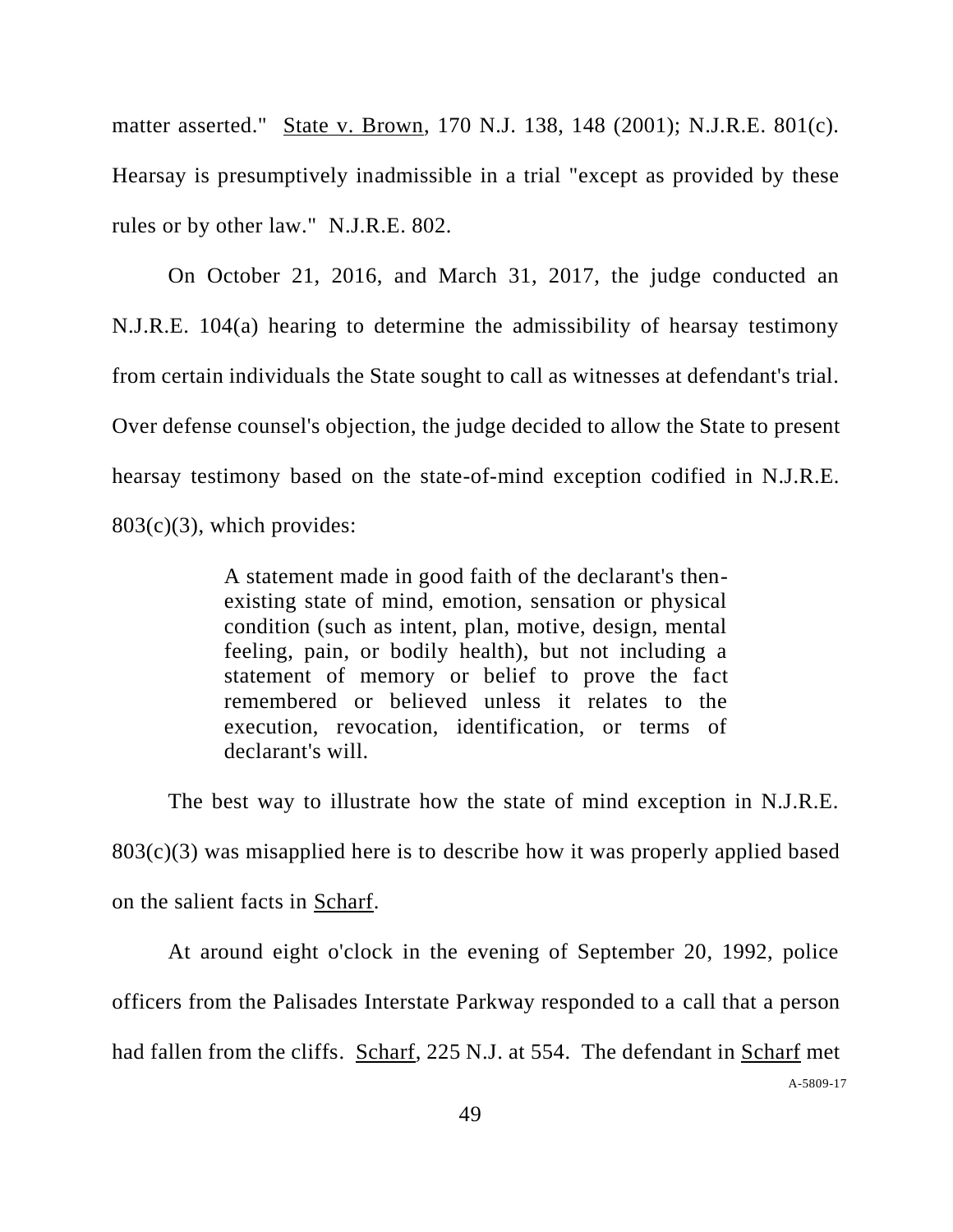the officers when they arrived and told them his wife had accidently fallen from the Englewood cliffs. Id. at 555. He guided the officers down "an unmaintained and overgrown path into a wooded area" until he reached a flat rock that protruded from the cliff. Id. at 554. The defendant told the officers that was the precise location where his wife fell. Ibid. Forensic examination of the corpse established the time of death and found she had a blood alcohol content of 0.12%. Ibid.

Police investigators interviewed the defendant a few days later. Id. at 555. He told the investigators he and his wife originally planned to go to New York City that night, but then made an impromptu decision "to make a detour to the cliffs." Ibid. After drinking in their car, they walked "down the trail, climbed through the fence, and sat on the flat rock that he had shown to the officers earlier." Id. at 554-55. According to the defendant, they were engaged "in amorous activities," when she felt "uncomfortable," so he offered to get her "a blanket and some wine from the car." Id. at 555. They both "stood up, and then [the victim] suddenly fell forward off the rock . . . he called her name but received no response." Ibid.

The police continued to investigate. While interrogating the defendant, he revealed that, two weeks before his wife's death, she served him "with a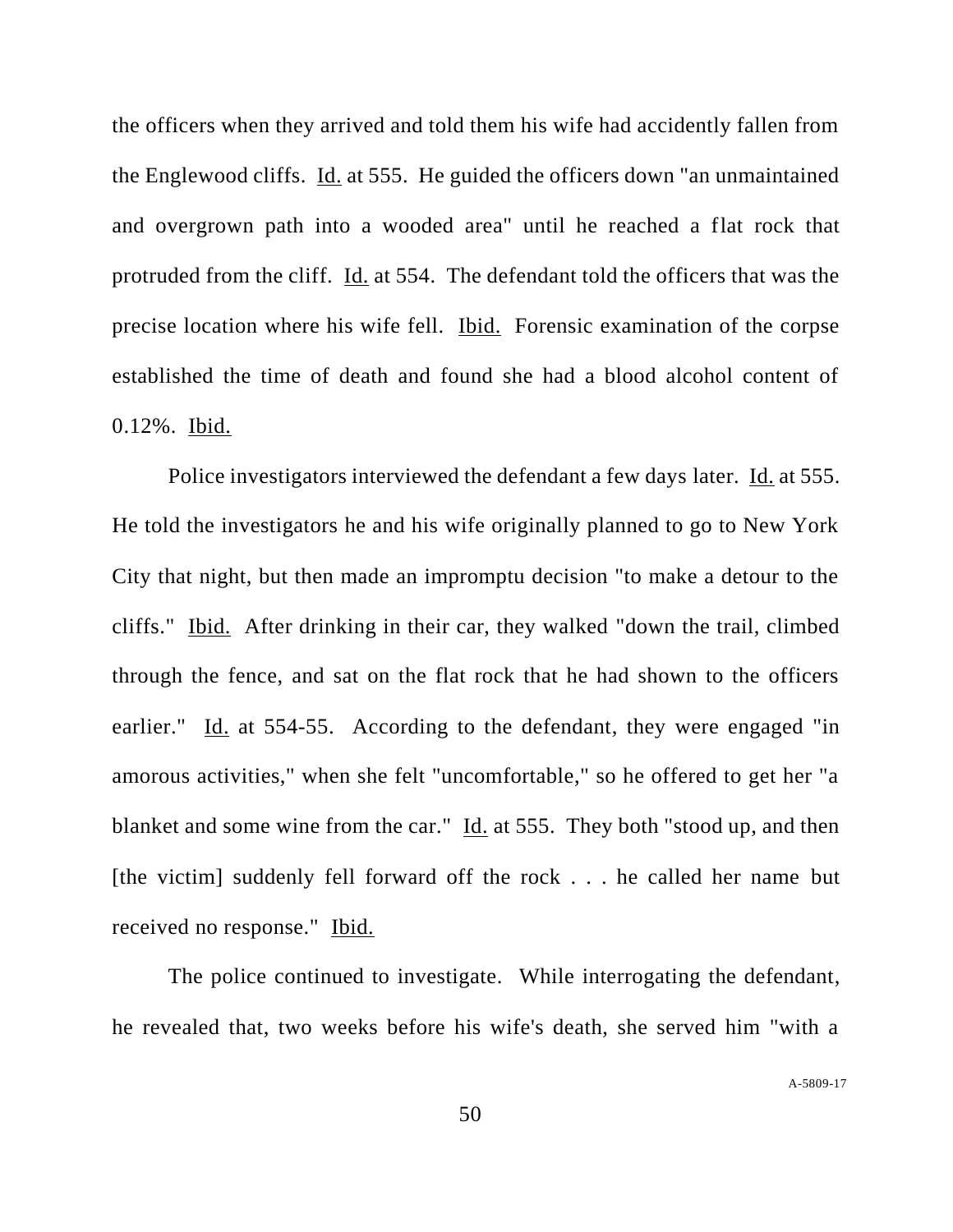divorce complaint that alleged [the] defendant was abusive and unfaithful." Id. at 555. The defendant also told the investigators his wife "was a heavy drinker and that both he and she had dated other people as part of an open marriage." Ibid. He also claimed he had "ended his relationships with the other women and hoped that a 'trip to the cliffs' would lead to [their] reconciliation." Ibid.

Interviews of the victim's friends and acquaintances, however, caused the police investigators to question the defendant's account of events, including her "state of mind, her activities, and her interactions with defendant leading up to her death." Ibid. The investigators testified the defendant's "responses to repeated questioning revealed inconsistencies, including differing versions of how the fall occurred, and some inculpatory indications." Id. at 556. Despite these inconsistencies, the medical examiner remained uncertain about whether the "manner of death" was homicide and wrote "pending investigation" on the death certificate. In 1993, he amended the "manner of death" to "could not be determined." Ibid.

After further investigation in 2004 and 2007, the medical examiner amended the "manner of death" on the death certificate from "could not be determined" to "homicide" and defendant was indicted for first degree purposeful and knowing murder. Ibid. "[D]efendant proffered a defense of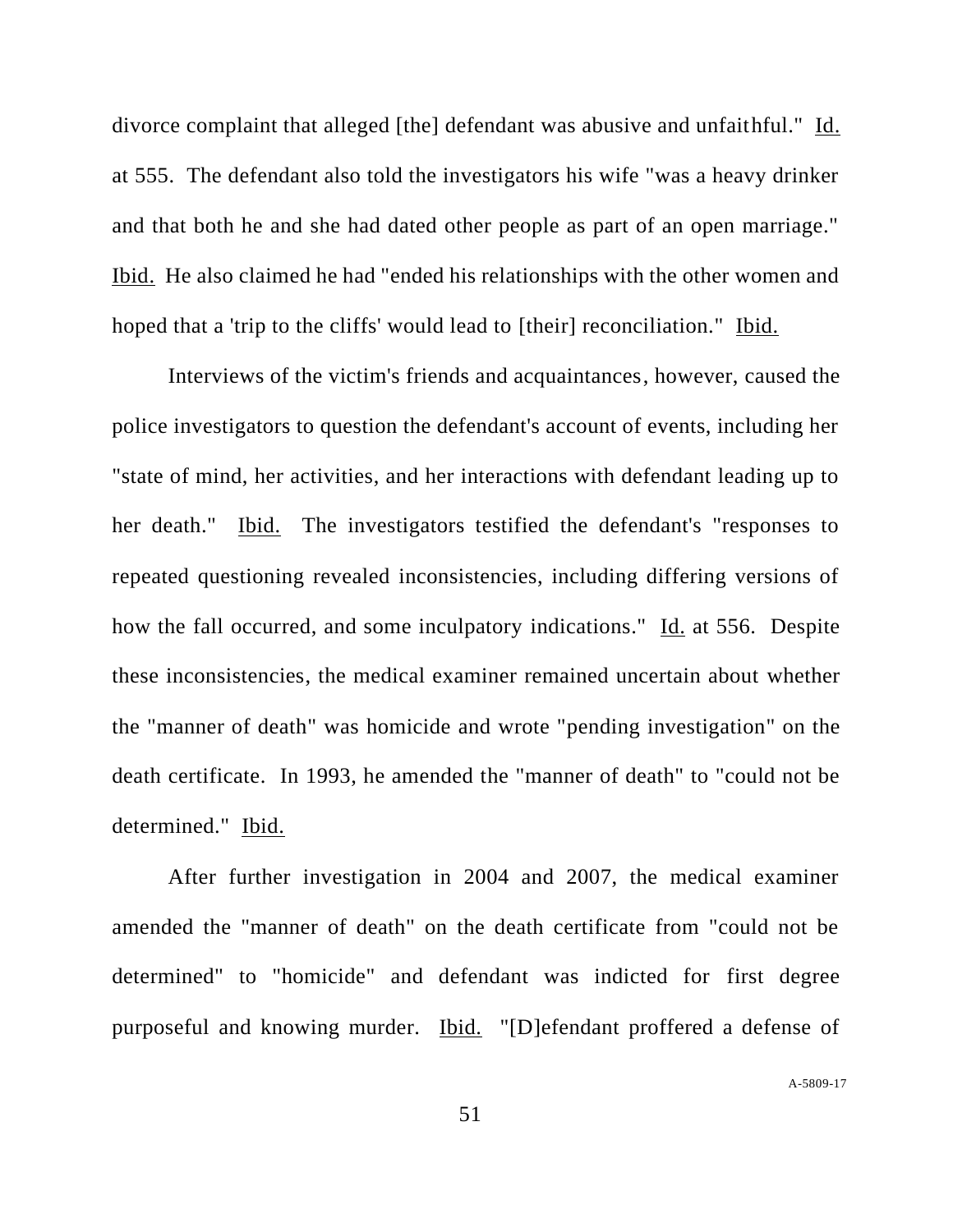accident[,]" suggesting his wife accidentally fell from the cliff rather than him intentionally pushing her to her death. Id. at 557. In this light, the State presented evidence to rebut the defendant's account that his wife's death "was due to an unfortunate accident that took place when he and she were alone on the cliffs on the evening of Sunday, September 20, 1992." Ibid.

The state of mind evidence the prosecution presented at trial in Scharf included discussions the victim had with her friends and concerns she relayed to her psychotherapist. The trial court admitted, under N.J.R.E. 803(c)(3), the therapist's testimony in which she asserted the victim refused the defendant's invitation to go on a picnic to the Palisades and claimed she had never been to that area of the park. Id. at 558.

The defendant's claim that his wife died from an accidental fall made hearsay evidence of her state of mind shortly before her death relevant and ultimately admissible. As the Court explained in Scharf, "when a matter places a declarant's state of mind at issue, [N.J.R.E. 803(c)(3)] allows a declarant's outof-court statement to be admitted for that singular purpose." Id. at 569 (citing State v. Benedetto, 120 N.J. 250, 255-56 (1990)). Hearsay testimony based on the victim's state of mind must also be relevant and "bear[] a logical connection to the issues at trial." Id. at 569 (quoting State v. McLaughlin, 205 N.J. 185,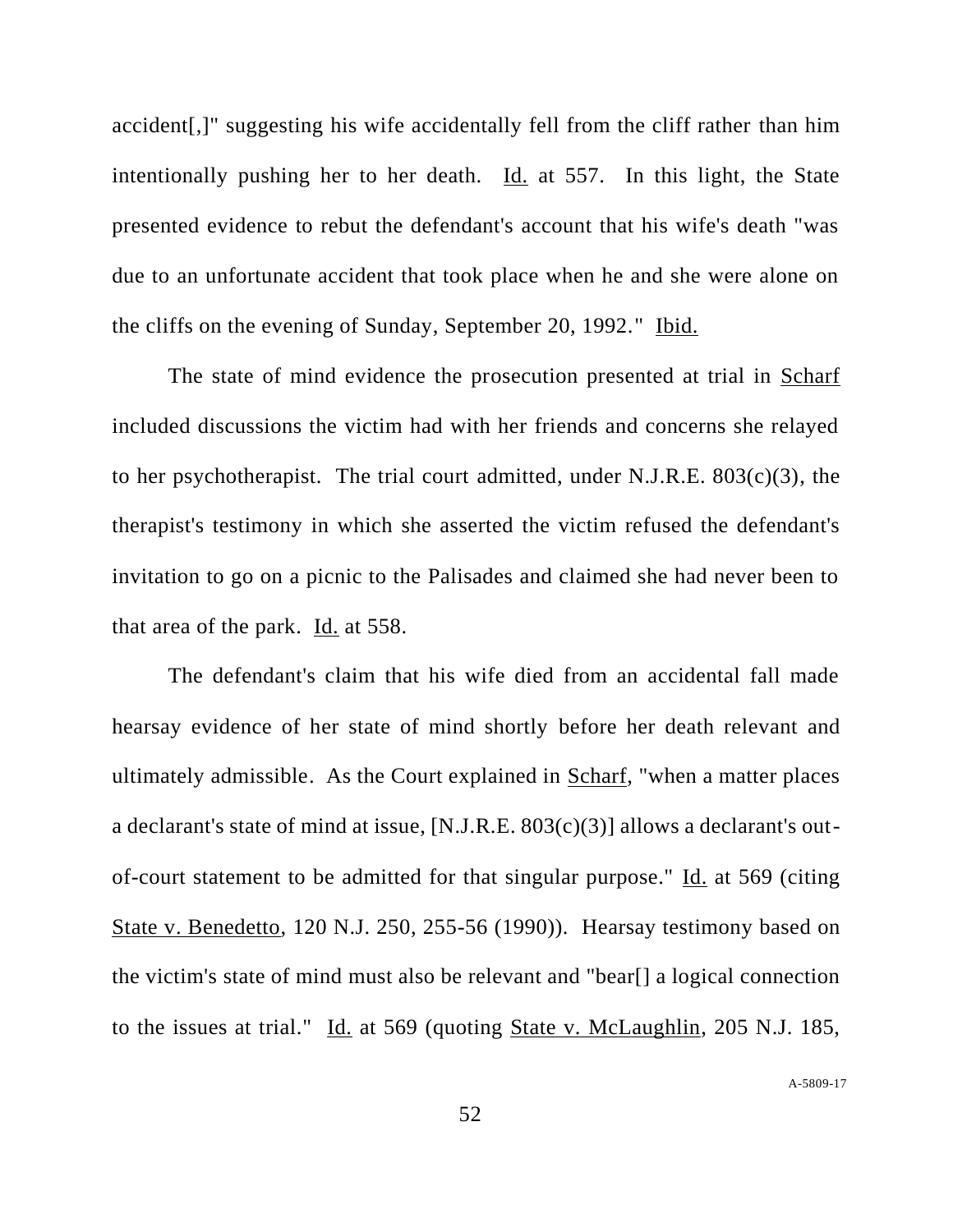189 (2011)). Furthermore, "declarations of fear" are admissible only "'to establish[] that the decedent was not the aggressor, did not commit suicide and was not accidently killed,' provided that those matters satisfy the relevancy requirement." Id. at 570 (alteration in original) (quoting State v. Machado, 111 N.J. 480, 485 (1988)).

This exception to the exclusion of hearsay evidence must be cautiously applied. Thus, state-of-mind hearsay testimony about a decedent's prior statements has been admitted only "when accident is proffered as the explanation for a death . . . ." Ibid. In Scharf, Justice LaVecchia relied on the analytical approach employed in United States v. Brown, 490 F.2d 758, 767 (D.C. Cir. 1973) to explain

> courts have developed three rather well-defined categories in which the need for [state-of-mind] evidence overcomes almost any possible prejudice: (1) when a defendant is claiming self-defense; (2) when a defendant proffers a defense on the ground that the deceased committed suicide; and, of relevance to the present appeal, (3) when a defendant claims that there was an accidental death.

> [Ibid. (alteration in original) (emphasis added) (quoting Brown, 490 F.2d at 767).]

The trial judge in Scharf properly admitted the hearsay statements presented by the State because the statements: (1) were "close enough in time

A[-5809-17](#page-0-0)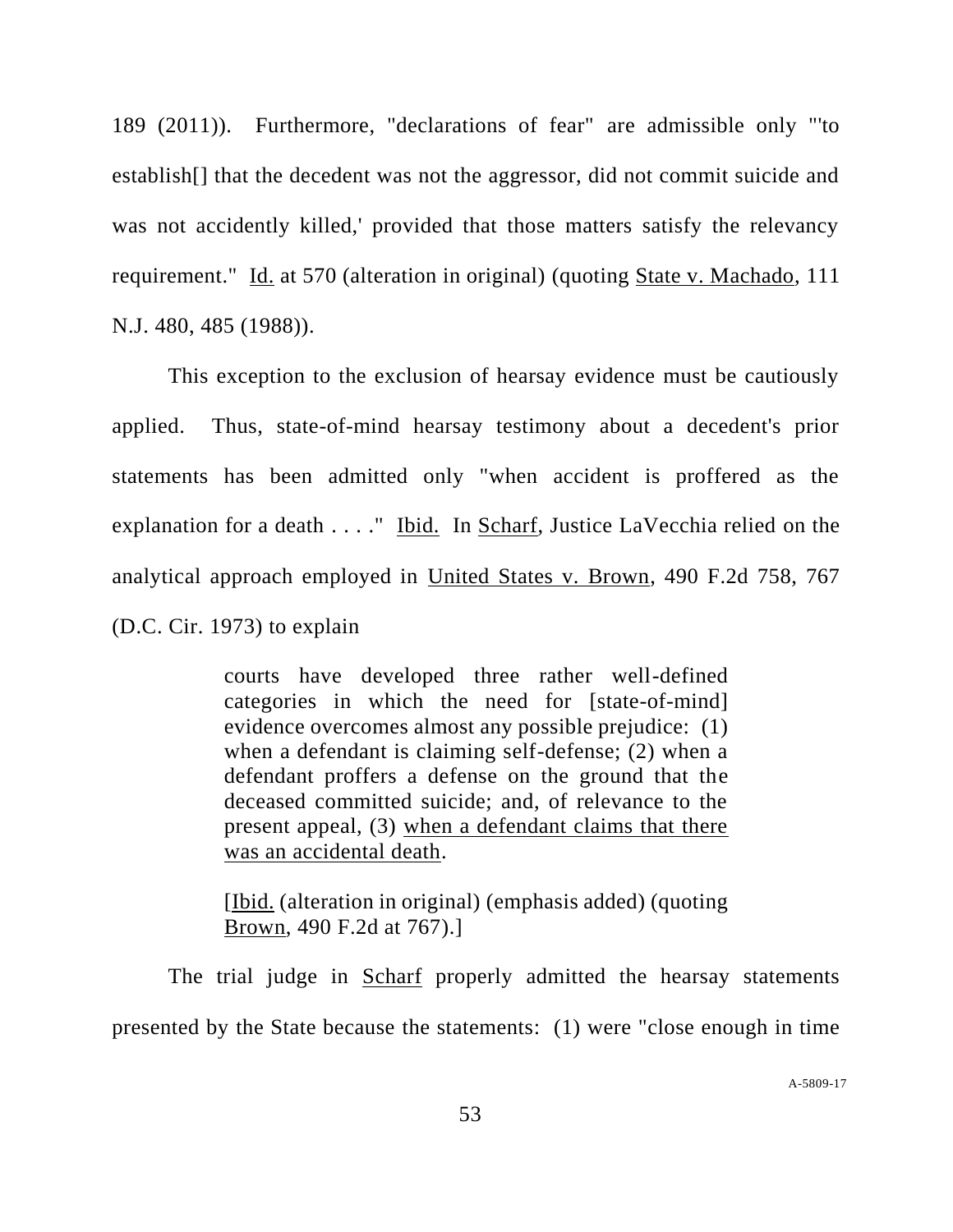to enhance their probative value;" (2) were a direct response to the defendant's "narrative that this was all just an accidental death;" and (3) were sufficiently reliable to allow the jury to assess their probative value for this limited purpose. Id. at 573.

Here, the threshold and underlying dispositive question that loomed from the start concerns the mischaracterization of defendant's legal position related to his claim of innocence. Unlike the defendant in Scharf, defendant did not raise the defense of accident in response to the State's charge. Here**,** the State's theory of culpability required the jury to find defendant intentionally or knowingly strangled his wife in the presence of or nearby his two-year-old son. Under these circumstances, defendant's trial strategy was not predicated on his wife being accidentally strangled.

Defendant has consistently maintained his wife had a serious addiction to illicit narcotics and died from a self-induced overdose. It is now well-settled that drug addiction is a disease that, since 1999, took the lives of more than 841,000 people nationwide.<sup>10</sup> Our own State is not exempt from this dreaded

<sup>&</sup>lt;sup>10</sup> Opoids: Data, Ctr. Disease Control & Prev., https://www.cdc.gov/opioids/ data/index.html (last visited Dec. 20, 2021). There were "67,367 drug overdose deaths in the United States" in 2018. Holly Hedegaard et al., Drug Overdose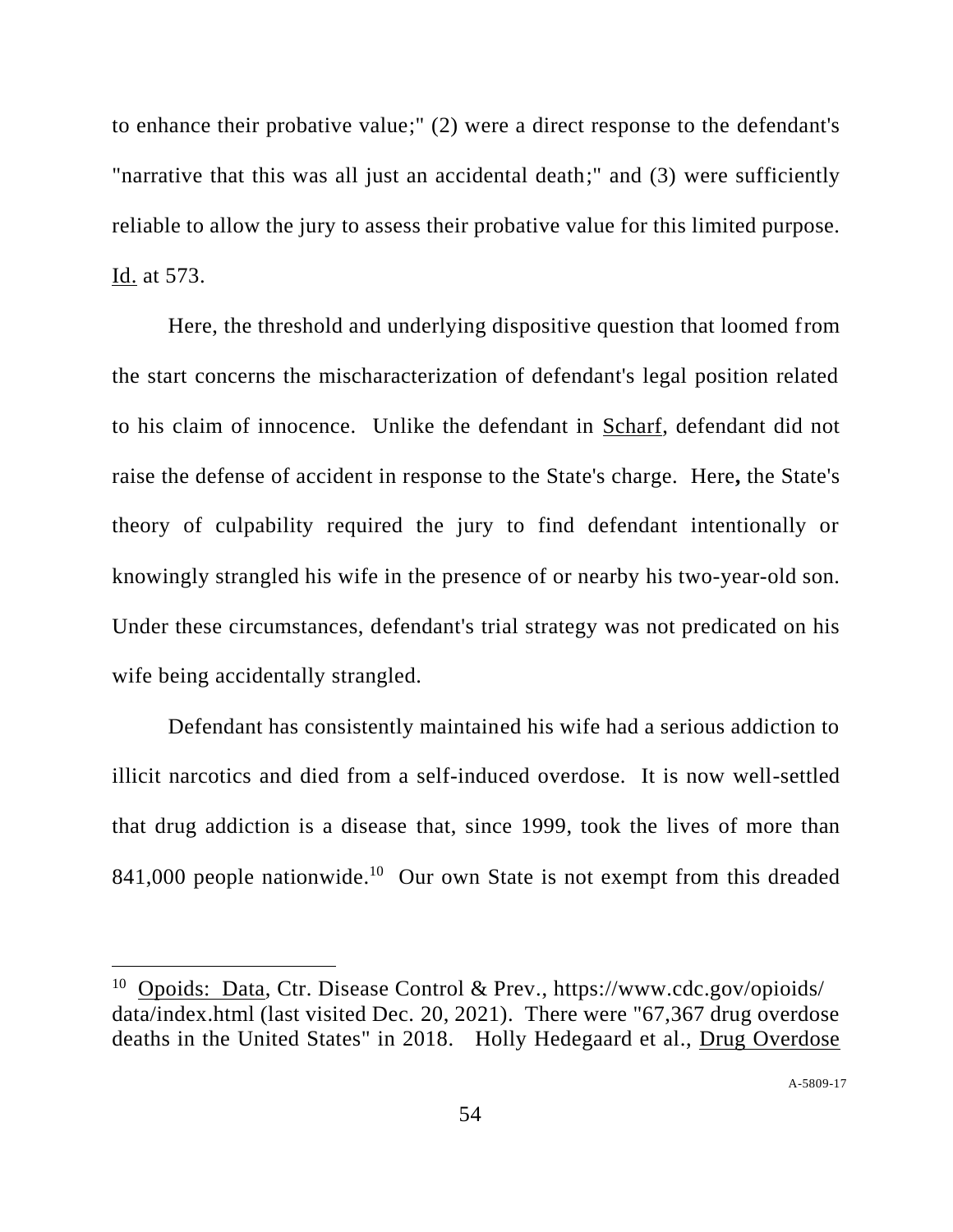disease nor its consequences.<sup>11</sup> The record reflects neither the State nor the trial

judge were able to grasp this fundamental point.

Writing for a unanimous Court in Scharf, Justice LaVecchia urged a cautious approach to the admission of state of mind evidence.

> When it comes to an expression of fear by the out-ofcourt declarant, the state-of-mind exception is analyzed carefully concerning its relation to the issues at trial and whether the hearsay should be permitted for a limited use. The state-of-mind exception to the hearsay rule does not broadly allow admission of a victim's recounting of a defendant's threats.

> However, declarations of fear can be admitted "to establish[] that the decedent was not the aggressor, did not commit suicide and was not accidently killed," provided that those matters satisfy the relevancy requirement.

> [Id. at 570 (alteration in original) (emphasis added) (citations omitted).]

Defendant's explanation for his wife's demise has never wavered. Defense

counsel's opening statement to the jury made this point unequivocally clear: "No

Deaths in the United States, 1999–2018 (2020), https://www.cdc.gov/nchs/data/databriefs/db356-h.pdf.

 $11$  In 2018, 2,900 New Jersey residents died from a drug overdose. 2018 Drug Overdose Death Rates, Ctr. Disease Control & Prevention: Drug Overdose, https://www.cdc.gov/drugoverdose/deaths/2018.html (last visited Dec. 17, 2021).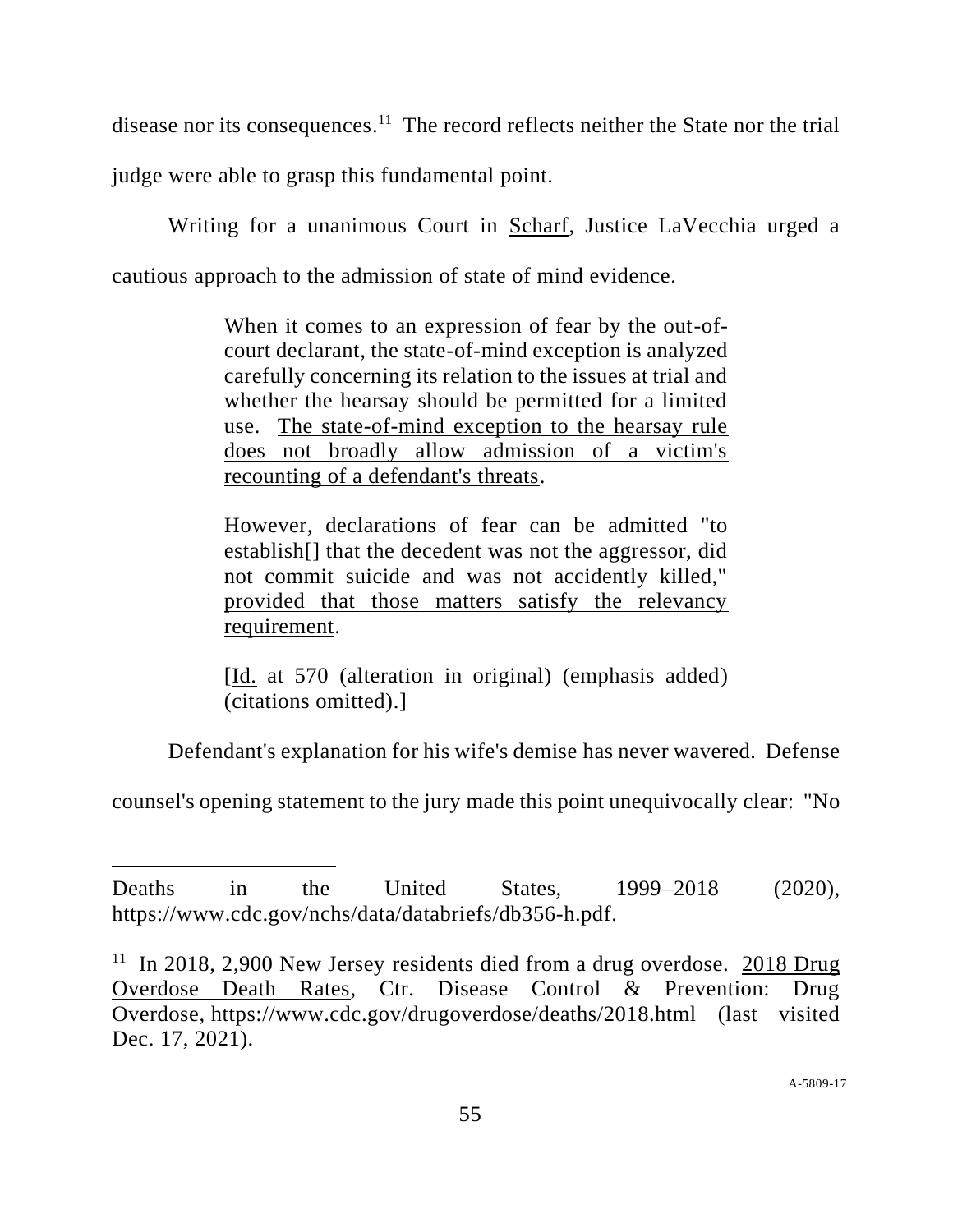one killed his wife because she didn't die from strangulation. She died of a drug overdose." Defendant's pathologist Dr. Hua opined: Ms. Montone died from an "acute intoxication" brought about by ingesting cocaine, heroin, and Xanax. This is not the functional equivalent of the "accident" defense in Scharf.

Three of the four witnesses who testified for the State under N.J.R.E. 803(c)(3) were entirely unaware of the seriousness of decedent's drug addiction at the time of her death. Catherine Talafous was entirely unaware of decedent's drug addiction because she only interacted with her for approximately thirty minutes, once in her life. Talafous's hearsay account of this superficial, brief encounter was highly prejudicial and lacked any probative value.

Decedent's brother Jose Garcia's testimony revealed decedent's chaotic lifestyle but only partly mentioned her drug use. He first became aware of his sister's drug addiction toward the end of March 2014, five months before her death. Until then, he only knew his sister was taking Xanax for anxiety. She never told him that, in addition to Xanax, she abused and was addicted to cocaine and heroin. The prejudicial effect of this testimony was exacerbated by the trial judge's failure to give the jury a limiting instruction following Garcia's testimony.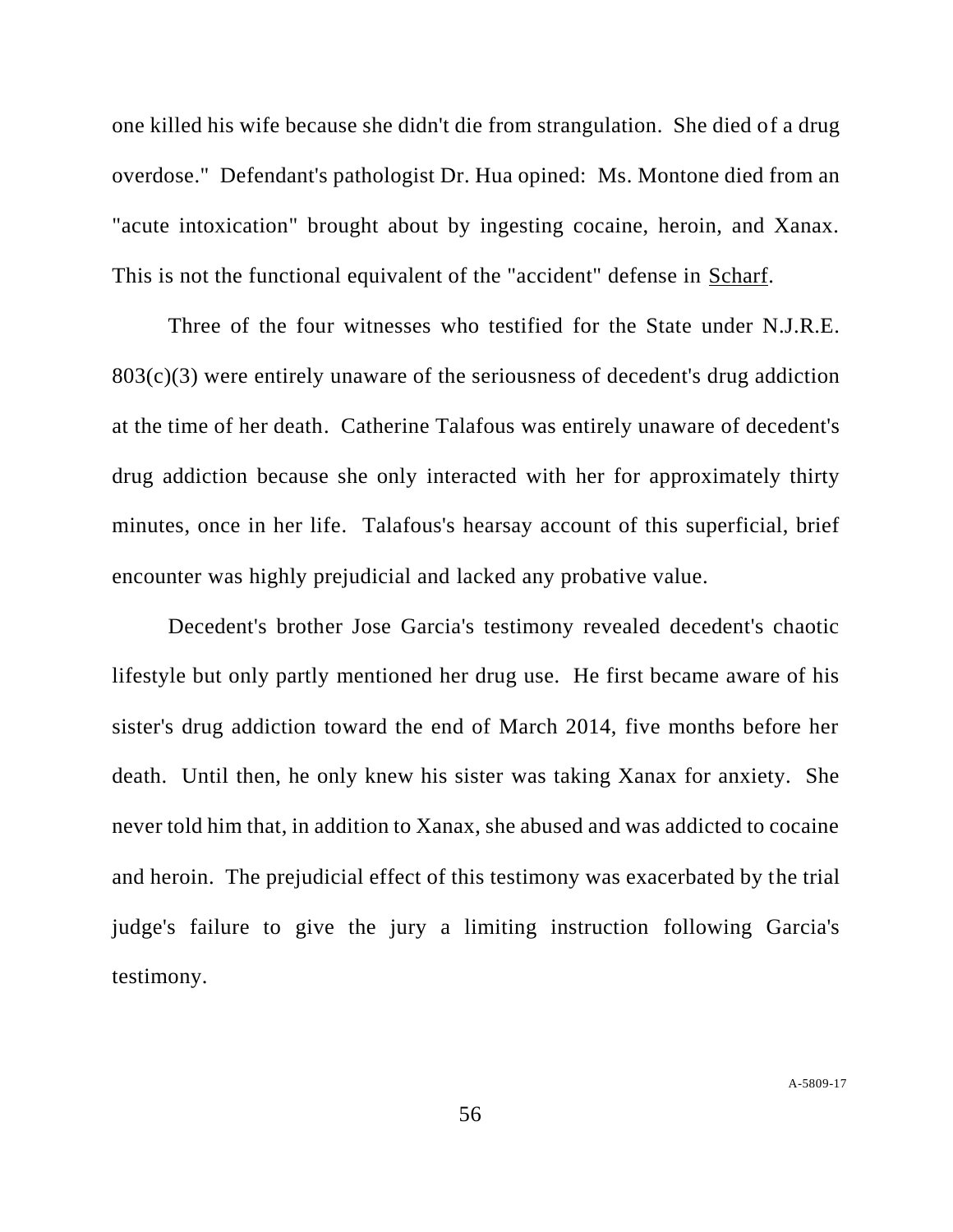Valesca Arriaga was the third witness called by the State to testify about decedent's state of mind. She knew decedent for fourteen years and characterized their relationship as "best friends." According to Arriaga, decedent "was very much in love" with defendant at the start of their relationship but the situation became very volatile over time. "They were always breaking up, getting back together. As years progressed it just got worse." With respect to decedent's drug use, all Arriaga saw decedent do was smoke marijuana "occasionally" and snort cocaine from "time to time." Arriaga noted, however, that it was "not excessive . . . and there was nothing out of control . . . ."

Arriaga testified decedent and defendant "fought all the time . . . ." This testimony was not only irrelevant to decedent's state of mind on the day she died, it allowed the witness to contaminate the record with highly prejudicial hearsay testimony the judge had previously found inadmissible. When asked if she ever saw bruises on decedent's face after a fight, Arriaga responded: "[t]here was one incident where I did see . . . she had like a scab, a huge scab . . . ." Defense counsel immediately objected and reminded the judge he had previously found Arriaga's testimony about a scab inadmissible. The judge confirmed he found this specific testimony inadmissible after a N.J.R.E. 104(a) hearing conducted almost a year earlier and sustained the objection.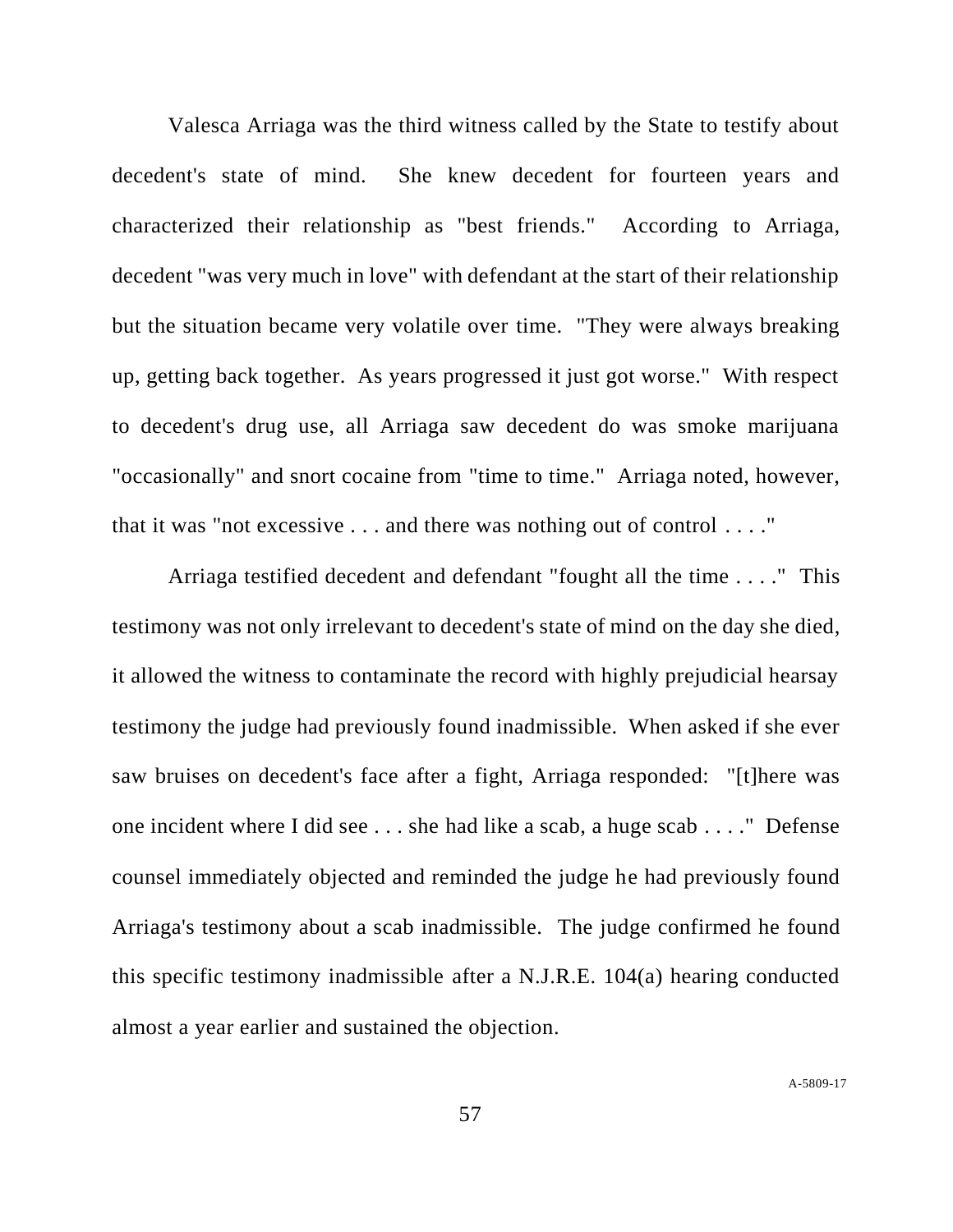The prosecutor continued this line of questioning and asked Arriaga if decedent ever told her that defendant had tried to strangle her. In response, Arriaga testified decedent told her defendant had tried to strangle her causing the following near-death experience:

> She said she felt like she was going to pass out and she felt like her father had passed away and she felt like that he was being her guardian angel and that he saved her and that the baby at that time was trying to like tap [defendant] on his ankles trying to see if he could get like the attention.

Inexplicably, defense counsel did not specifically object to this part of

Arriaga's testimony.<sup>12</sup> The appellate record shows the judge had also previously

ruled this part of Arriaga's testimony inadmissible under N.J.R.E. 404(b) after

conducting a N.J.R.E. 104(a) hearing several months before the start of trial.

The judge explained the basis for his ruling in the following written statement

of reasons:

Likewise, although Valeska Arriaga's . . . [testimony] at the evidentiary hearing conducted by this [c]ourt on October 21, 2017[,] that Monica called her and stated that the [d]efendant choked her, the State failed to establish said act by clear and convincing evidence. This alleged act was an uncharged, uncorroborated act, which [Arriaga] failed to specify the date, time, location, or personal observations of the [d]efendant's

A[-5809-17](#page-0-0)

<sup>&</sup>lt;sup>12</sup> Defense counsel preserved for the record his continued objection to the admission of hearsay testimony.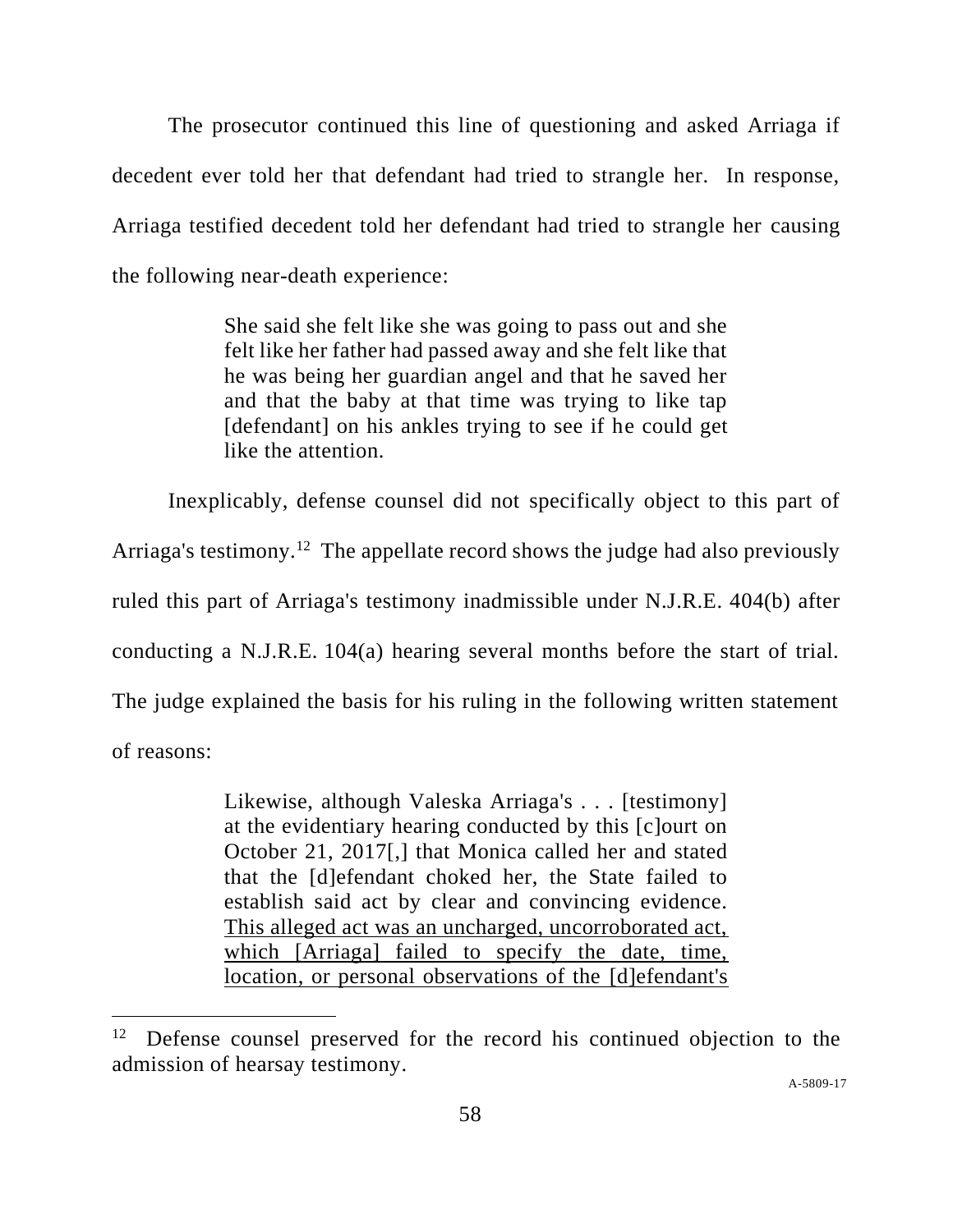alleged physical abuse of Monica. Though [Arriaga] testified that she once observed a burn mark or scab on Monica's arm, such an injury is not consistent with the alleged choking, and [Arriaga] failed to testify as to whether she observed Monica after the [d]efendant's alleged act. As such, the State failed to establish by clear and convincing evidence that the [d]efendant choked Monica. Finally, this act is potential propensity evidence and is therefore unduly prejudicial pursuant to the fourth prong of the [State v. Cofield, 328, 338 (1992),] test. Thus, this alleged prior bad act is inadmissible at the [d]efendant's trial.

[(Emphasis added).]

Despite this clear ruling, the most prejudicial part of Arriaga's testimony remained part of the evidence available to the jury.

Decedent's coworker Eric Seeley's testimony was also inadmissible under the state of mind exception. Over defense counsel's objection, Seeley testified decedent and defendant had marital problems, and described their relationship as "rocky." He also testified that decedent told him that defendant choked her. This testimony was not relevant to defendant's trial strategy, that decedent died of a drug overdose. Seeley testified he knew decedent was taking oxycodone thirties and ingesting cocaine but was not aware of decedent's heroin use. On cross-examination, Seeley testified the last time he saw decedent, she looked like somebody who was "abusing drugs." Although a limiting instruction was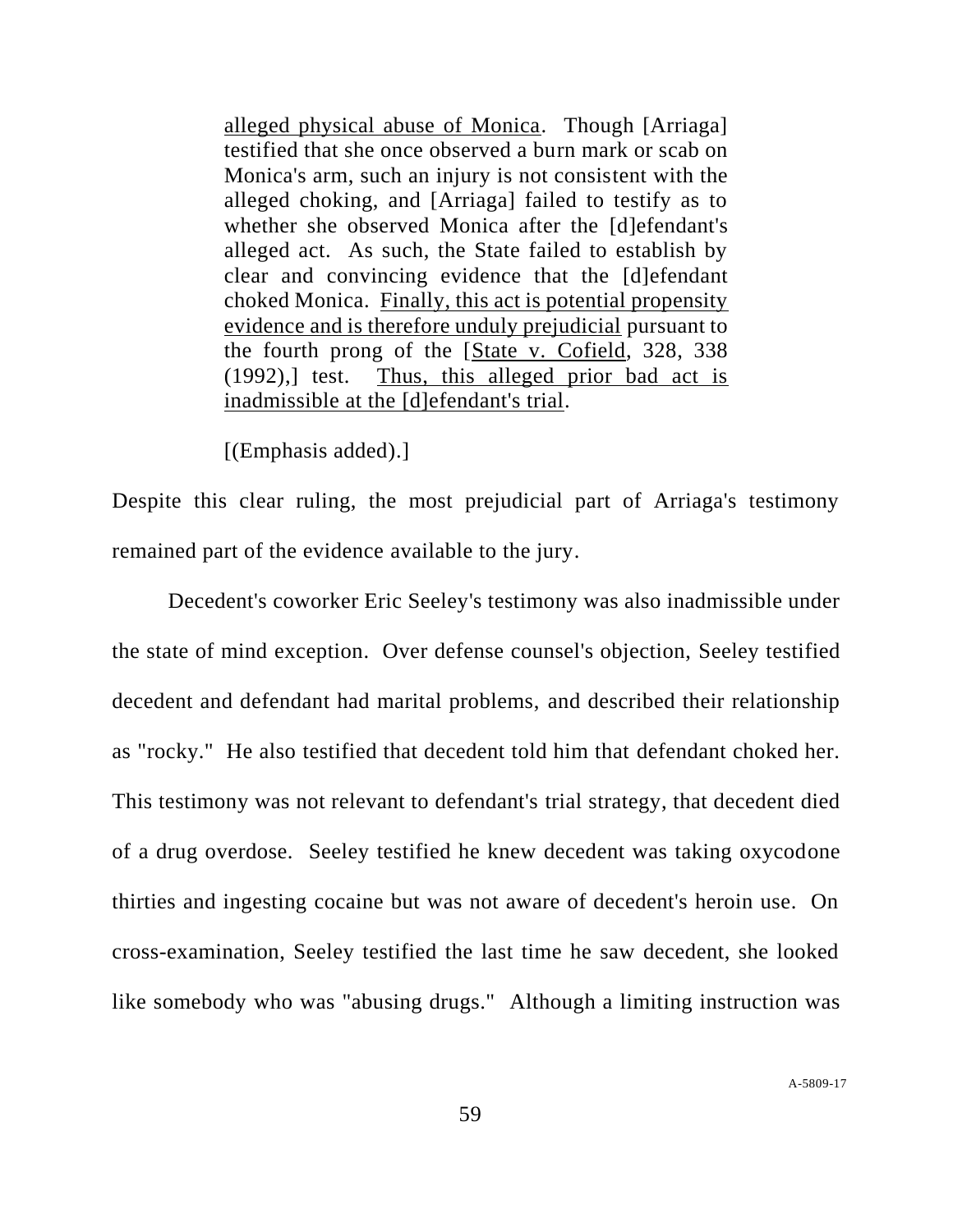not requested, Seeley's testimony, based principally on decedent's hearsay, compounded the prior witnesses' prejudicial testimony.

The hearsay testimony provided by Talafous, Garcia, Arriaga, and Seeley should have been excluded under N.J.R.E. 802 because the trial judge misapplied the state of mind exception under N.J.R.E.  $803(c)(3)$  as explained by the Supreme Court in Scharf. The hearsay testimony of these four witnesses violated defendant's constitutional right of confrontation, lacked competent probative value, and its highly prejudicial effect irreparably tainted defendant's right to a fair trial.

## IV.

The incompetent hearsay testimony of the two DCPP caseworkers, Simone Coombs and Shayna Bell, also significantly undermined defendant's right to a fair trial. Their hearsay account of words uttered by a two-year-old child after allegedly witnessing an emotionally traumatic event involving his mother's death is not competent evidence and should have been declared inadmissible under N.J.R.E. 802. When the testimony of the adult witness is derived from the words of an infant whose cognitive development is not known, the trial judge must first determine the infant's developmental competency to comprehend the need to tell the truth. N.J.R.E. 601.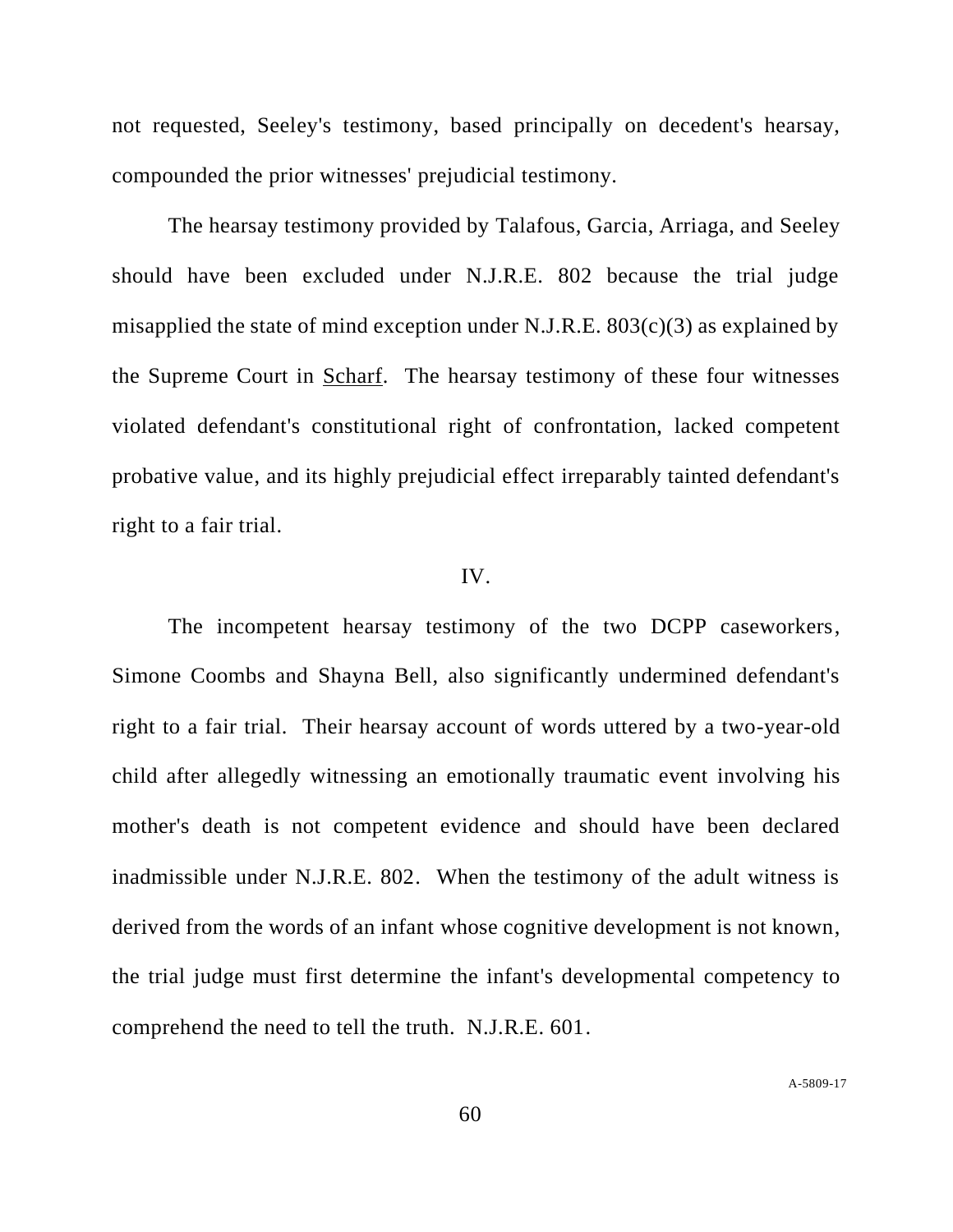"The New Jersey Constitution and the Sixth Amendment to the United States Constitution both 'provide that '[i]n all criminal prosecutions, the accused shall enjoy the right . . . to be confronted with the witnesses against him.'" State v. Williamson, 246 N.J. 185, 203 (2021) (alteration in original) (quoting State v. Wilson, 227 N.J. 534, 544 (2017)). Here, the State's reliance on the excited utterance exception to bypass this fundamental constitutional right is misplaced. An excited utterance is defined by our Rules of Evidence as "[a] statement relating to a startling event or condition made while the declarant was under the stress of excitement caused by the event or condition and without opportunity to deliberate or fabricate." N.J.R.E.  $803(c)(2)$ . This presumes the declarant who experienced this traumatic event is otherwise competent to testify under N.J.R.E. 601.

Our Supreme Court has cautioned judges not to dilute our evidentiary requirements to admit at trial an out-of-court statement "that does not satisfy each element of the excited utterance doctrine, particularly when the declarant is not called as a witness and is available to testify." State v. Branch, 182 N.J. 338, 367 (2005). Mindful of this admonition, we take notice of a case in which the Family Part found a seven-year-old child with "the developmental cognition of a three-year-old," lacked the competency to testify on his own behalf in a sex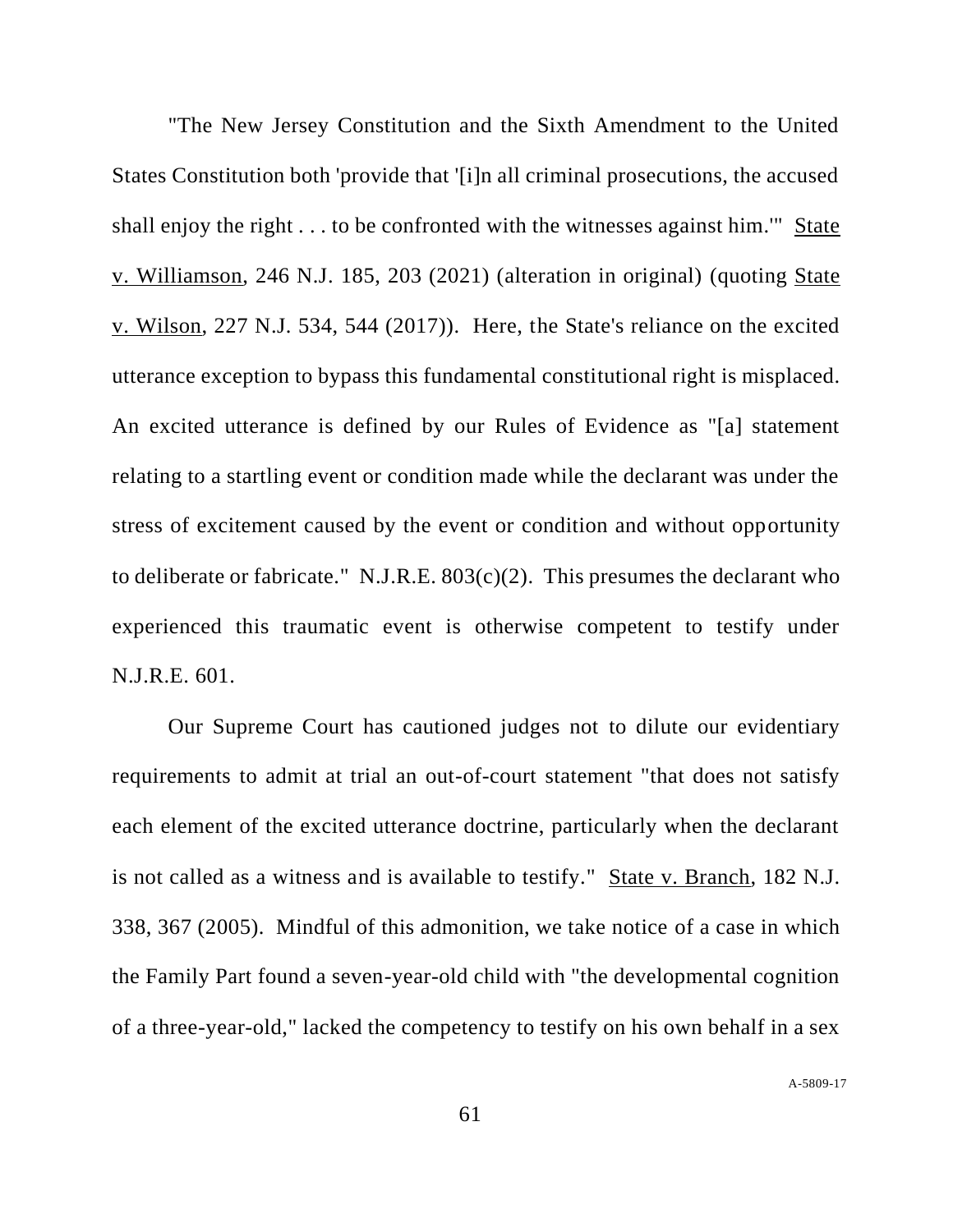abuse case. The Family Part found the child "was not able to distinguish or to articulate what his understanding was between right and wrong or the consequences of not telling the truth." State in Interest of A.R., 234 N.J. 82, 94 (2018).

A.R. involved allegations of sexual abuse made by a seven-year-old, cognitively impaired child. The Supreme Court was asked to determine whether the child's video-recorded statement to a police detective was properly admitted under the then prevailing version of N.J.R.E.  $803(c)(27)$ . Id. at 97. The primary issue was whether the child's statement in the video was "trustworthy." Id. at 103. Writing for the Court, Justice Albin noted

> one consideration in assessing a child's mental state must be whether the child is able to distinguish between fantasy and reality and whether the child can communicate in a way that shows the child has the mental capacity to tell the truth and to be understood by the trier of fact. A judicial declaration that a child is incompetent to testify should also have some bearing on determining the admissibility of a child's out-ofcourt statement.

[Id. at 104.]

The Court concluded the Family Part abused its discretion in allowing the video-recorded statement into evidence. Under the totality of the circumstances, the child's words were not sufficiently reliable to support the conclusion that the

A[-5809-17](#page-0-0)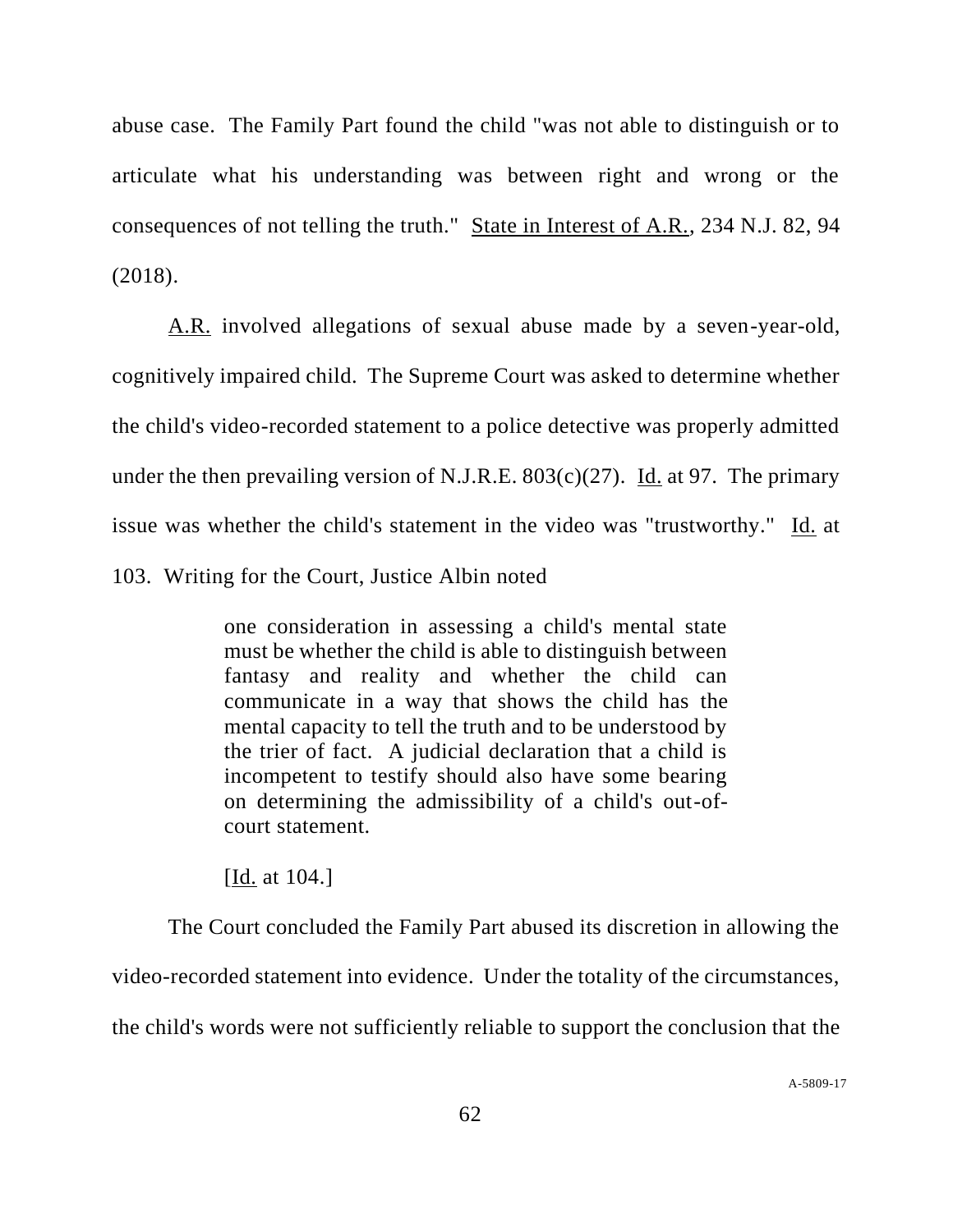account of the abuse was probably trustworthy. Id. at 106. Here, defendant argues the trial judge did not make any determination about the cognitive capacity of his two-year-old son or his ability to comprehend what occurred that day at any given moment. Thus, the testimony of the two DCPP caseworkers proffered by the State should have been rejected under N.J.R.E. 802. We agree.

Under these circumstances, this two-year-old child was presumptively incompetent to testify in a court of law under the standard codified in N.J.R.E. 601. The judge did not make any findings about the reliability of the child's hearsay statement nor assess the trustworthiness of his purported perceptions. The two DCPP caseworkers' testimony should have been excluded as inadmissible hearsay under N.J.R.E. 802.

#### V.

Finally, defendant argues the trial judge abused its discretion by admitting into evidence "nearly one hundred and fifty crime scene photos" which, by their sheer number, created a prejudicial effect that far outweighed their probative value under N.J.R.E. 403. When this was raised before the trial judge, the prosecutor argued:

> It should be noted that the defendant isn't just charged with murder, he's also charged with endangering the welfare of a child, specifically for creating an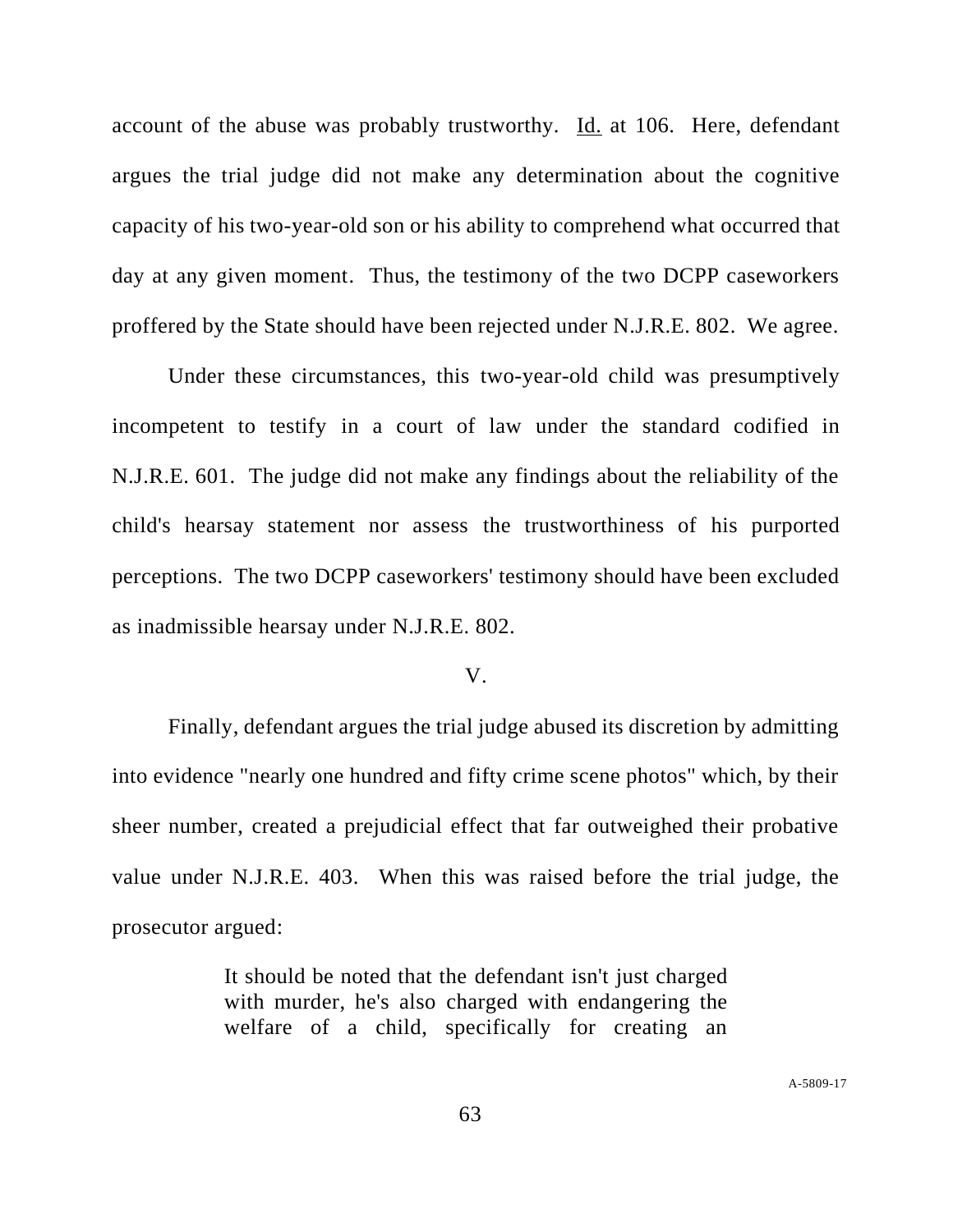environment which would make the [two-year-old] child victim . . . an abused or neglected child.

Having a home environment that has broken -- a broken television on the floor, given his age, given his size.

THE COURT: Numerous broken televisions.

PROSECUTOR: Numerous broken televisions throughout the house, broken items all over the house. Your Honor, it's relevant and it's probative to not just - - not specifically to the first count in the indictment, but really, Your Honor, to the endangering count which is why those photographs were introduced by the state.

. . . .

. . . .

DEFENSE COUNSEL: Judge, it would be one thing to try and argue that but on the other hand, they are arguing propensity. She opens up to the jury and tells them what a violent man that he's punching holes in the walls, without any proof that he's the one who put the holes in the walls to begin with. Stabbing the wall with a knife? There's no testimony that's coming for that. So all the  $-$ 

PROSECUTOR: -- I didn't . . . attribute that. I said that there were signs of violence in the home, I did not attribute the broken television, the holes in the wall to the defendant. I simply stated the facts, that there were -- there were broken televisions in the home, there were broken mirrors, there were broken things all over the house.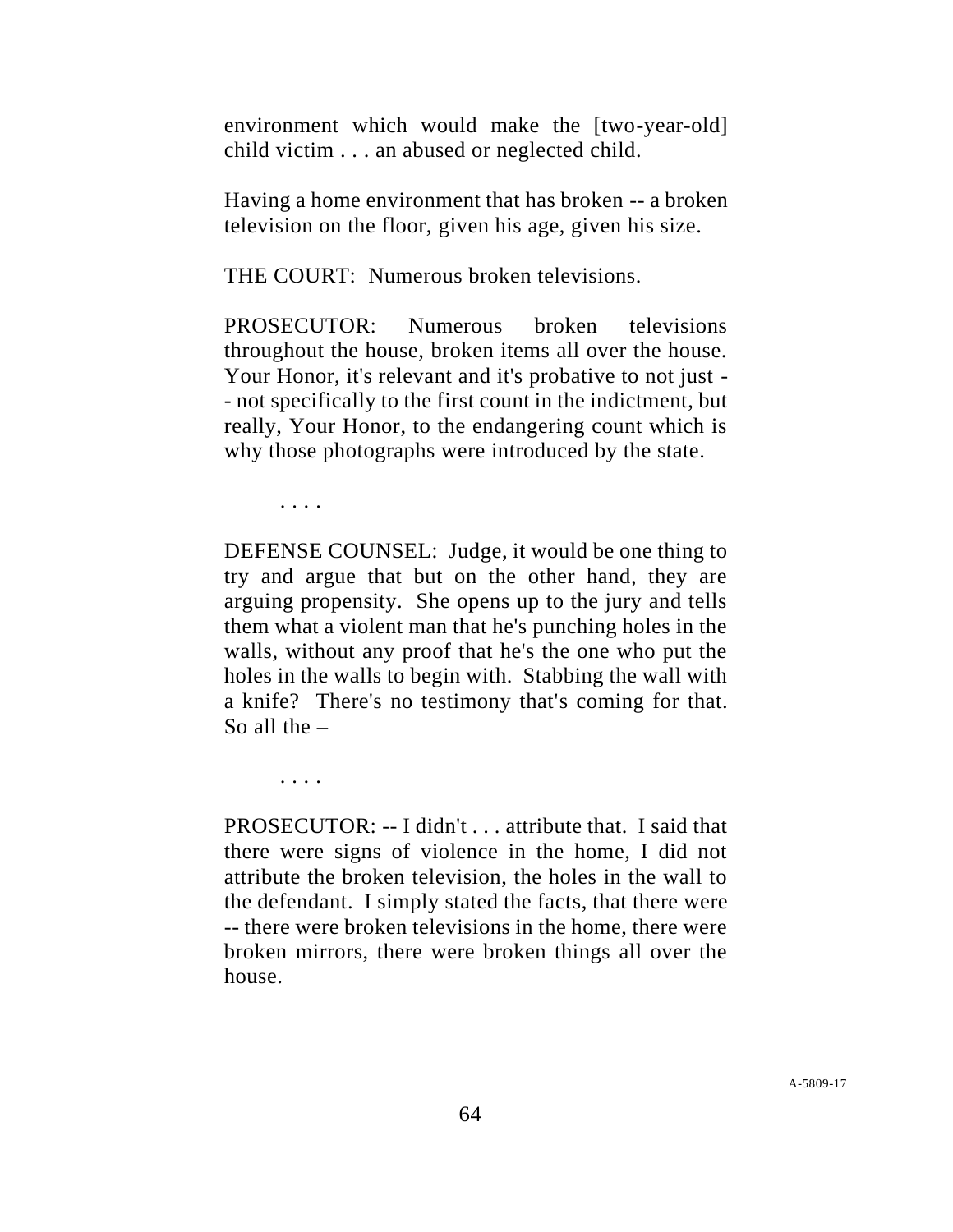The judge reserved deciding the issue and told the attorneys to "mark what exhibits you want to address and I'll consider it . . . ." He also told the lawyers he would decide the admissibility of each photograph "when they're offered, and I'll hear the arguments regarding them . . . ."

N.J.R.E. 403 states:

Except as otherwise provided by these rules or other law, relevant evidence may be excluded if its probative value is substantially outweighed by the risk of:

> (a) Undue prejudice, confusion of issues, or misleading the jury; or

> (b) Undue delay, waste of time, or needless presentation of cumulative evidence.

As an appellate court, we afford trial judges broad discretion to determine the evidential value of any proposed evidence and review any claim of undue prejudice with substantial deference to trial judge's decisions. State v. Cole, 229 N.J. 430, 449 (2017).

Dr. Wang, the State's Medical Examiner, testified he took approximately 168 photographs of decedent's corpse, many of which graphically depicted various parts of her anatomy. Notwithstanding an extensive cross-examination by defense counsel, Dr. Wang opined, within a reasonable degree of medical certainty, Ms. Montone died from strangulation. This was the central and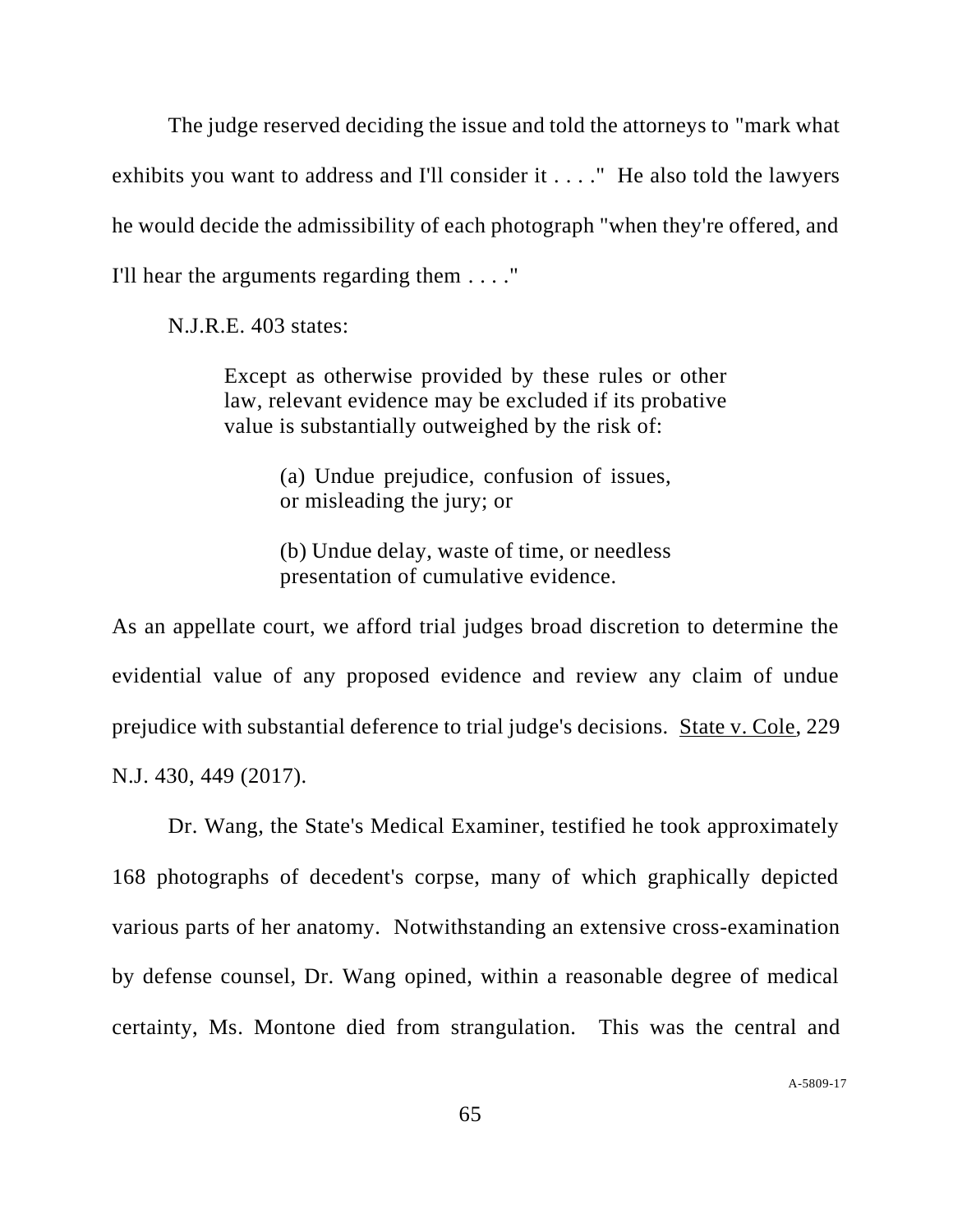dispositive issue in this case. As a means of making the complex medical evidence more accessible to the jurors, the prosecutor admitted into evidence an anatomy chart that showed the internal structure of the neck area.

The prosecutor asked Dr. Wang to step down from the witness box and use the anatomy chart "to point out for the jury where there are veins on this diagram that could be compressed and cause asphyxia due to neck compression[.]" Dr. Wang used a marker to circle the areas of the jugular veins that, if compressed, can block the blood returning to the heart or the brain and cause asphyxia. Relying exclusively on the anatomy chart, Dr. Wang explained that asphyxia, also known as strangulation, involves the compression of the neck that blocks the vessels, including the veins and arteries in the neck area. It may also be possible "to block[] the airway so in this way, there are different mechanism[s] but all these blockage[s] will lead to asphyxia."

When one or more jugular veins are compressed, it blocks the blood returning to the heart. When the pressure reaches "around four pounds PSI, per square inch or pound per square inch" it can break smaller vessels and cause hemorrhaging. To illustrate how little force is required to apply four pounds of pressure, Dr. Wang claimed, "the force to pull a trigger [of a firearm] is about seven pounds." He also testified it is probable that, "with time," a person can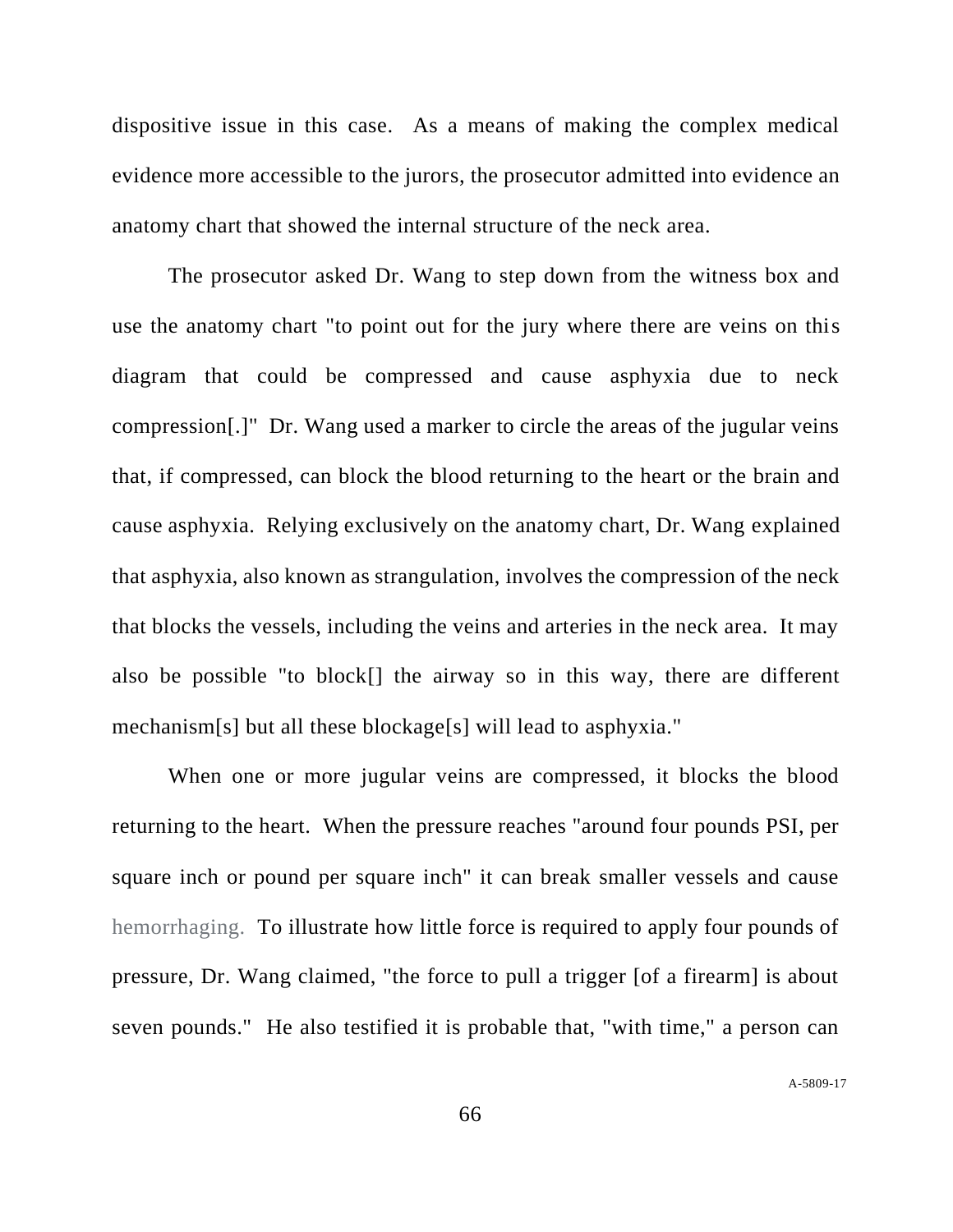lose consciousness if the jugular vein is compressed. At the request of the prosecutor, Dr. Wang used a red marker to circle the arteries on the diagram that, if compressed, could cause asphyxia.

Dr. Wang testified it takes eleven pounds of pressure per square inch to render a person unconscious.

> It's not universal for everybody. Some people they might have longer endurance, they're more resistant to a deprival of oxygen. Some people more susceptible to the deprivation of oxygen. So[,] it varies. But the  $\dots$ blockage of the artery would cause the relative quicker pass out time than the veins.

Although not universal, if the pressure is released within ten to thirty seconds, a person is likely to regain consciousness. Conversely, the longer the time of asphyxiation, "the higher the probability of the person could die." The prosecutor asked Dr. Wang to describe the kind of visible, external injuries he looks for as pathologist to opine a person may have died from asphyxia. Dr. Wang identified several indicators: (1) injury on the face, especially around the lips; (2) injury on the head; (3) mucosa inside the mouth; (4) injury on the external skin; and (5) injury to the muscles of the neck.

This testimonial evidence by Dr. Wang shows the State clearly supported its claim that decedent's manner of death was asphyxia due to neck compression and the cause of death was homicide. The admission into evidence of over fifty

A[-5809-17](#page-0-0)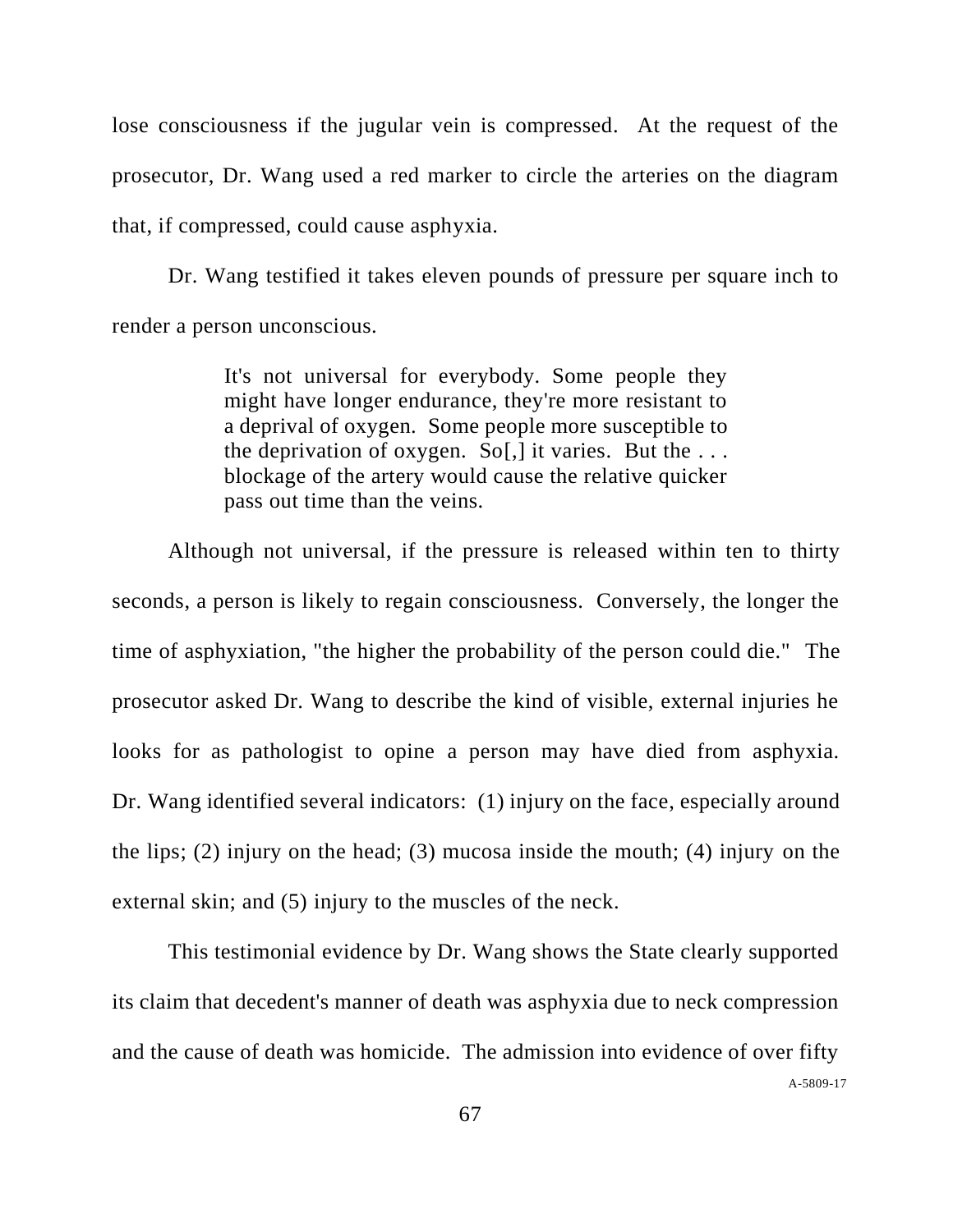photographs graphically depicting decedent's corpse at the scene where she was found and of decedent's body after it was surgically exposed during various stages of the autopsy examination have little, if any, probative value when viewed by lay jurors. Conversely, the only reasonable inference that can be drawn about the probable reactions of an average lay juror to these photos would be shock, horror, disgust, outrage, and perhaps even a degree of morbid curiosity. It is well-settled that we review a trial judge's evidentiary rulings under an abuse of discretion standard. State v. Jackson, 243 N.J. 52, 64-65 (2020).

We are satisfied the judge mistakenly exercised his discretionary authority when he admitted into evidence these autopsy and crime scene photographs of decedent. The prejudicial effect inherently associated with the graphic nature of these numerous photographs far outweighed their dubious probative value. This evidence should have been limited under N.J.R.E. 403. On retrial, the judge should carefully review each of the photographs submitted by the State for admission into evidence and make specific findings under N.J.R.E. 401 and N.J.R.E. 403 to determine which photographs are probative, without redundancy, to avoid the potential for inflaming the jury.